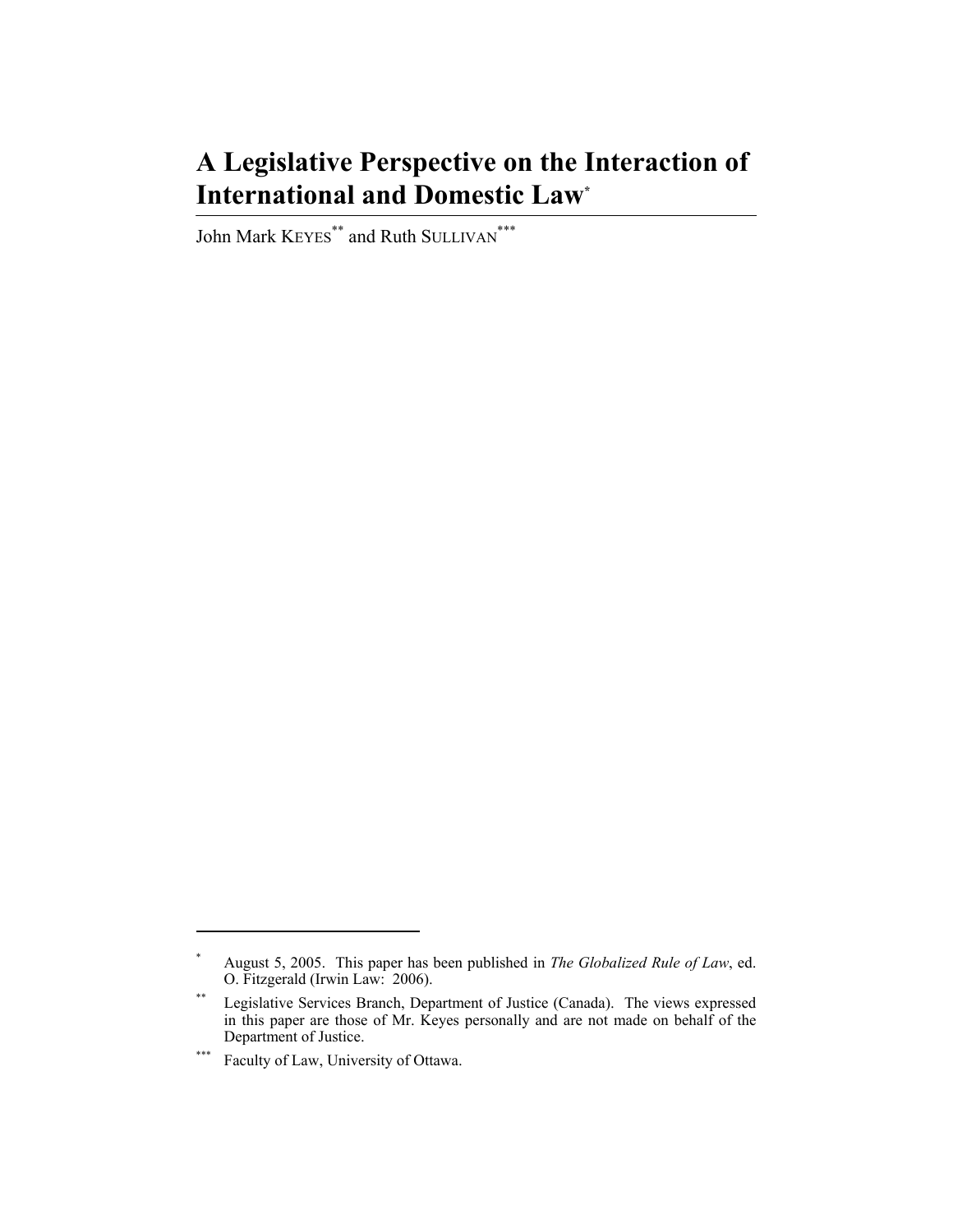# **Table of Contents**

| Part 2 – The Role of International Law in Interpreting Domestic Legislation 8 |  |
|-------------------------------------------------------------------------------|--|
|                                                                               |  |
|                                                                               |  |
|                                                                               |  |
|                                                                               |  |
|                                                                               |  |
|                                                                               |  |
|                                                                               |  |
| Part 3 – Legislative and Administrative Implementation Action 39              |  |
| Direct Implementation by Providing that an Agreement has Effect as Law 40     |  |
|                                                                               |  |
|                                                                               |  |
|                                                                               |  |
|                                                                               |  |
|                                                                               |  |
|                                                                               |  |
|                                                                               |  |
|                                                                               |  |
| Appendix - Checklist for Deciding How to Implement International              |  |
|                                                                               |  |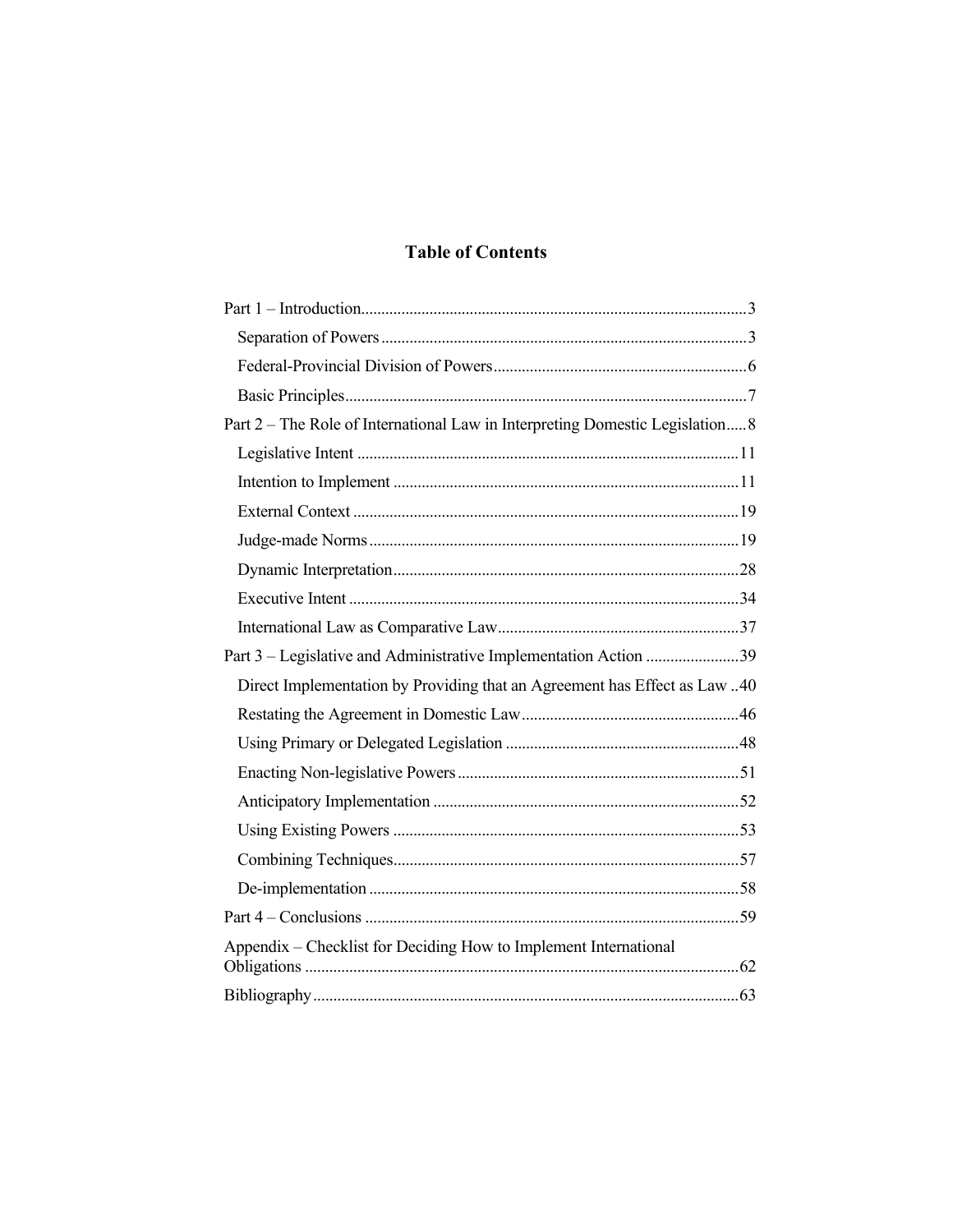### **Part 1 – Introduction**

 In Canada, whose form of government is based on the English model, domestic and international law are generally considered distinct legal systems. International agreements are negotiated and ratified by the federal executive to manage the nation's relationships with other nations in the international community. The legislative and judicial branches have no role to play in the development or ratification of such agreements. However, to operate within the domestic legal system, an international agreement must either be recognized by the courts as reflecting customary international law or else it must be implemented through domestic legal action, typically taken by the legislative or executive branches.

 This dualist position has been recognized repeatedly by Canadian courts. The following pronouncement by Iacobucci J. in *Baker* v*. Canada* is typical:

It is a matter of well-settled law that an international convention ratified by the executive branch of government is of no force or effect within the Canadian legal system until such time as its provisions have been incorporated into domestic law by way of implementing legislation.<sup>1</sup>

The arguments advanced to justify this position focus on the structure of domestic government, most notably the separation of powers among the three branches of government and the division of powers between federal and provincial legislatures.

#### **Separation of Powers**

 In Canada, like other modern democratic states, governmental powers are divided among the legislative, executive and judicial branches. Law is supposed to be made by the legislature, consisting of the elected representatives of the people. The executive's power to legislate was

<sup>1</sup> *Baker v. Canada* [1999] 2 SCR 817 at para. 79, citing *Capital Cities Communications Inc. v. Canadian Radio-Television Commission* [1978] 2 SCR 141. Note also the recent decision of the Australian High Court in *Re Minister for Immigration and Multicultural Affairs; Ex p. Lam* [2003] HCA 6 at para. 99ff.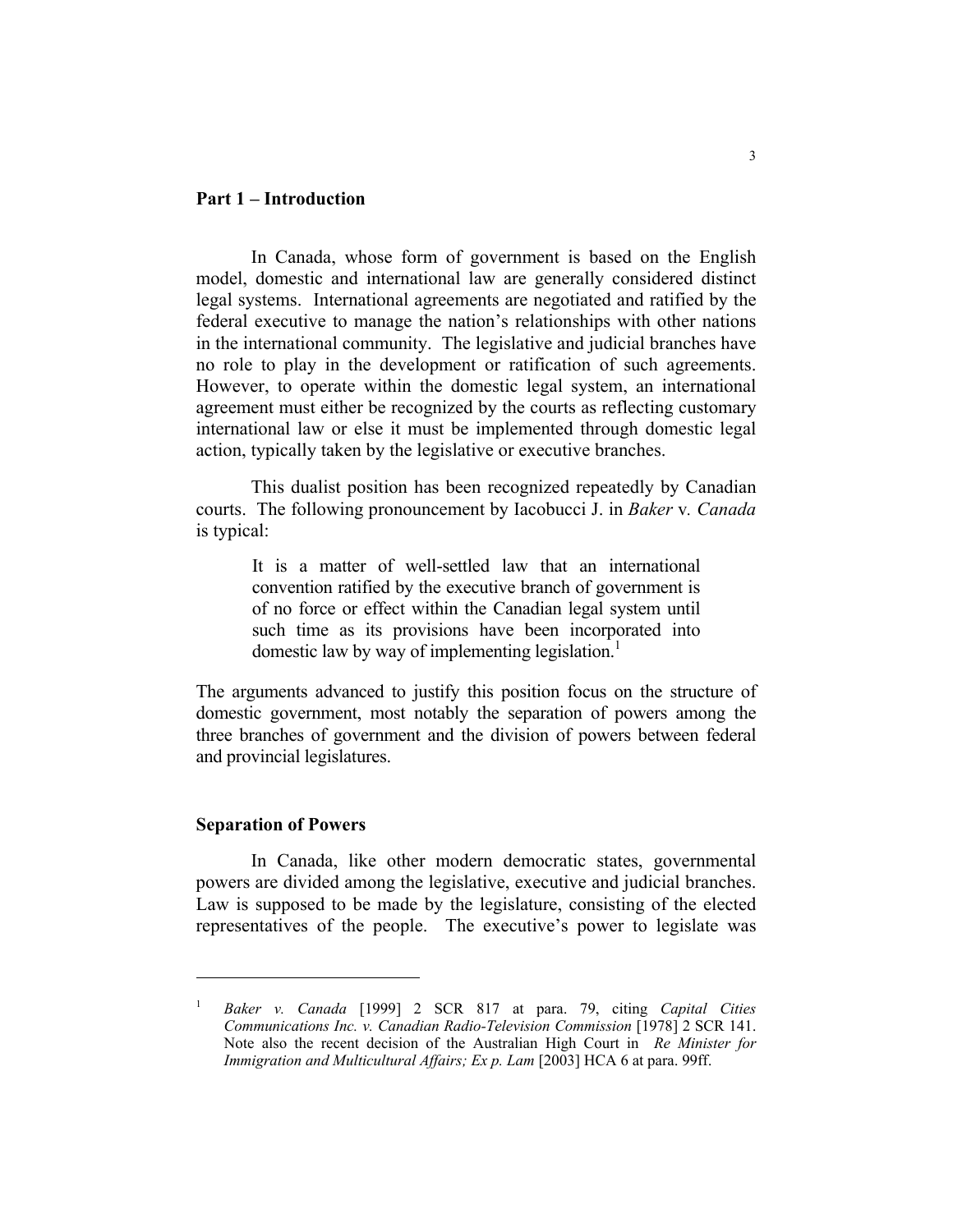abolished by the *Bill of Rights* of 1689, which established the law-making supremacy of Parliament.<sup> $2$ </sup> Because the executive has no power to make law by itself, its ratification of an international agreement cannot in itself effect any change in domestic law.<sup>3</sup> If change is indeed required, then some form of implementation action must occur.

 Although in principle the implementation requirement protects democratic values, the sharp distinction between the executive and legislative branches of government implicit in the separation of powers described above bears little relation to current realities. In Canada, the executive generally exercises significant control over the legislative branch through political parties. Not only does it control both the content and form of most legislation enacted by legislatures, but it also frequently arranges the delegation to itself of broad regulation-making authority, which may include the authority to implement international conventions. This state of affairs has long been criticized, most recently as the cause of the so-called "democratic deficit".<sup>4</sup>

 It is argued, with some justification, that the assumption of international obligations is a significant act of government that requires greater accountability to parliamentary bodies. International law is no longer confined to matters of interest only to national governments. Nowadays it is often designed to influence the rights and obligations of state subjects and regulate their activities. This expansion of international law's focus arguably justifies a greater role for legislatures in its formulation. However, efforts to reform current practice have enjoyed limited success. Although legislative approval of the negotiation or

<sup>2</sup> 1 Will. & Mary,  $2<sup>nd</sup>$  session, c. 2. Prerogative law-making powers in Canada have been whittled into relative insignificance through the enactment of legislation that displaces them: see J.M. Keyes, *Executive Legislation* (Butterworths, Toronto: 1992) at 10. However, the Consolidated Index of Statutory Instruments published under the *Statutory Instruments Act* lists about 70 instruments issued under "Other than Statutory Authority", including the *Canadian Passport Order*, SI/81-86 and the *Reproduction of Federal Law Order*, SI/97-5.

<sup>3</sup> The same also holds true of federal-provincial agreements: the executive has no inherent power to make laws to implement them: see *Reference re Anti-inflation Act* (1976), 68 DLR (3d) 452 (SCC).

<sup>4</sup> See, for example, P. Aucoin and L. Turnbull, "The democratic deficit: Paul Martin and parliamentary reform" (2003), 46 *Public Administration* 427.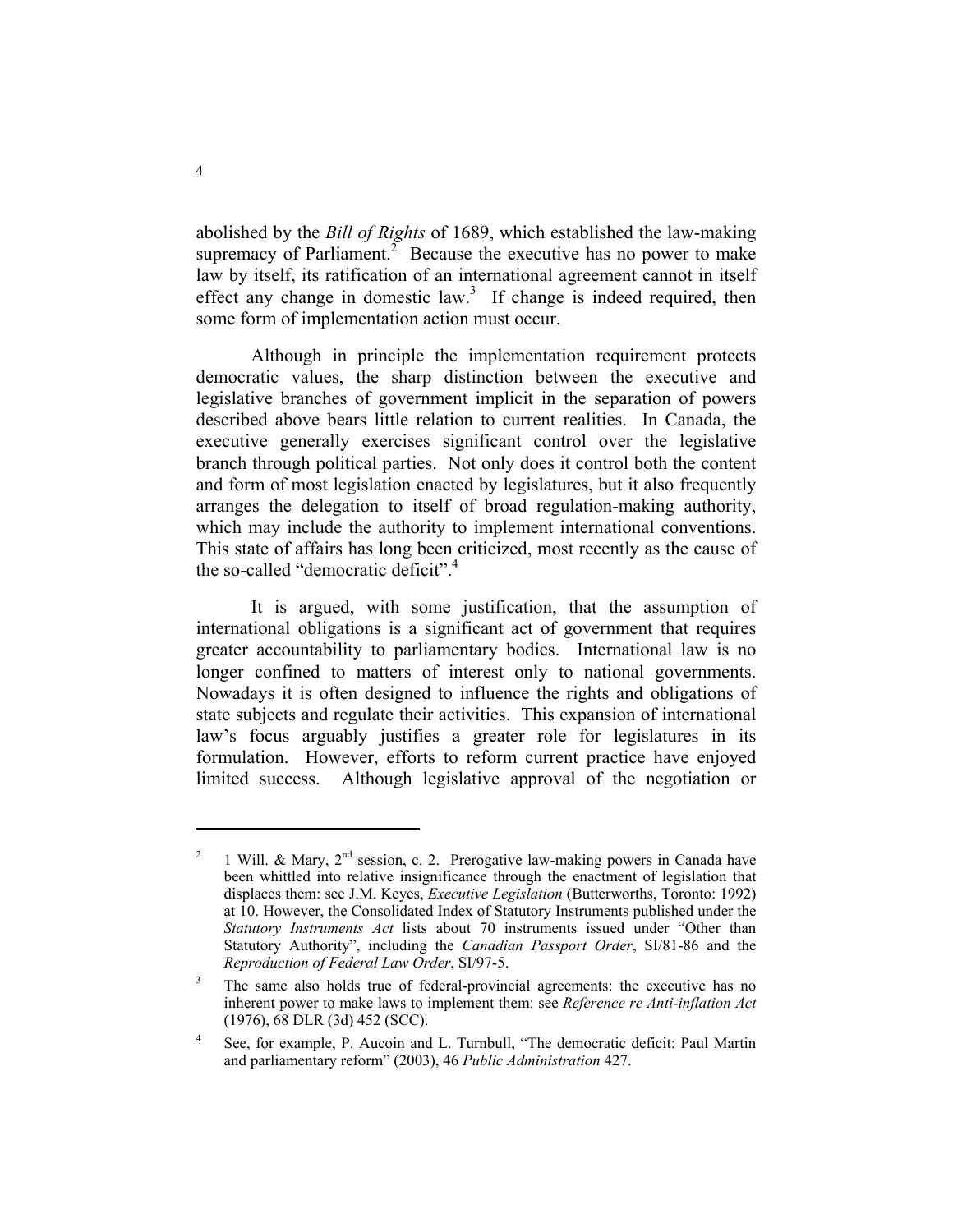ratification of international obligations sometimes take place, $5$  proposals to require such review and approval or otherwise involve parliamentarians<sup>7</sup> in the negotiation and ratification process have not yet been adopted at the federal level in Canada.<sup>8</sup>

 While criticism of the expansive role of the executive branch is warranted in some respects, it may also be overstated. The executive is no longer comprised of aristocrats with their own set of class interests who are beholden to the monarch. First Ministers and their Cabinets have a democratic mandate and are accountable to the electorate not only through the legislature, but also through the media and through their own consultations with subjects in the course of developing new legislation or making new regulations. In our view, a more persuasive basis for criticizing executive powers relating to international obligations is the high degree of confidentiality that the executive enjoys about its affairs through its traditional common law privileges and, more recently, under statute.<sup>9</sup> Arguably it is the lack of transparency and the resulting dissatisfaction with accountability that makes executive treaty-making problematic.

 Finally, it is worth noting the role of the courts. Although their basic function is to apply and enforce *domestic* law, their power to decide what counts as domestic law and to interpret it potentially gives them a significant role in the domestic implementation of international law. This

<sup>5</sup> For example, the House of Commons passed a resolution approving the ratification of the Kyoto Protocol on December 12, 2003.

<sup>6</sup> A number of bills have been introduced in the House of Commons to provide procedures for the ratification of international agreements. The most recent, Bill C- $260$  (First Reading in the 1<sup>st</sup> Session, 38<sup>th</sup> Parliament on November 3, 2004), would have required an "important treaty" to be approved by a resolution of the House of Commons before it is ratified and would also have required publication of ratified treaties. It would also require the Federal Government to consult provincial governments before negotiating or concluding a treaty in an area of provincial legislative authority.

<sup>7</sup> See, for example, Michel Bissonet, "The Participation of Parliamentarians in Trade Negotiations" (2004), 27 *Canadian Parliamentary Review* 10.

<sup>8</sup> Note, however, *An Act respecting the Ministère des relations international*, LRQ c. M-25.1.1. Sections 22.2 to 22.6 (LQ 2002, c. 8, a. 6) provide for the tabling and approval of international agreements in the National Assembly of Québec.

<sup>9</sup> See the *Access to Information Act*, RSC 1985, c. A-1, ss. 13-23 and 69 and the *Canada Evidence Act*, RSC 1985, c. C-5, ss. 37-39.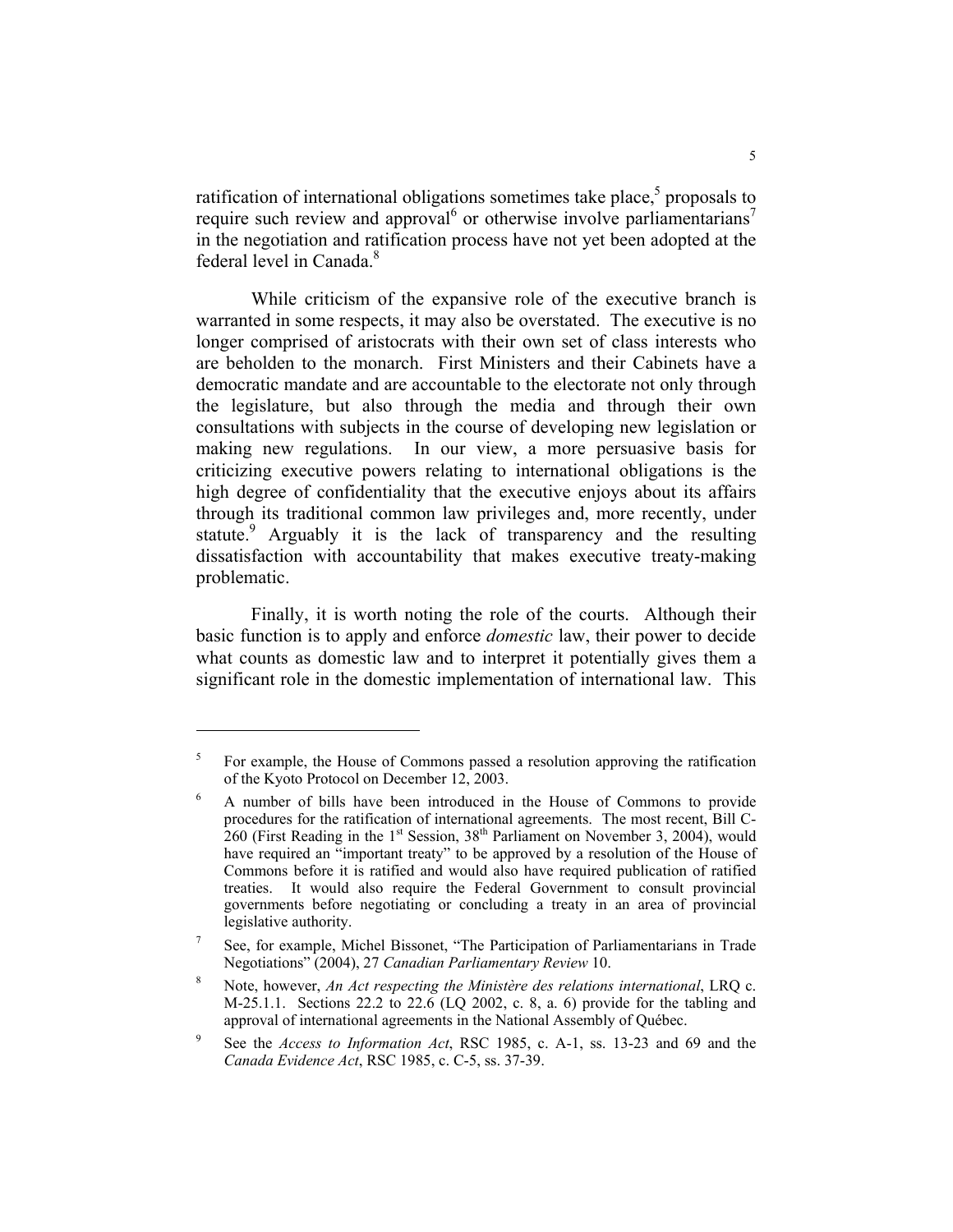raises a number of questions. Are Canadian courts obliged to promote the application and enforcement of international law and, if so, on what basis? How should courts respond to agreements that have been ratified by Canada but never formally implemented? Should all agreements, regardless of subject matter, receive the same weight?

#### **Federal-Provincial Division of Powers**

 Another perhaps more compelling justification for the dualist position lies in the division of powers between the federal and provincial levels of government. Under the constitution, the provinces lack the capacity to bind Canada at international law. This limitation is reflected in their lack of extra-territorial capacity. In practice, provinces are able to participate in international relations only to the extent that the federal government allows them to participate. Although they have the capacity to enter into agreements with foreign governmental bodies, the predominant view is that the power to create international law obligations belongs exclusively to the federal executive.<sup>10</sup>

 In Canada, there is no federal power to implement international agreements entered into on behalf of Canada by the federal government. Since 1937 when the *Labour Conventions Case*<sup>11</sup> was decided, jurisdiction to implement international agreements has been understood to follow the division of powers established in the *Constitution Act, 1867*. Thus, Parliament may implement obligations relating to matters that fall within federal competency, including the peace order and good government clause, but obligations relating to matters that fall exclusively within provincial jurisdiction can be addressed legislatively only by the provincial legislatures. The rationale for this approach is obvious: the

<sup>&</sup>lt;sup>10</sup> See G. van Ert, "The Legal Character of Provincial Agreements with Foreign Governments" (2001), 42 *Les Cahiers de Droit* 1093 at 1103-1109. Some scholars take a contrary view. See van Ert at 1109ff and S.Scherrer. "La Pratique québecoise en matière de traités, accords et autres instruments internationaux » (1992), Actes de la XIe Conférence des juristes de l'État (Les Éditions Yvon Blais, Cowansville: 1992) at 123.

 $11$  [1937] 1 DLR 673 (PC). See also T. Strom, and P. Finkle, "Treaty Implementation: the Canadian Game needs Australian Rules" (1993), 25 *Ottawa Law Review* 39.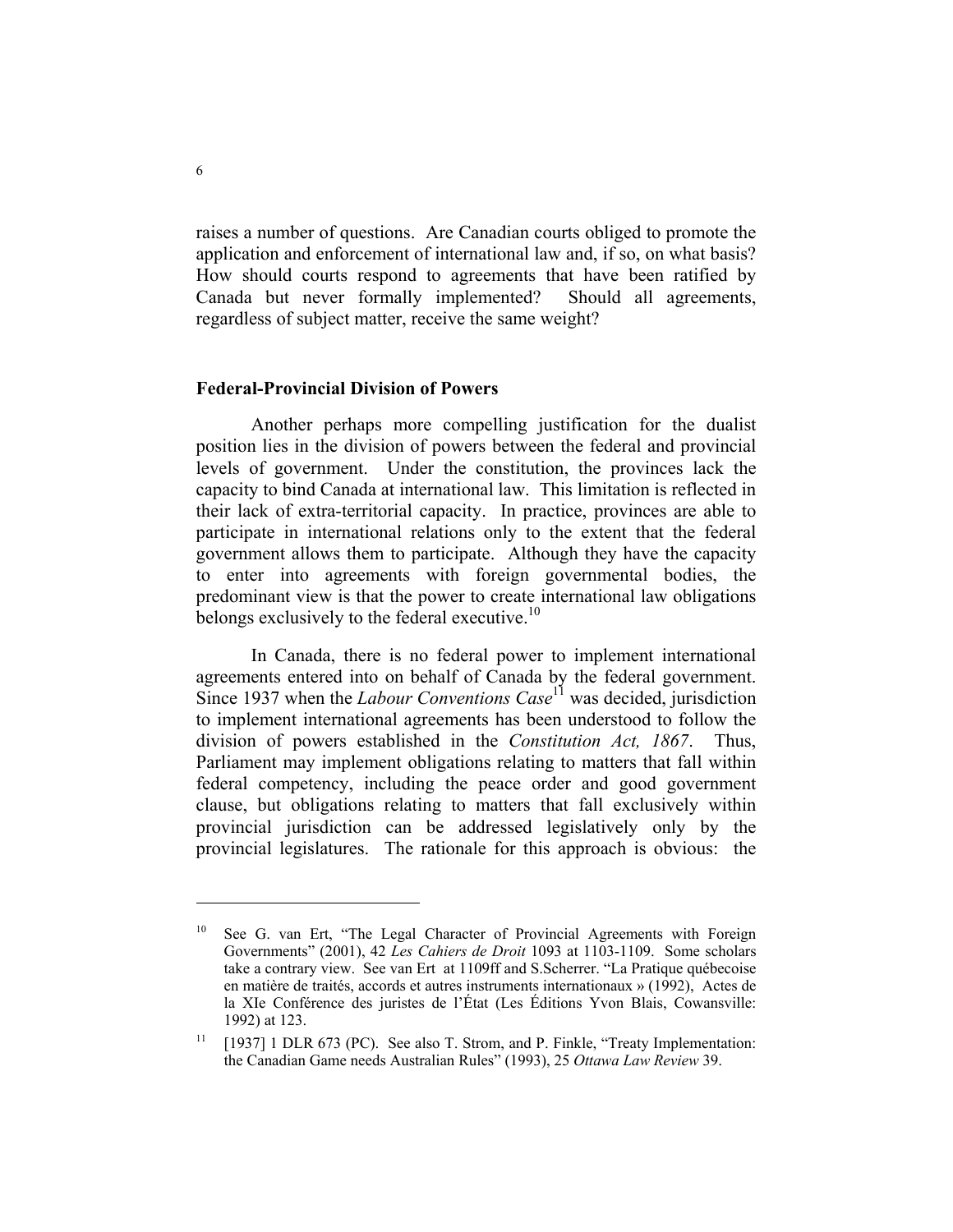many important values protected by the federal distribution of powers, not least the integrity of civil law in Quebec, would be threatened if the federal executive could change the domestic law of Canada simply by ratifying an international convention. With the increasing expansion of international law into private law areas, the need to maintain a sharp division of powers between the federal executive and the provincial legislatures is all the more compelling.

#### **Basic Principles**

 The constitutional framework set out above rests on three basic principles. First, ratification of an international agreement does not in itself change Canadian domestic law; if a change in domestic law is necessary, it must be effected by the institutions that have domestic lawmaking power. Second, ratification of an international agreement does not displace the allocation of jurisdiction between federal and provincial levels grounded in the *Constitution Act 1867.* Third, the courts have no role to play in the implementation of international agreements: they interpret and apply domestic law and have regard to international law only in so far as it sheds light on the meaning and purpose of domestic law.

 However well established these principles may be, their application and implications deserve close analysis, particularly in terms of the evolving roles of the legislative, executive and judicial branches of government. In this article, we propose to examine them in light the following fundamental values of Canadian law:

- transparency and accountability in law-making and governmental functions, including the opportunity for participation in decisions by affected, interested parties (democracy);
- the separation of powers among the legislative, executive and judicial branches, particularly the encroachment of the latter two on the role of the legislative branch (parliamentary sovereignty);
- the need to preserve provincial jurisdiction from being undermined by federal treaty-making (federalism);
- accessibility of law and coherence of the statute book (rule of law).

 Part 2 of this article looks at the role international law plays in the interpretation of domestic legislation. Part 3 focuses on the range of strategies available to governments to implement international agreements,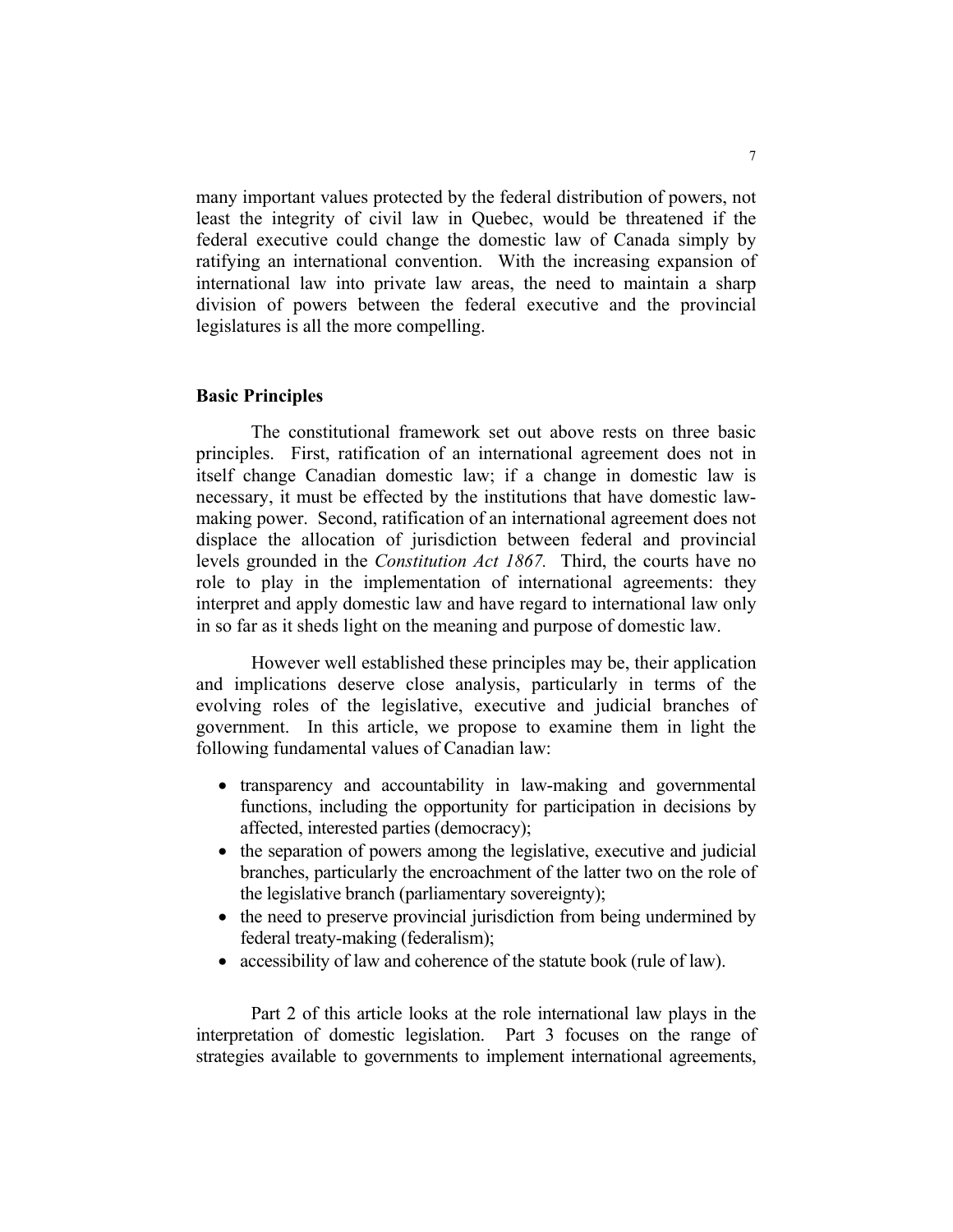whether through statutes, regulations or other legal action. Part 4 concludes with some general comments on the role of the three branches of government in the implementation of international agreements and offers suggestions on how they might more effectively interact.

# **Part 2 – The Role of International Law in Interpreting Domestic Legislation**

 In this part we describe a theory of domestic interpretation that allows for reliance on international law in a variety of circumstances, justified on several grounds. Our basic assumption is that under Canadian constitutional law none of the branches of government when acting domestically is obliged to implement or comply with international law. The duty of legislatures is to serve the interests of their electorates. The duty of courts is to declare and apply domestic, not international law. While courts may adopt customary international law and legislatures may codify that law or implement international conventions in whole or in part, neither is obliged to do so. Even the executive branch, which at the federal level negotiates, signs and ratifies international treaties, is not obliged to implement them by introducing appropriate legislation or exercising executive powers. Of course, it is open to legislatures to impose a duty on courts or on the executive branch to implement international law. But in such cases, the duty is grounded in the particular statute and not in general constitutional law.

 Because the rules governing the impact of international law within Canada are made in Canada, they can be changed by Canadian courts and legislatures. That is what some international law scholars are advocating. For example, Van Ert has urged courts to enhance the role of international law within Canada by declaring the internal institutions of Canada to be subject to international law.<sup>12</sup> This would not limit the current power of legislatures to violate that law, but it would elevate the presumption of compliance with international law to a judicial duty. What is missing is a good reason to make this change. In our view, compliance with

<sup>12</sup> G. van Ert, *Using international law in Canadian courts* (New York : Kluwer Law International, 2002) at 4.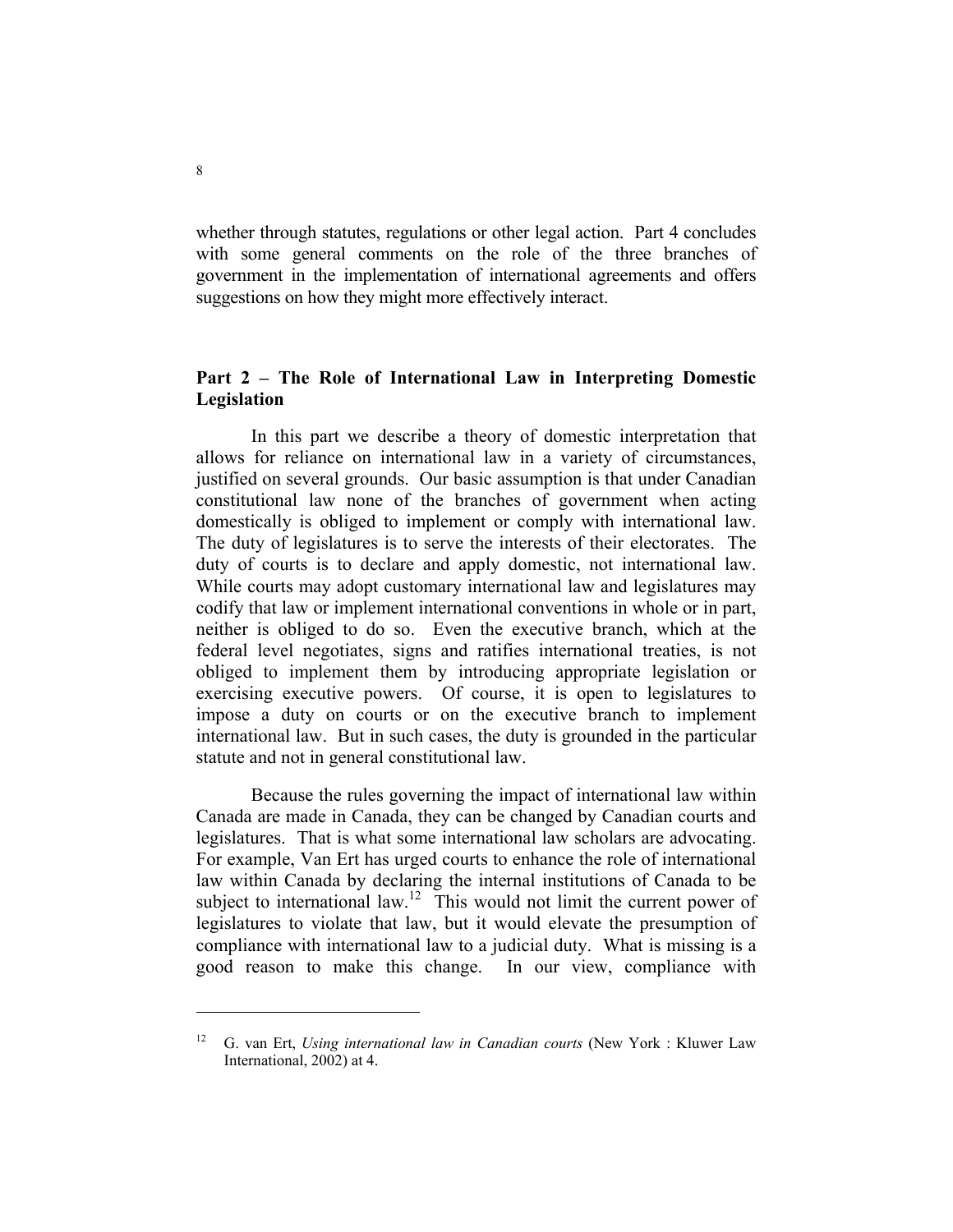international law is a good to be weighed against other, potentially competing goods. There is no reason why it should automatically trump other considerations.

 Under the approach to interpretation adopted by the Supreme Court of Canada, "the words of an Act are to be read in their entire context".<sup>13</sup> This is sound advice, but the challenge is to identify, first, what constitutes context for purposes of interpreting legislation and, second, how that context may be relied on in interpretation. By definition, the context of a legislative provision anything other than the provision and in particular:

- the rest of the Act and the rest of the statute book (the *literary* context),  $^{14}$
- the common law, the Civil Code, Aboriginal law, international law and the law of other jurisdictions (the *legal* context),
- everything about the world existing at the time the legislation was enacted (the *external* context),
- the circumstances in which the legislation operates from time to time (the *operating* context).

Of course, how much context can be brought to bear in interpreting legislation depends partly on how much of it is known to the interpreter (this is a practical limitation) and how much of it is relevant (this limitation is legal). Assuming a given context is relevant, it must also be assigned an appropriate weight.

 Finally, there is the problem of time. In all interpretation, the context in which a text was made is potentially at odds with the context in which the text is interpreted over time. In statutory interpretation, this potential is realized in the tension between static interpretation, which

According to Driedger's modern principle, "the words of an Act are to be read in their entire context and in their grammatical and ordinary sense harmoniously with the scheme of the Act, the object of the Act, and the intention of Parliament." As Iacobucci J. noted in Bell ExpressVu v. Rex, [2002] 2 S.C.R. 559 at para 26, "Driedger's modern approach has been repeatedly cited by this Court as the preferred approach to statutory interpretation across a wide range of settings."

<sup>&</sup>lt;sup>14</sup> This is called the literary context because it is the context within which the conventions of legislative drafting operate, much like the conventions of poetry or the various genres of fiction. The literary context of an article in an international convention would be the rest of the convention and the body of international conventions.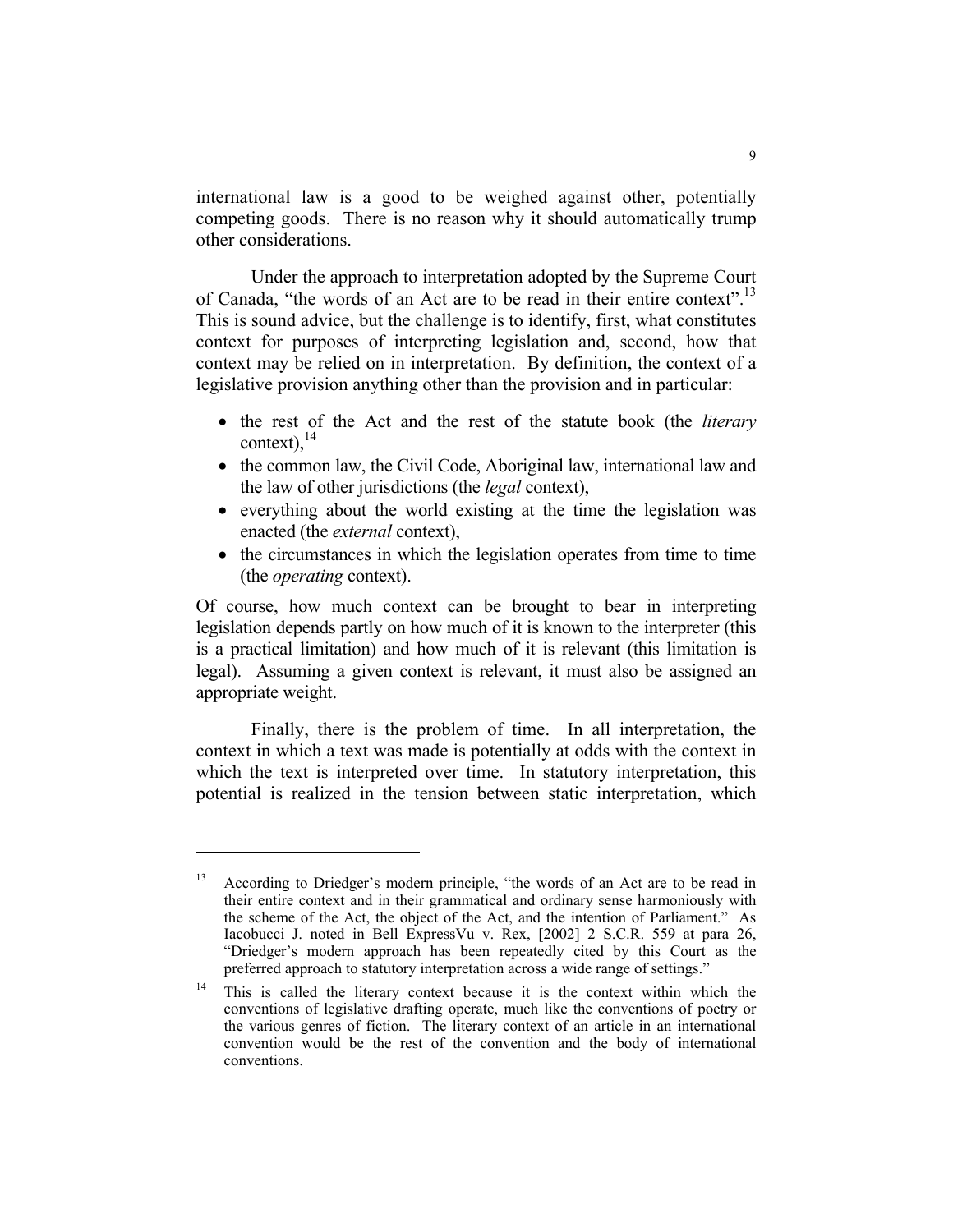insists on the original intent of the law-maker, and dynamic interpretation, which supports the adaptation of legal rules to changing circumstances. Implementing an international convention may be part of a law-maker's original intent or it may be part of the evolving context in which legislation is interpreted.

 While many different types of context are relied in statutory interpretation, in the end every use of context must be justified on one of the following grounds:

- it is a basis for inferring legislative intent;
- it is a source of domestic legal norms;
- it contains persuasive opinion on the issue before the court.

 These are not mutually exclusive categories, of course. A given contextual factor may be relevant, for example, because it both justifies adherence to a norm and offers persuasive evidence of the legislature's intention to adhere to that norm. But in our view it is important to distinguish among

- establishing legislative intent as a matter of fact on the basis of evidence,
- presuming legislative intent as a matter of law based on common law norms,
- seeking a desirable solution based on diverse legal and academic materials.

 These distinctions are important because the kind of justification offered to establish actual intent differs from that offered in support of presumed intent, as does the justification for relying on and assigning weight to comparative law materials. These issues are explored in this Part initially under the headings legislative intent and judge-made norms. The distinction between actual and presumed intent is also highlighted in the section on the role of international law in the dynamic interpretation of statute-based discretion. In the final two sections, on executive intent and comparative law, we focus on the use of international law as a persuasive resource.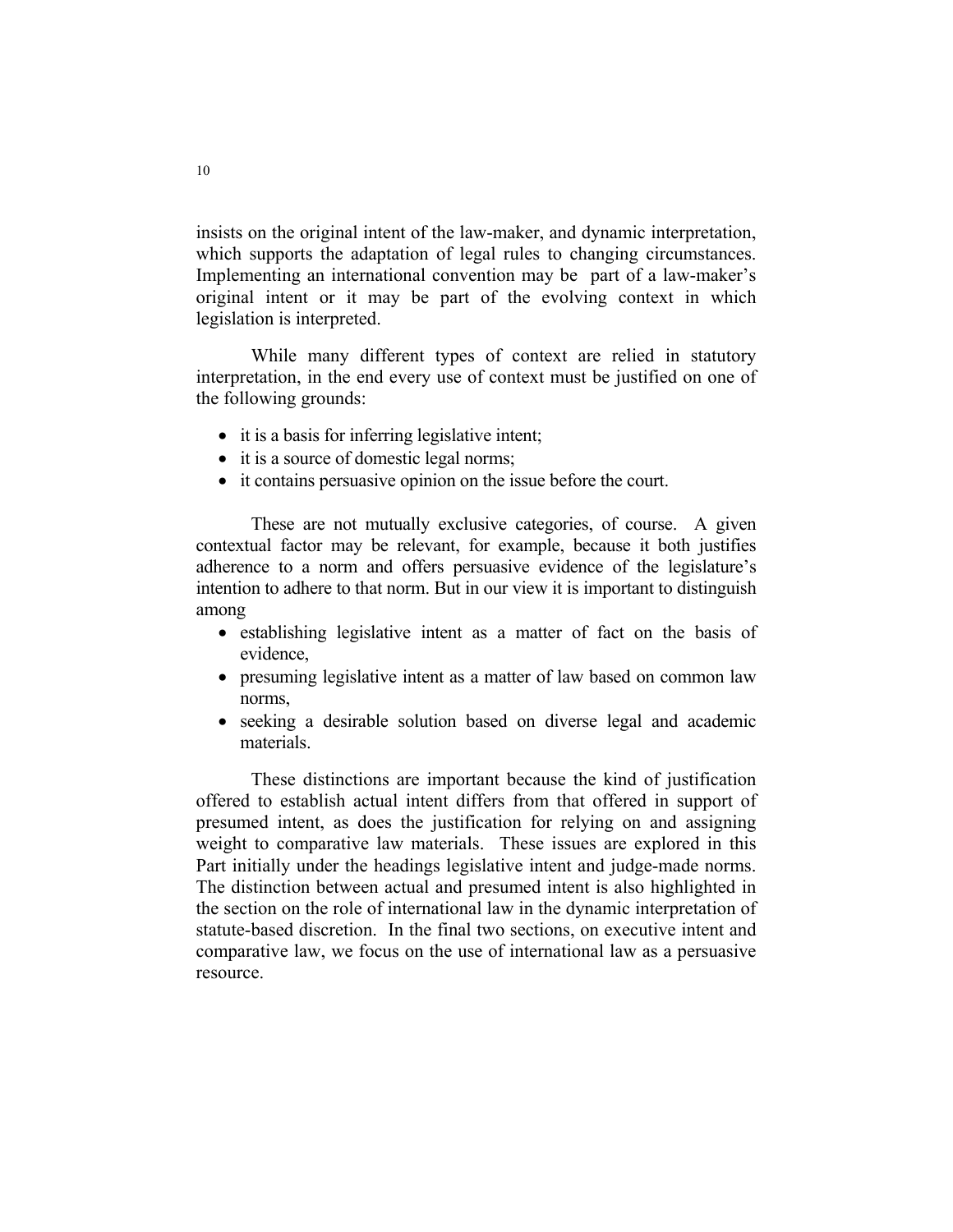#### **Legislative Intent**

 Our analysis of statutory interpretation takes the idea of legislative intent seriously. While it is not the only thing that matters, it is a key consideration in statutory interpretation. Under current interpretive approaches, there are two circumstances in which international law might assist in determining intent. The first is when there is reason to believe that the legislation to be interpreted was intended to codify an international law doctrine, implement an international law obligation or impose a power or a duty on a decision-maker to consider international law.<sup>15</sup> The second is when there is reason to believe that international law materials formed part of the historical context in which legislation was enacted and may therefore shed light on the meaning of particular words or expressions or help infer the purpose of a particular provision.<sup>16</sup>

#### **Intention to Implement**

 Ideally, the legislature's intention to implement international law or to impose a duty to consider it in exercising discretion should be signaled in the legislation itself. An intention to implement can be stated in a preamble or purpose statement.<sup>17</sup> A duty to consider intentional law when exercising discretion can be imposed expressly in an interpretative or enabling provision.18 However, this sort of express reference is not required.<sup>19</sup> The relevant intention can also be established through legislative history, for example a statement by a Minister declaring that the purpose of legislation to implement a particular convention or a similar

<sup>15</sup> See, for example, *National Corn Growers Association v. Canadian Import Tribunal* [1990] 2 SCR 1029 and *Canada v. Ward* [1993] 2 SCR 689.

<sup>16</sup> *R. v. Sharpe* [2001] 1 SCR 45.

<sup>17</sup> See, for example, the preamble to the *North American Free Trade Agreement Implementation Act*, SC 1993, c. 44.

<sup>18</sup> See, for example, ss. 7(4) of the *Postal Services Act*, 1975 (Cth):

The commissioners shall exercise their powers in compliance with the Convention to the extent that it imposes obligations on Australia in relation to matters within their powers.

<sup>&</sup>lt;sup>19</sup> See National Corn Growers, above note 15 at para 73..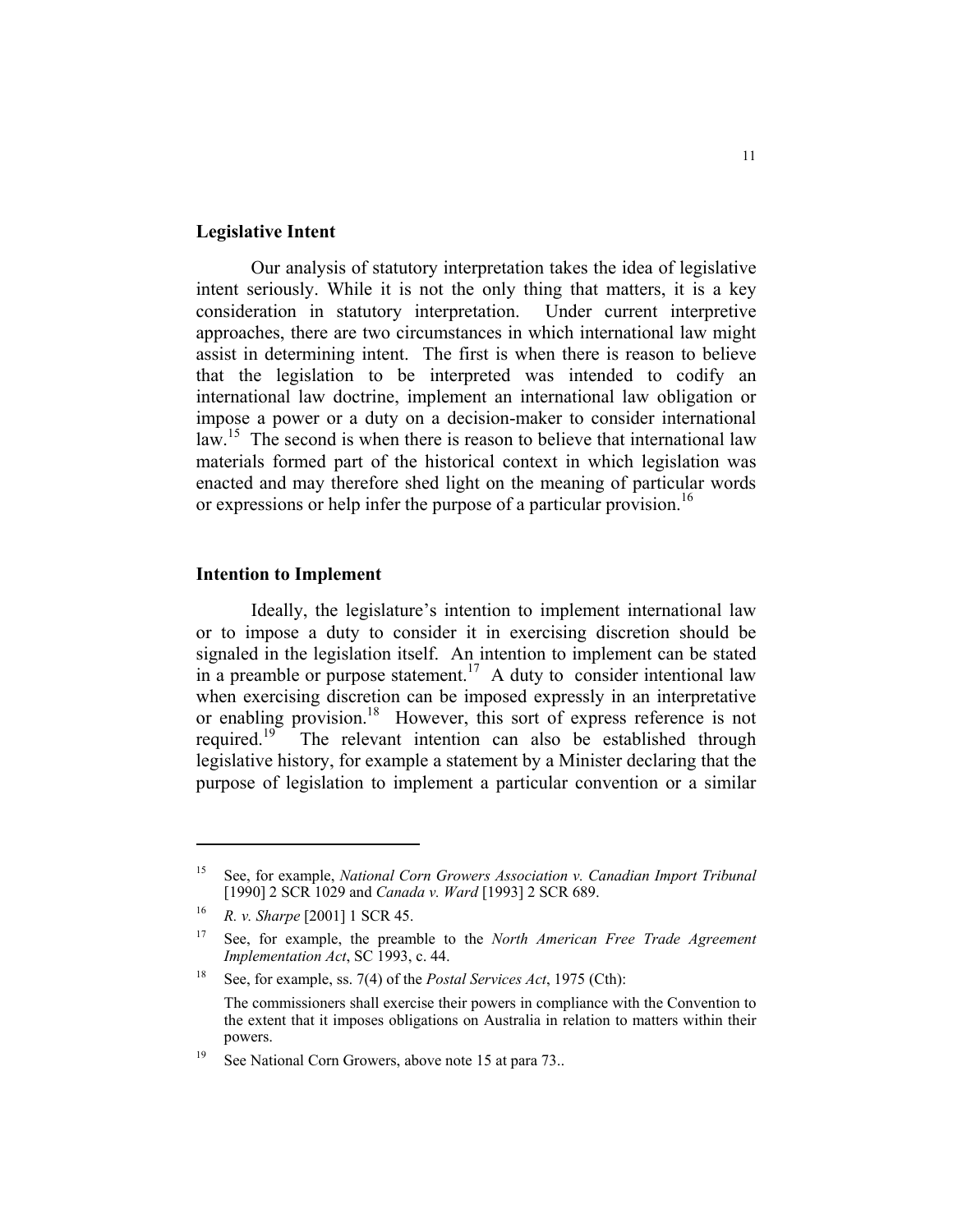statement in a Regulatory Impact Analysis Statement.<sup>20</sup> Such materials are legitimate evidence of legislative intent because they precede the enactment of the legislation and form part of the understanding on which it was made. Finally, an intention to implement can be inferred by comparing the wording of the legislative text to international law materials. Where the language of legislation tracks the language of a convention, for example, the court may legitimately infer an intention to implement. $^{21}$ 

 The role that international law can play in the interpretation of implementing legislation is well illustrated by the *Ward* case.<sup>22</sup> At the relevant time, Canada's *Immigration Act*<sup>23</sup> defined "Convention refugee" as a person who "by reason of a well-founded fear of persecution … is outside the country of the person's nationality and is unable or … unwilling to avail himself of the protection of that country…." One of the issues in *Ward* was whether, to qualify for refugee status, a person with dual citizenship had to be unable or unwilling to return to both countries in which he or she had citizenship. The Act was silent on this point, but the underlying Convention expressly provided in Art.  $1(A)(2)$  that "in the case" of a person who has more than one nationality, the term 'the country of his nationality' shall mean each of the countries of which he is a national." La Forest J. did not hesitate to adopt the Convention solution. He wrote:

Although never incorporated into the *Immigration Act* and thus not strictly binding, paragraph 2 of Art. 1(A)(2) of the 1951 Convention infuses suitable content into the meaning of "Convention refugee" on the point.…

The fact that this Convention provision was not specifically copied into the Act does not render it irrelevant. The assessment of Convention

…

<sup>20</sup> See, for example, *Animal Alliance of Canada v. Canada* [1999] 4 FC 72 (TD) at para. 2.

<sup>&</sup>lt;sup>21</sup> See, for example, Gosselin v. Quebec (Attorney General), [1999] J.Q. no 1365 (C.A.) at para 365-367.

 $22$  Above, n.15.

<sup>&</sup>lt;sup>23</sup> RSC 1985, c. I-2.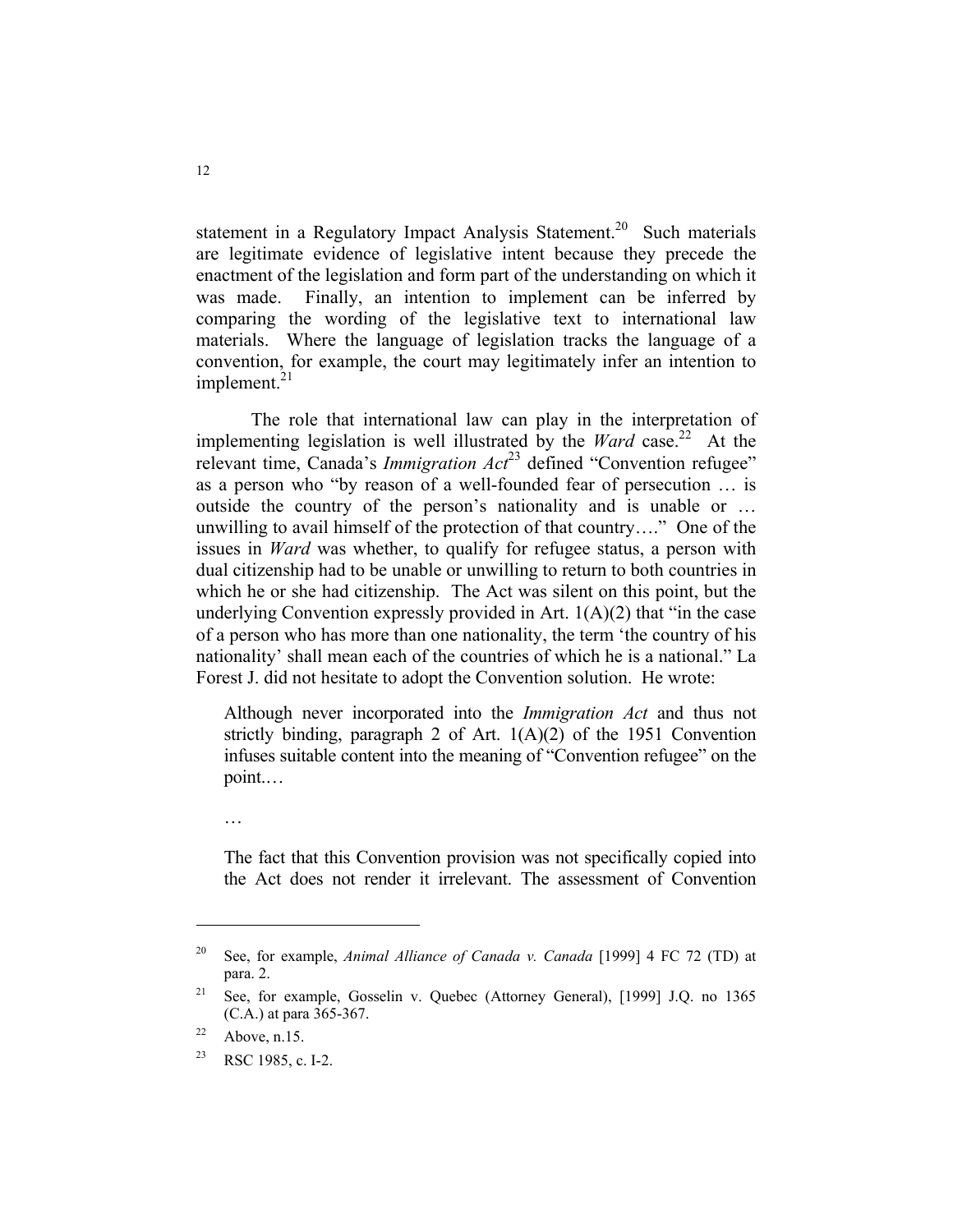refugee status most consistent with this theme requires consideration of the availability of protection in all countries of citizenship.

This conclusion is bolstered by general rules of statutory interpretation. Section 33(2) of the *Interpretation Act*, R.S.C., 1985, c. I-21, stipulates that words in the singular include the plural. Consequently, references to "country of nationality" in the definition of "Convention refugee" in s. 2(1) of the *Immigration Act* should be read as including "countries of nationality". $^{24}$ 

 In his analysis, La Forest J. relies on the underlying convention to gloss the meaning of the Act and he supports this interpretation by referring to the purpose of the international refugee protection regime. But he also, quite rightly, appeals to domestic conventions of legislative drafting and interpretation.

 When a court concludes that the legislation to be interpreted was intended to give effect to an international law convention or doctrine, the court is obliged to look at the relevant international law materials, interpret them and rely on them in interpreting Canadian law. But the following points should be noted. First, the content of the judicial duty here is not to apply international law but to give effect to the intention of the legislature. The international law materials are relevant only in so far as they cast light on domestic intentions. Second, the legislature may well intend to qualify or partly reject Canada's international obligations, as it is legally entitled to do. Given cogent evidence of such an intent, the presumption of compliance with international law is rebutted. The constitutional competence to decide whether the full and unqualified implementation of international law is in the best interest of the jurisdiction it serves belongs to the legislature, not the courts.

 The legislation considered by the Supreme Court of Canada in *Thomson v Thomson*<sup>25</sup> illustrates the need for courts to pay close attention to the indicators of legislative intent and resist the temptation to take an all or nothing approach to implementation. The issue here was the validity of an order made under Manitoba's *Child Custody Enforcement Act*, 26 which

<sup>24</sup> Above, n. 15at pp. 751-52.

<sup>&</sup>lt;sup>25</sup> [1994] 3 SCR 551.

<sup>&</sup>lt;sup>26</sup> RSM 1987, c. 360.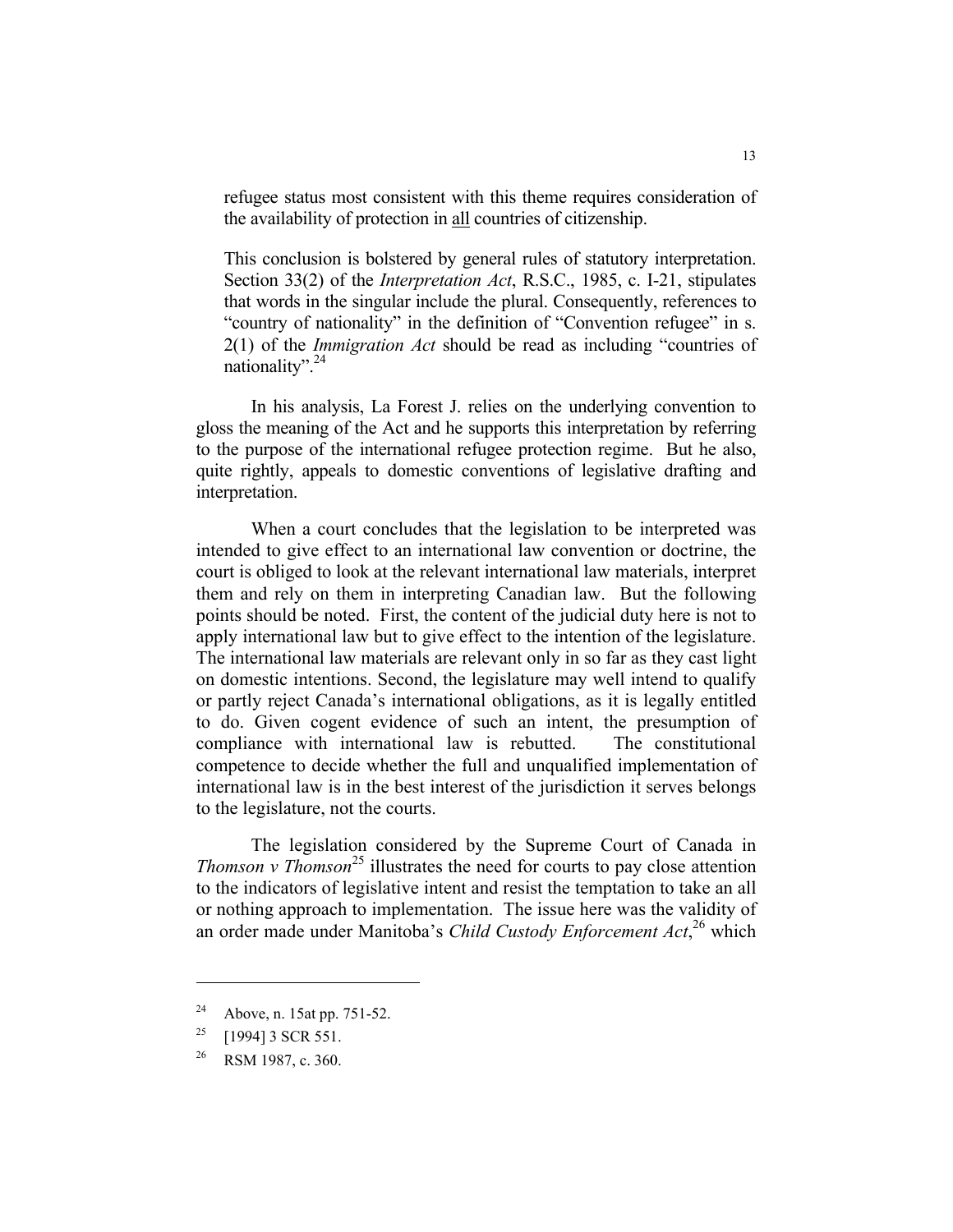implemented the international *Convention on the Civil Aspects of International Child Abduction*. Article 12 of Convention provided as follows:

12. Where a child has been wrongfully removed or retained … and a period of less than one year has elapsed from the date of the wrongful removal or retention, the [judicial or administrative authority of the Contracting State where the child is] shall order the return of the child forthwith.

This obligation was qualified by art.13 which, provided that:

the judicial or administrative authority of the requested State is not bound to order the return of the child if … there is a grave risk that his or her return would expose the child to physical or psychological harm or otherwise place the child in an intolerable situation.

Section 17 of the *Child Custody Enforcement Act* provided that "from and after December 1, 1983, the [Convention on the Civil Aspects of International Child Abduction] is in force in Manitoba and the provisions thereof are law in Manitoba." However, that is not all the Act provided. Sections 5 and 6 of the Act said:

5. Notwithstanding any other provision of this Act, where a court is satisfied that a child would suffer serious harm if the child remained in or was restored to the custody of the person named in a custody order made by an extra-provincial tribunal, the court may make a custody order in respect of the child that differs from the custody order made by the extraprovincial tribunal.

6. Upon application, a court

(a) that is satisfied that a child has been wrongfully removed to or is being wrongfully retained in Manitoba …

may do any one or more of the following: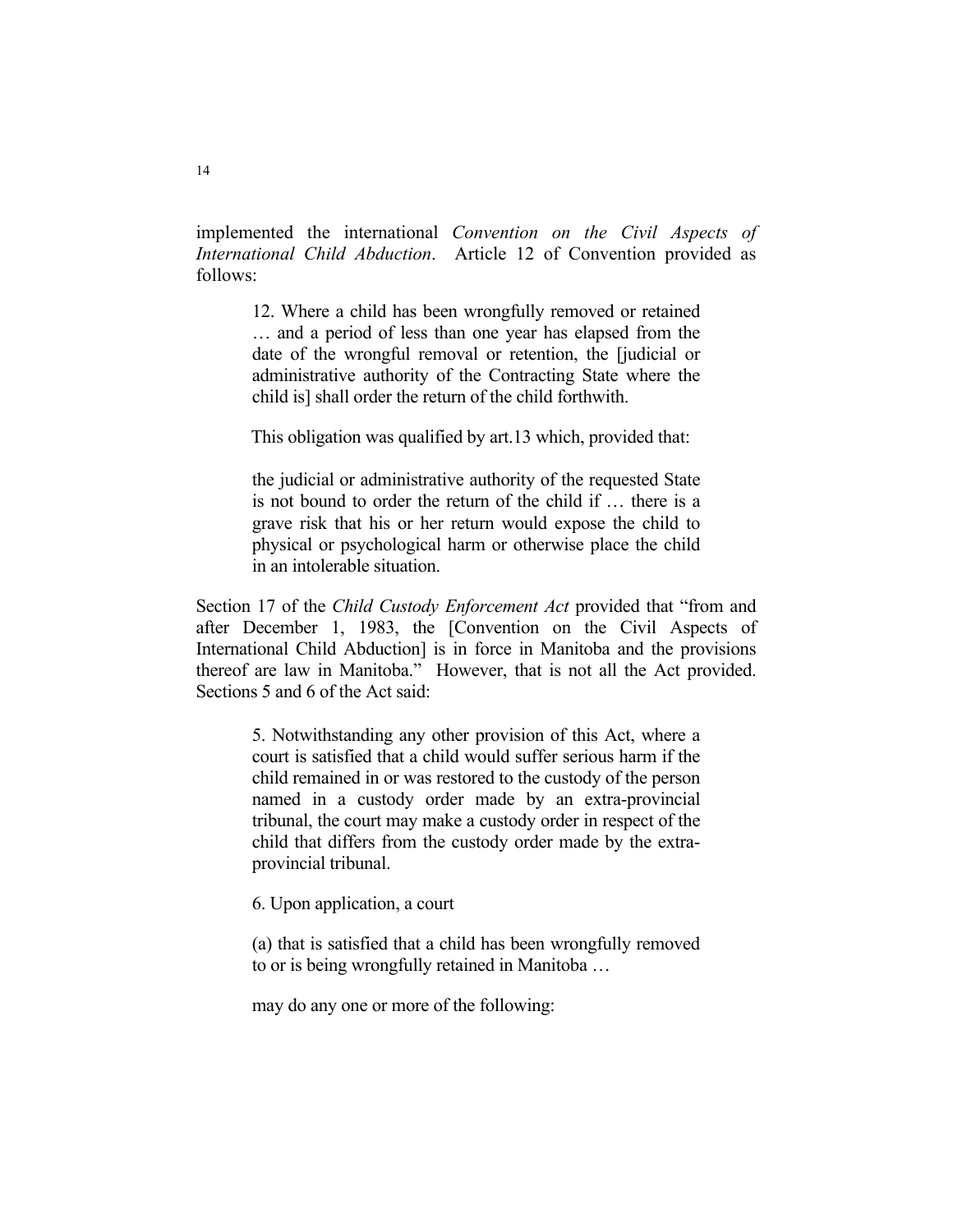(c) make such interim custody order as the court considers is in the best interests of the child;

(d) stay the application …;

(e) order a party to return the child to such place as the court considers appropriate ….

 In *Thomson* a Scottish court granted interim custody of a seven month old child to the mother and interim access rights to the father and ordered that the child remain in Scotland. When shortly thereafter the mother removed the child to Manitoba, the Scottish court granted permanent custody to the father. The father then applied to Manitoba's Court of Queen's Bench for the return of the child in accordance with article 12 of the Convention. The motions judge, Davidson J., found no evidence to suggest that returning the child to Scotland would create a "grave risk [of] physical or psychological harm or otherwise place the child in an intolerable situation" (article 13) nor was there evidence that the child would "suffer serious harm" (s. 5). However, she thought it would be in the best interests of the child to give interim custody to the mother for a period of four months, by way of order under s. 6(c). This order would prevent the child from being abruptly removed from his mother's care while at the same time ensuring that she would have the custody matter dealt with before the Scottish courts in an expeditious fashion.

 A majority of the Supreme Court of Canada held that there was no jurisdiction under s. 6 of the Manitoba Act for an interim custody order of this sort. In considering whether an order to return the child could be refused on grounds of harm, it relied on the language of Article 13 (b) of the Convention, as interpreted by courts around the world, rather than the language of s. 5 of the Act, as interpreted by domestic courts. What is disturbing about the majority's analysis is its disregard for the actual intentions of the Manitoba legislature respecting these issues. Speaking for the majority, La Forest J. wrote:

> As I see it, those provisions [the provisions of the Act other than s. 17] and the Convention operate independently of one another. This result appears obvious when an application is made solely under the Convention or solely under the Act. One procedure may provide advantages that the other does not. When a particular procedure is chosen, however, it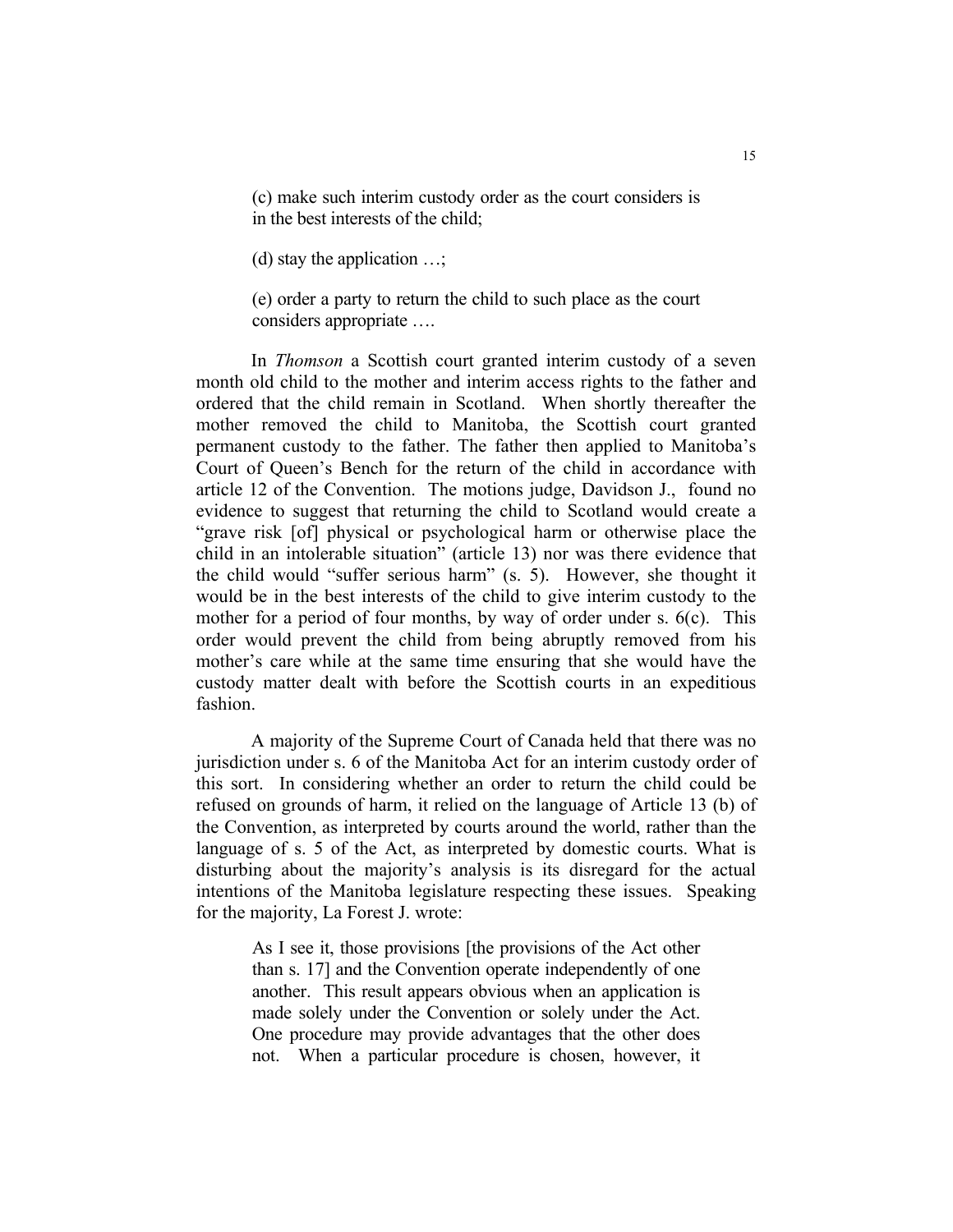should operate independently of the other, though where the provisions of the Act are selected it may not be improper to look at the Convention in determining the attitude that should be taken by the courts, since the legislature's adoption of the Convention is indicative of the legislature's judgment that international child custody disputes are best resolved by returning the child to its habitual place of residence….

 It is difficult to understand the distinction drawn here between the Convention and the Act and, more particularly, how an application could be made under the Convention as opposed to the Act. The Convention does not and could not confer jurisdiction on Manitoba courts to make orders. The Convention is without legal significance in Manitoba except in so far as it is incorporated into the Act and thereby made part of Manitoba law. It follows that applications which invoke provisions of the Convention are made under the Act and in fact rely on the law of Manitoba as declared in the Act.

 It is also difficult to understand why the various provisions of the Act, including those incorporated from the Convention, should operate independently of one another. Perhaps the most fundamental principle of statutory interpretation is that statutes are meant to embody coherent and internally consistent schemes to which each provision contributes in a useful way. Had the Manitoba legislature intended the Convention, once implemented, to operate independently of the Act it would have implemented the Convention in a separate Act.

 Finally, it is not clear why, if the Act creates two independent schemes, the Manitoba based scheme should be read in light of the Convention, but the latter need not be read in light of the former. La Forest, J. writes that the legislature's adoption of the Convention is evidence of its judgment that international child custody disputes are best resolved in accordance with the Convention. However, this analysis ignores the other evidence of legislative intent, notably, sections 1-16 of the Act, the context in which the Convention was implemented, and the legislative history of the enactment. Of particular concern are sections 5 and 6. The notwithstanding clause in section 5 makes it clear that, to the extent there is a conflict between the standard of child protection set out in the section and the standard set out in the Convention, the former prevails. Section 6 confers a right on interested parties to apply to the court for a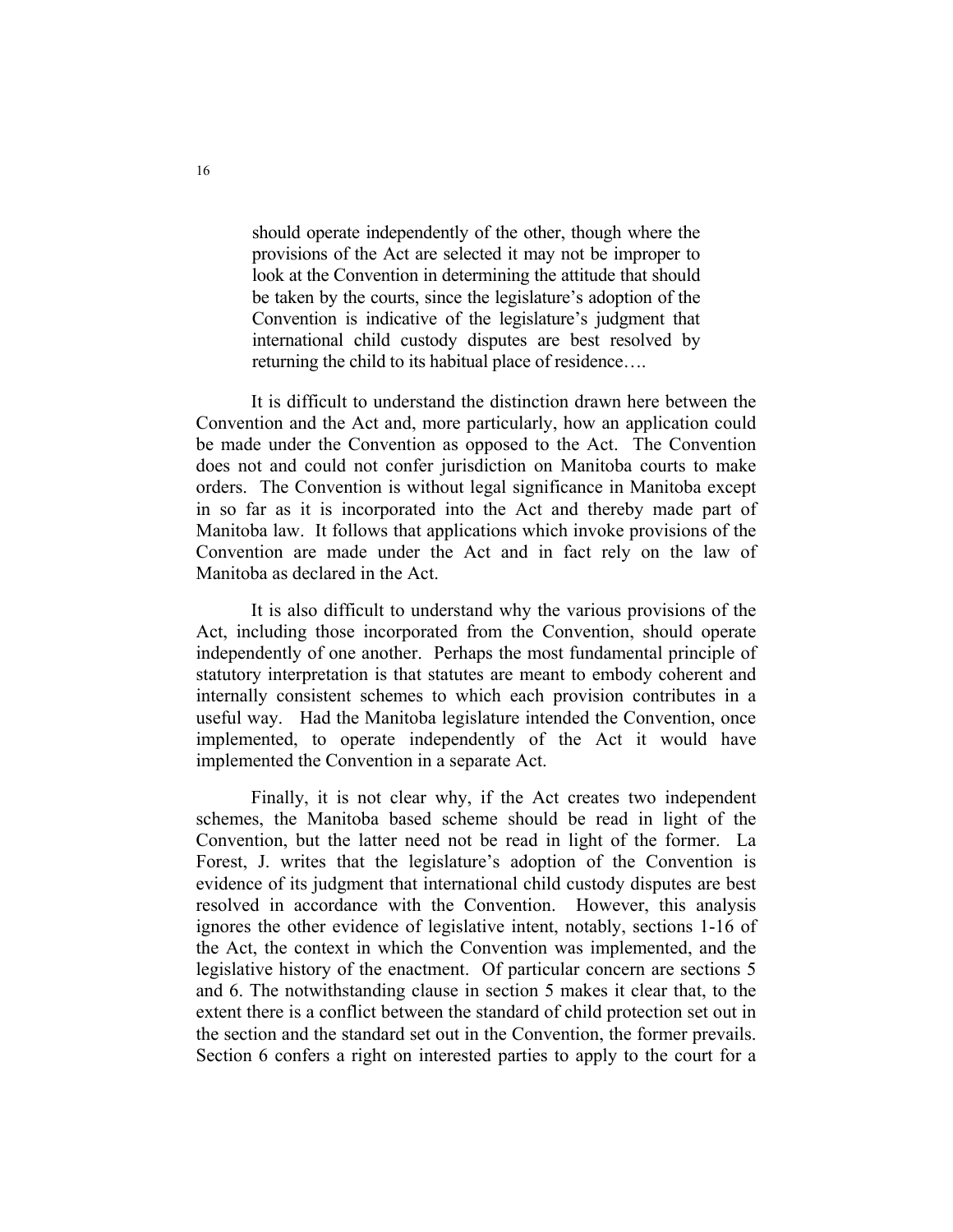variety of orders not provided for under the Convention. It is far from self-evident that the Manitoba legislature intended the discretion conferred on the court by section 6 to be displaced by the provisions of the Convention.

 It would be helpful if section 6, like section 5, began with a notwithstanding clause. In the absence of such a clause, the interpreter is thrown back on other indicators of legislative intent. One such indicator is Manitoba's decision not to enact the Uniform Act prepared by the Uniform Law Conference of Canada to implement the Convention. The Uniform Act was adopted by four provinces. It includes a provision that gives paramountcy to the Convention in the event of a conflict between the Convention and other legislation. A similar clause is found in the implementing legislation of three other provinces. As La Forest J. observes, speaking of the common law provinces, only the British Columbia and Manitoba Acts do not contain such a paramountcy clause. A fair inference from these facts is that Manitoba did not intend the Convention to prevail over all other domestic legislation; rather it intended sections 1- 16 of the Act to supplement the provisions of the Convention.

 This inference is confirmed by the explanations offered by Manitoba's Attorney General to the Standing Committee on Law Amendments which considered the legislation in bill form. In response to questions from a Committee member, the Attorney General said:

With respect to the point made about conflict between the Act and the Convention, it is my impression … that in fact the bill that we're proposing gives greater protections [to the best interests of the child] and that the Convention is a minimum. What we're doing is going beyond the Convention….

I don't think that there is that potential for conflict. It is always possible of course that there is some conflict that may be perceived between one section of an Act and another, but then that falls to be decided by the ordinary rules of statutory interpretation. … *It was the intention of this bill not to*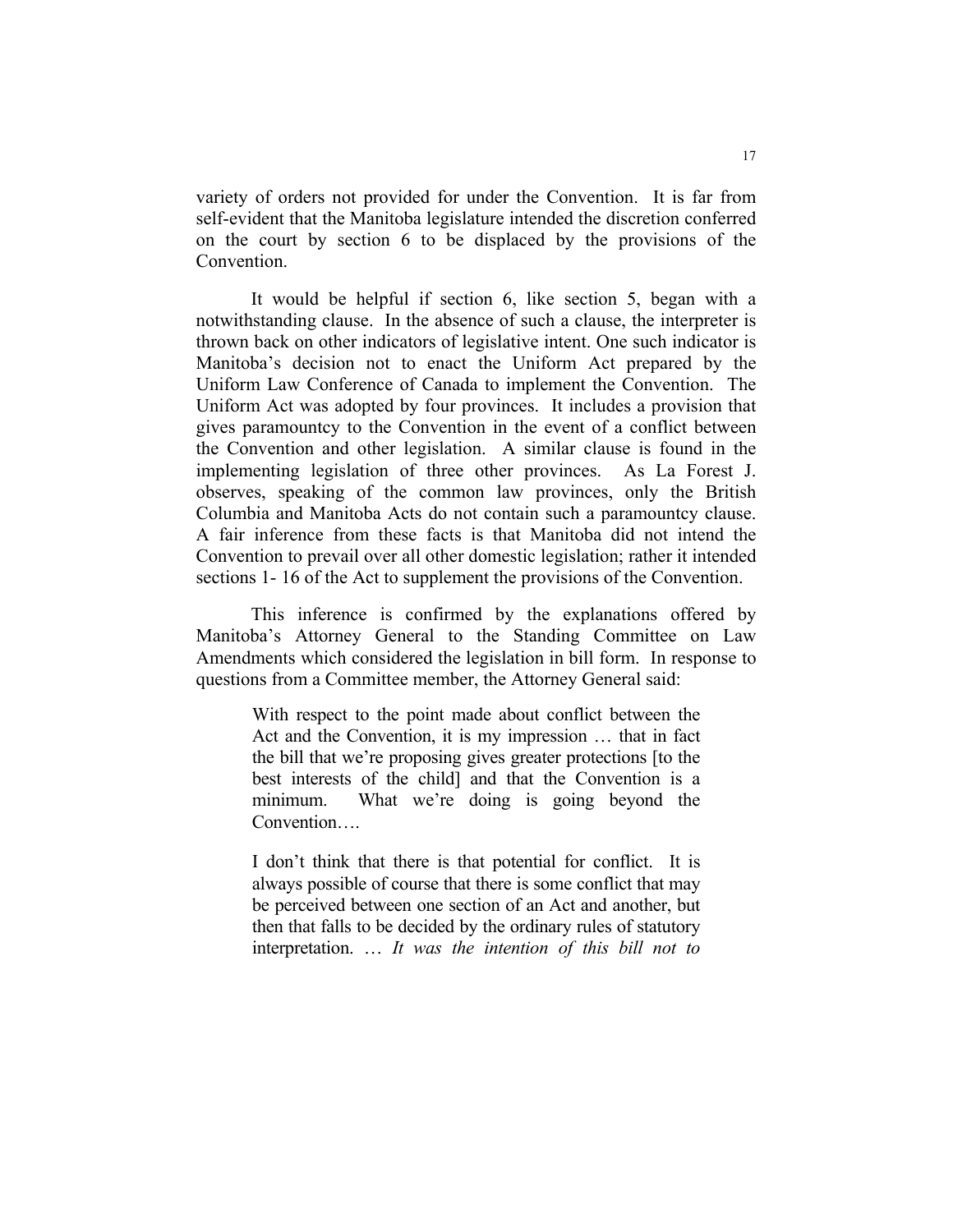*restrict, but to enlarge the protective mechanisms of the Convention….*<sup>27</sup>

This indicates quite clearly that the provisions of the Convention were not intended to operate independently of the other provisions in the Act. It further indicates that the legislature was not content to simply incorporate the Convention, but wished to supplement it. As explained by the Attorney General, the intention was "to enlarge the protective mechanisms of the Convention".

 L'Heureux-Dubé, J, who wrote a dissenting judgment in the case, drew attention to another indicator of legislative intent, namely the way in which section 6 tracks the wording of the Convention. She wrote:

Both the wording of the Convention and the CCEA provide support for the complementary interpretation of the two. First the precise wording of s. 6 CCEA adopts the same terminology as that of the Convention by making reference to the wrongful removal and retention of the child, thus stressing the fact that the court's jurisdiction to make transitory orders pursuant to s. 6 is to be available regardless of whether the Convention is applicable.<sup>28</sup>

Finally, she drew attention to the potential conflict between giving paramount importance to the interests of children in custody matters and securing their prompt return. The Convention struck a particular balance between these interests, one that did not seem satisfactory to the Manitoba legislature, which adjusted the balance by providing additional protections for the child in sections 5 and 6. L'Heureux-Dubé J. wrote:

The emphasis placed upon prompt return in the Convention must be interpreted in light of the paramount objective of the best interests of children and in light of the express wording of the CCEA through which the Convention was enacted in

 $27$  Legislative Assembly of Manitoba, Standing Committee on Law Amendments, vol. XXX No. 6, June 28, 1982, at p. 101.

 $28$  Ibid. at para 129.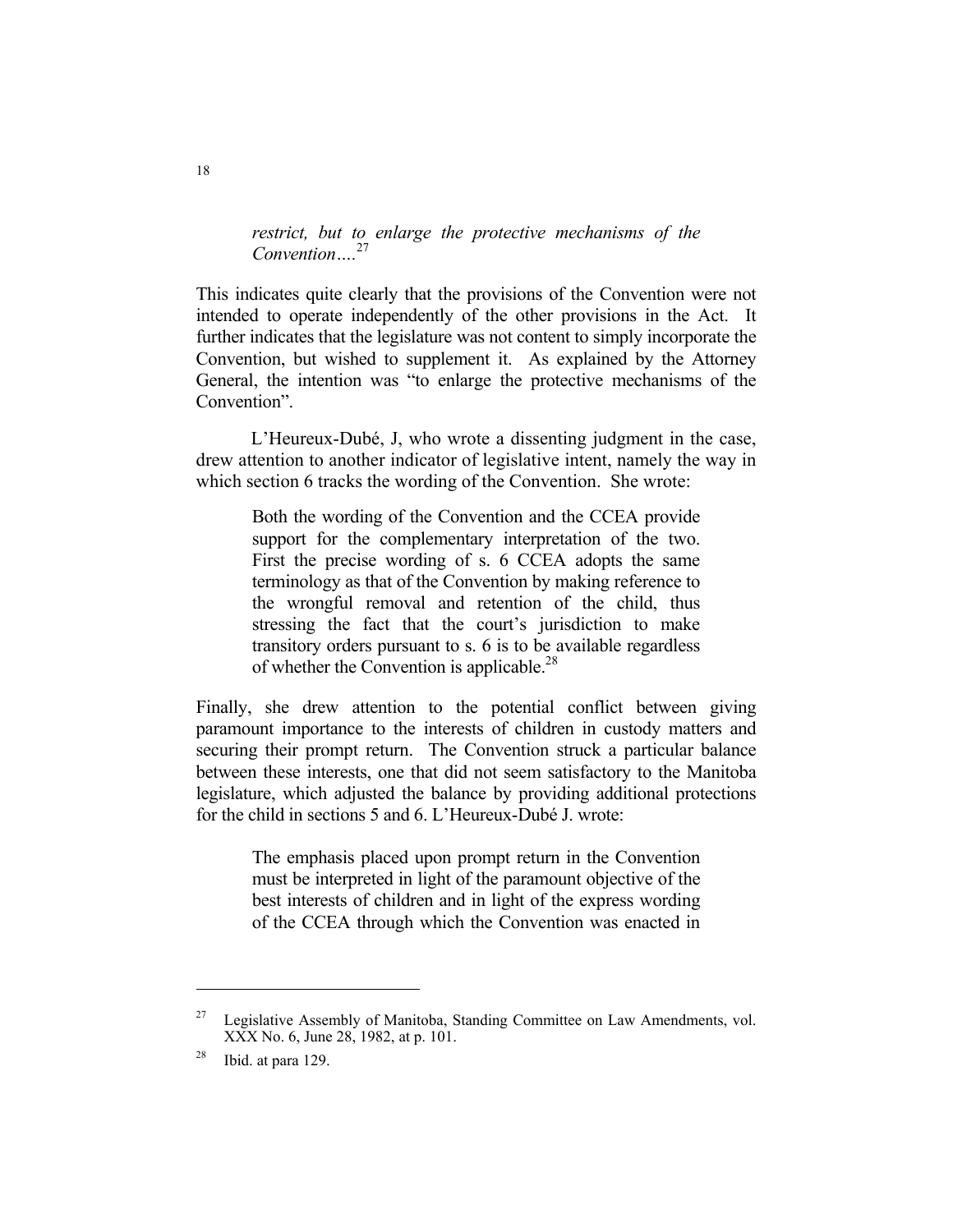Manitoba, and should not mean return without regard for the immediate needs or circumstances of the child.<sup>29</sup>

In our view, the reasoning in the minority judgment is to be preferred over that of the majority because it gives appropriate weight to legislative intent.

#### **External Context**

 In cases like *Ward*, a particular international convention is relied on in interpreting domestic legislation because the court has reason to believe that the purpose of the legislation, in part at least, was to implement the international obligations assumed by Canada upon ratifying the convention. In other cases, international law materials may form part of the external context that (arguably) was present to the mind of the legislature when it enacted the legislation in question. This is certainly true of the international human rights instruments that influenced the framing of the Charter. It is also possible for foreign codifying or implementing legislation to influence the interpretation of similar domestic legislation, as illustrated in *Re Canada Labour Code*. 30

#### **Judge-made Norms**

 In Elmer Driedger's approach to statutory interpretation, as set out in his second edition, the common law presumptions of legislative intent are treated as a subcategory of legislative intent. He wrote:

It may be convenient to regard "intention of Parliament" as composed of four elements, [including] … the presumed intention – the intention that the courts will in the absence of an indication to the contrary impute to Parliament...  $31$ 

Driedger here explains what is not apparent from simply reading the modern principle itself, namely that the reference to legislative intention includes

 $29$  Ibid. at para 131.

<sup>30 [1992] 2</sup> S.C.R. 50.

<sup>&</sup>lt;sup>31</sup> E.A. Driedger, *Construction of Statutes*, 2<sup>nd</sup> ed. (Toronto: Butterworths, 1983) at 106.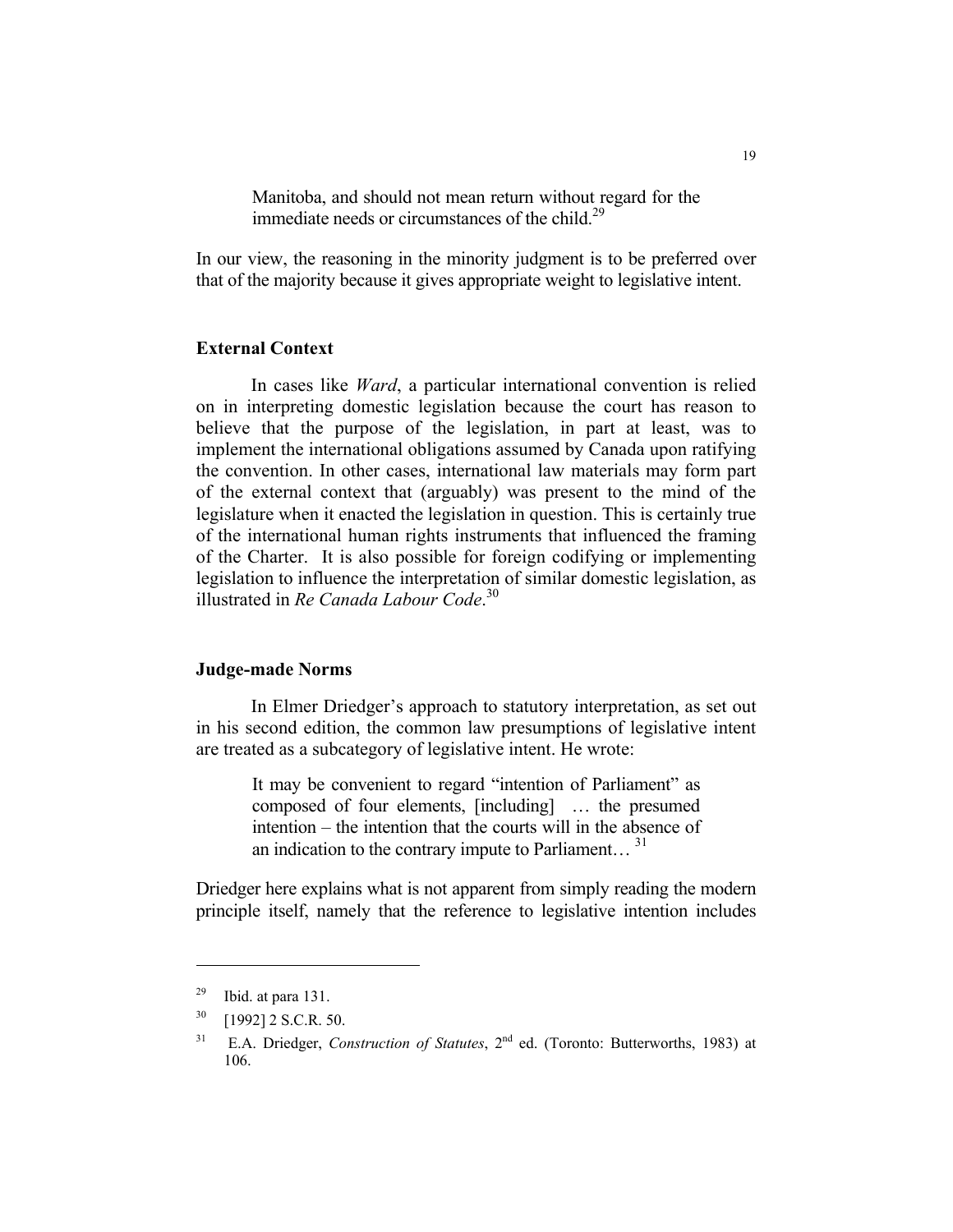presumed intent and presumed intent in fact consists of judge made norms. These norms are applied to resolve interpretation disputes despite the absence of evidence that the legislature intended them to apply. The justification is that, in the opinion of the courts, they are important enough to warrant judicial protection against incursions by the legislative branch of government.

 Of course, once a norm is established and relied on in statutory interpretation, it behooves a legislature to sit up and take notice. If the legislature knows that its silence will be interpreted in a particular way, and yet remains silent, the courts may legitimately infer that the legislature intended its legislation to be interpreted that way. In this sense, presumed intent may be considered an expression of actual legislative intent. But this analysis obscures what is most important about judge made norms, namely their origin. Judges make them up, and it is therefore up to judges to justify them, that is, to explain where they came from and why they should be imputed to the legislature.

 Many presumptions of legislative intent are rooted in British constitutional law. As La Forest J.A. pointed out in *Estabrooks*, these are rooted in the liberal philosophy of the  $17<sup>th</sup>$  century:

Those who struggled to wrest power from the Stuart Kings and placed it in the hands of the elected representatives of the people were not of a mind to replace one despot by another. Rather they were guided by a philosophy that placed a high premium on individual liberty and private property and that philosophy continues to inform our fundamental political arrangements – our Constitution….

With the complete realization of the implications of Parliamentary supremacy, this type of judicial approach, of course, disappeared. But the original foundations of our governmental organization remained as a legacy in a number of presumptions designed … "as protection against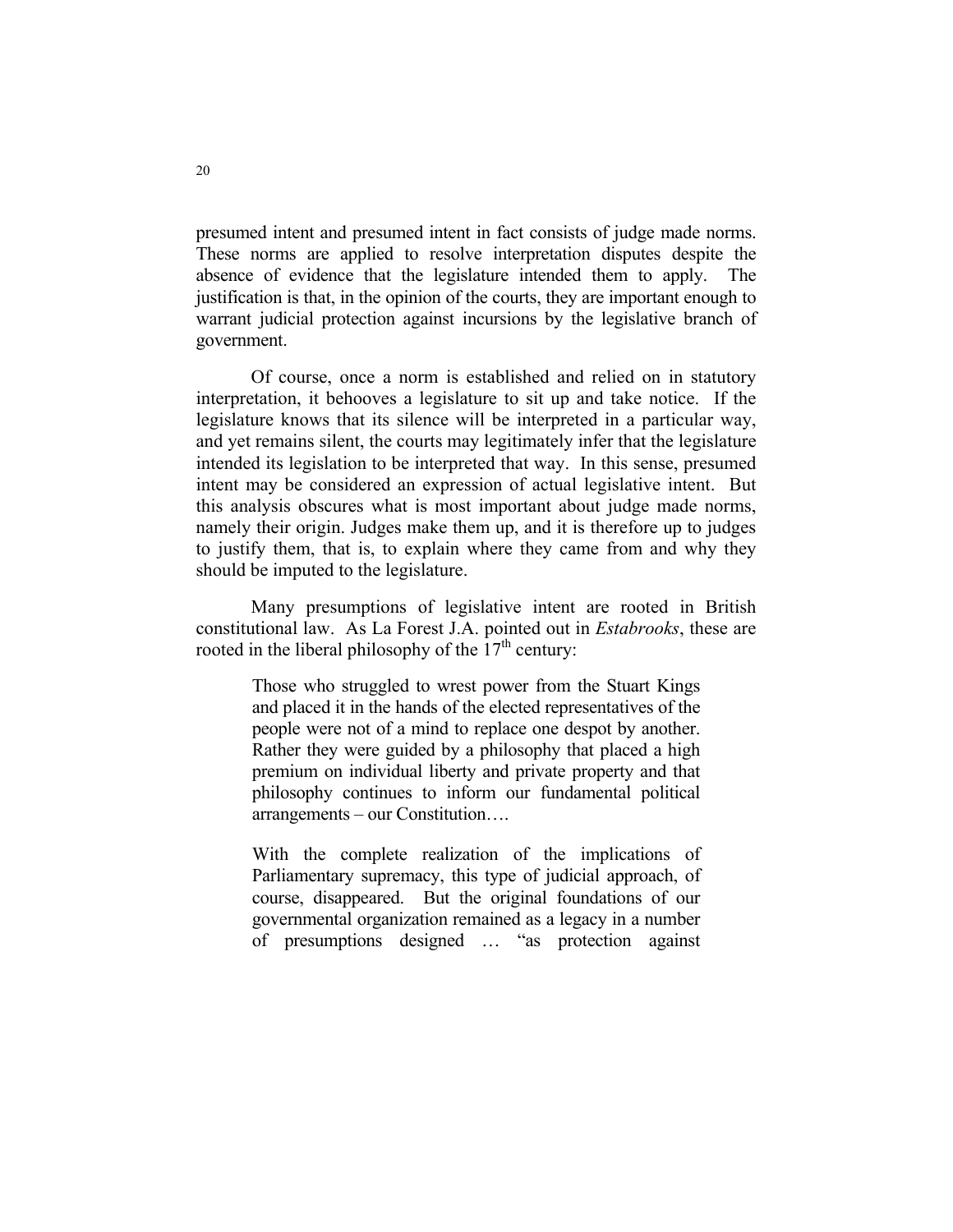interference by the state with the liberty or property of the subject"....<sup>32</sup>

Other presumptions are rooted more specifically in Canada's constitutional experience, for example, the presumption that legislation affecting Aboriginal peoples must be interpreted in their favour and the liberal construction of language rights. $33$ 

 A number of well-established presumptions derive from the incorporation of customary international law into common law that took place during the 18<sup>th</sup> century. This category includes the presumption against the extra-territorial application of domestic law, based on the doctrine of territorial sovereignty, and presumed respect for the principle of comity, which was the basis for both common law and civil law systems of private international law.<sup>34</sup> A good example of the systems of private international law. $34$ incorporation process is found in the 18th century case *Scrimshire v.*  Scrimshire,<sup>35</sup> in which for the first time the question of the validity of a foreign marriage between two British subjects came before British courts. Under English law the marriage between the parties was valid, but under the law of France where the marriage took place it was null. To determine the applicable law, the court consulted some half dozen authorities on international law. It reached the following conclusion:

From the doctrine laid down in our books — the practice of nations — and the mischief and confusions that would arise

 $32$  (1982), 144 DLR (3d) 21 (NBCA) at 210-11.

 $33$  See R. Sullivan, *Sullivan and Driedger on the Construction of Statutes*,  $4<sup>th</sup>$  ed. (Toronto: Butterworths, 2002) at 378ff and 409ff.

<sup>&</sup>lt;sup>34</sup> The private international law of Britain was initially derived largely from the work of the Dutch scholar Huberus as published in De Conflictu Legum, trans. by E.G. Lorenzen "Huber's De Conflictu Legum (1919), 13 Ill. L. Rev. 375 at pp. 401 et seq. Huberus explained that his system of private international law was founded on three maxims:

 <sup>(1)</sup> The laws of each state have force within the limits of that government and bind all subject to i, but not beyond.

 <sup>(2)</sup> All persons within the limits of a government, whether they live there permanently or temporarily, are deemed to be subjects thereof.

 <sup>(3)</sup> Sovereigns will so act by way of comity that rights acquired within the limits of a government retain their force everywhere so far as they do not cause prejudice to the power or rights of such government or of its subjects.

<sup>35 (1752) 2</sup> Hag. Cons. 395, 161 E.R. 782.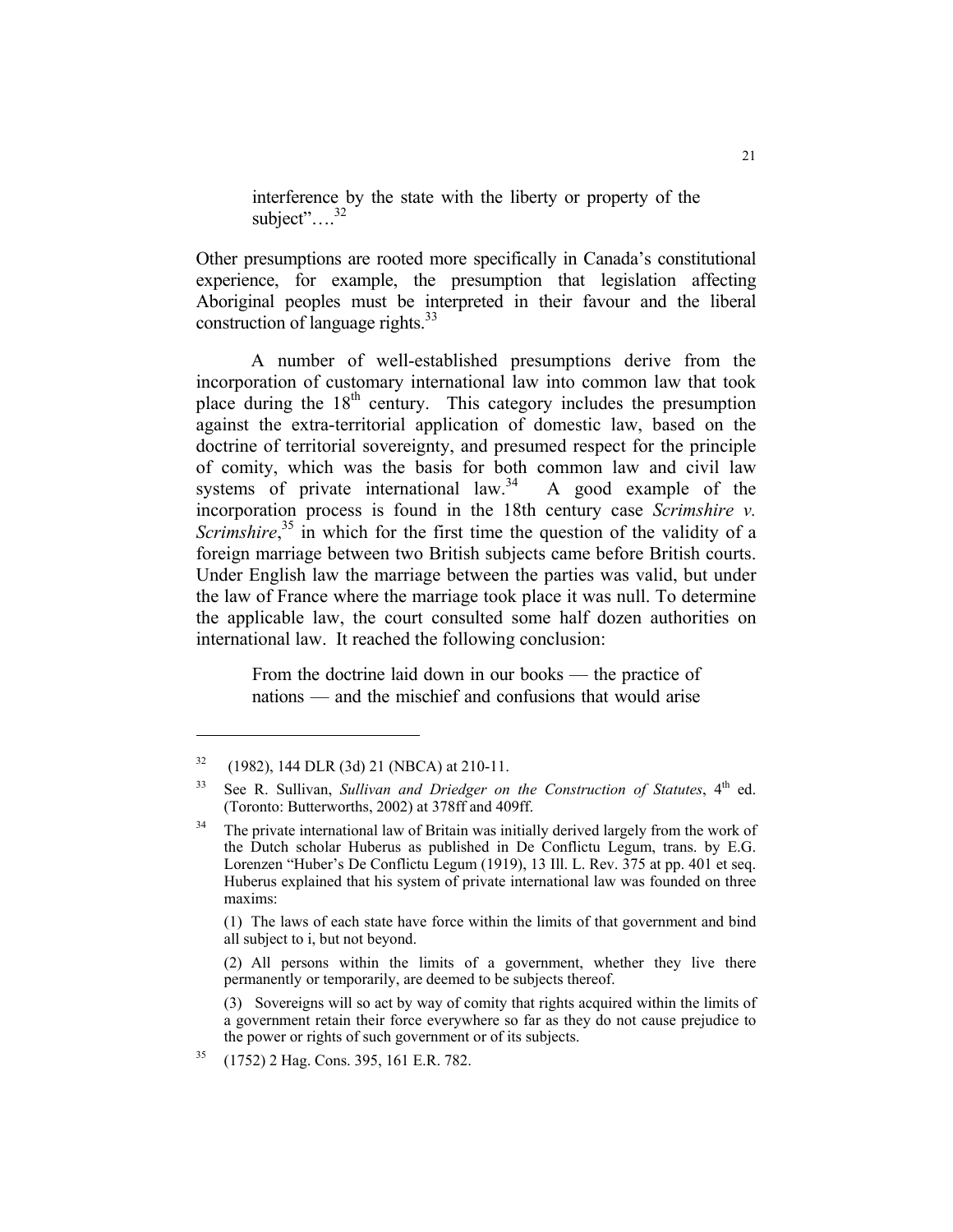to the subjects of every country, from a contrary doctrine, I may infer that it is the consent of all nations that it is the jus gentium that the solemnities of the different nations with respect to marriages should be observed, and that contracts of this kind are to be determined by the law of country where they are made…. The jus gentium is the law of every country, and is obligatory on the subjects of every country. Every country takes notice of it: and the Court observing that law, in determining upon this case, cannot be said to determine English rights by the laws of France, but by the law of England of which the jus gentium is part. $36$ 

This strong statement of the principle of automatic adoption of international law is typical of the  $18^{th}$  century.<sup>37</sup> International law is adopted because it is universally observed by every country and the courts fear that failure to observe it would bring mischief and confusion to the subjects of a nonobserving country.

 Another category of presumptions derives from the judicial duty to harmonize potentially conflicting sources of law. The courts have developed a set of rules to deal with conflicts between different sources of legislation (federal/provincial, statute/ regulation) and between legislation on the one hand and the entrenched constitution, the common law and international law on the other. These rules reflect a hierarchy among the sources of law in which the entrenched constitution prevails over legislation and legislation prevails over common law as well as international law. However, before applying these rules the courts rely on a number of harmonizing presumptions: that the legislature intends to comply with constitutional limits on its jurisdiction, that it does not intend to change the common law or derogate from the Civil Code, and that it does intend to comply with international law.

 The first presumption, that the legislature intends to comply with constitutional limits, reflects the accepted relationship between entrenched

<sup>36</sup> Ibid. at 790.

<sup>37</sup> See, for example, *Buvert v. Barbuit* (1737), Cas. T. Talb 281, 25 E.R. 777; *Roach v. Jarvan* (1748), 1 Ves. Sen. 157, 27 E.R. 954; *Tringquet v. Bath* (1764), 3 Burr. 1478, 97 E.R. 936.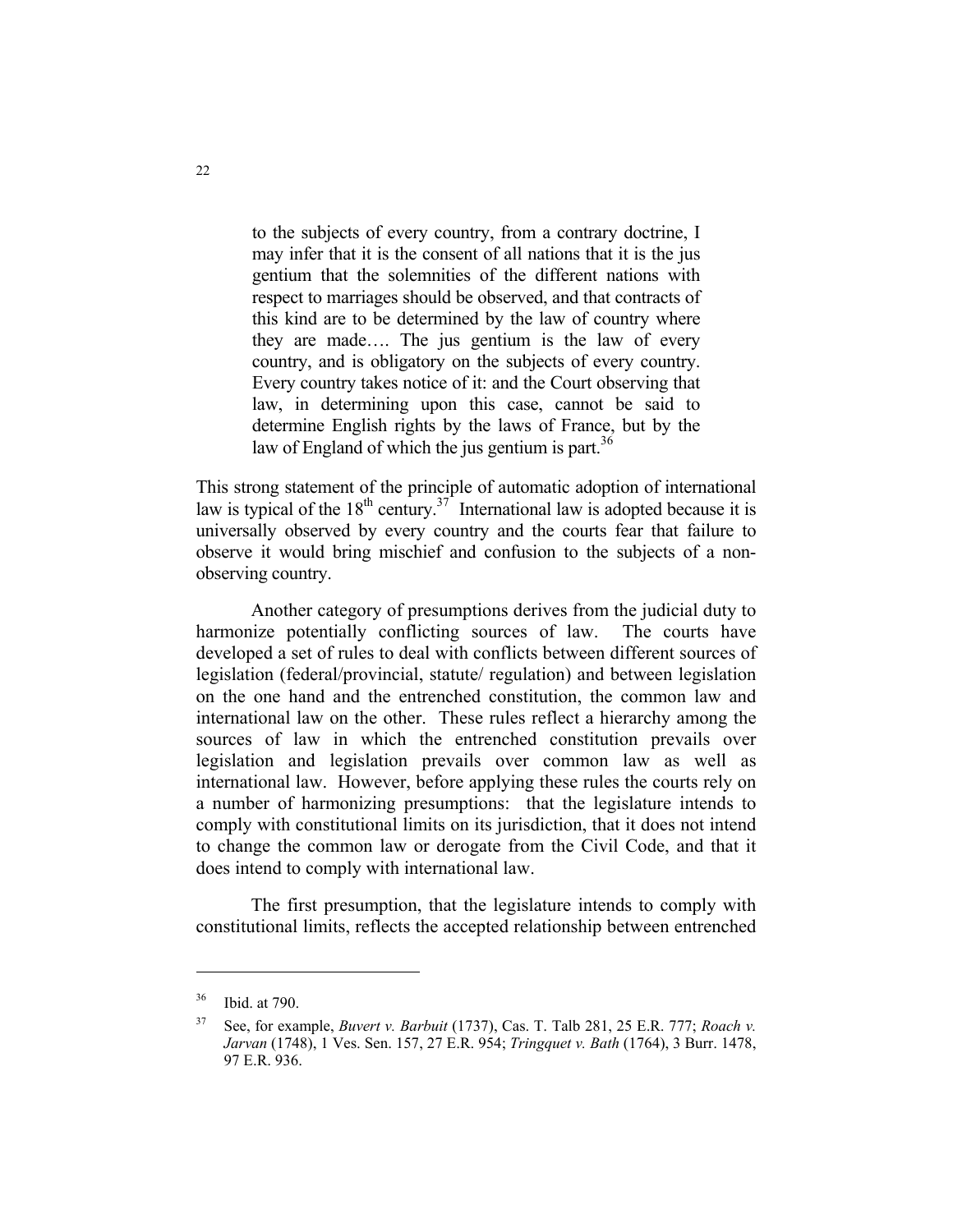legal norms and mere legislation and it makes good sense. Since legislatures have no capacity to exceed the limits on their jurisdiction, it would be both improper and futile for them to attempt to do so. The presumption of non-derogation from the Civil Code is also readily justified with reference to the role of the Civil Code in a civil law system.<sup>38</sup>

 The presumption against changing the common law is more contentious. As a matter of constitutional law, validly enacted legislation prevails over the common law to the extent of any inconsistency. Given this rule, why would courts resolve legislative ambiguity in favour of the common law? Given that the legislature does not legislate in vain, why would the courts presume an intention not to change? In responding to these questions, a distinction should be drawn between common law constitutional principles, such as the rule of law or the presumption that property will not be expropriated without compensation, and ordinary private law rules such as those governing the formation of contracts or the administration of trusts. Legislatures might be expected to defer to well established constitutional principles, but not to common law private law. Perhaps the best justification for the presumption against changing the common law is that it creates an incentive for explicit legislative drafting so as to avoid ambiguity and ensure that change is not made surreptitiously in the case of fundamental principles or inadvertently in the case of ordinary common law.

 Finally, there is the presumption of compliance with international law. Given the standard formulations of this presumption, it must be taken to apply to all obligations imposed on Canada by international law, regardless of source — whether customary law or convention — and in the case of convention-based obligations, regardless of whether the convention has been implemented. Conventions that have not been ratified obviously impose no obligations, but once ratified they are binding on Canada, whether or not they have been implemented. However, the

<sup>38</sup> For discussion, see Jean-Maurice Brisson & André Morel, *Federal Law and Civil Law: Complementarity and Dissociation*, *in* CAN. DEPT. OF JUSTICE, THE HARMONIZATION OF FEDERAL LEGISLATION WITH QUEBEC CIVIL LAW AND CANADIAN BIJURALISM, COLLECTION OF STUDIES 2, 217 (1995)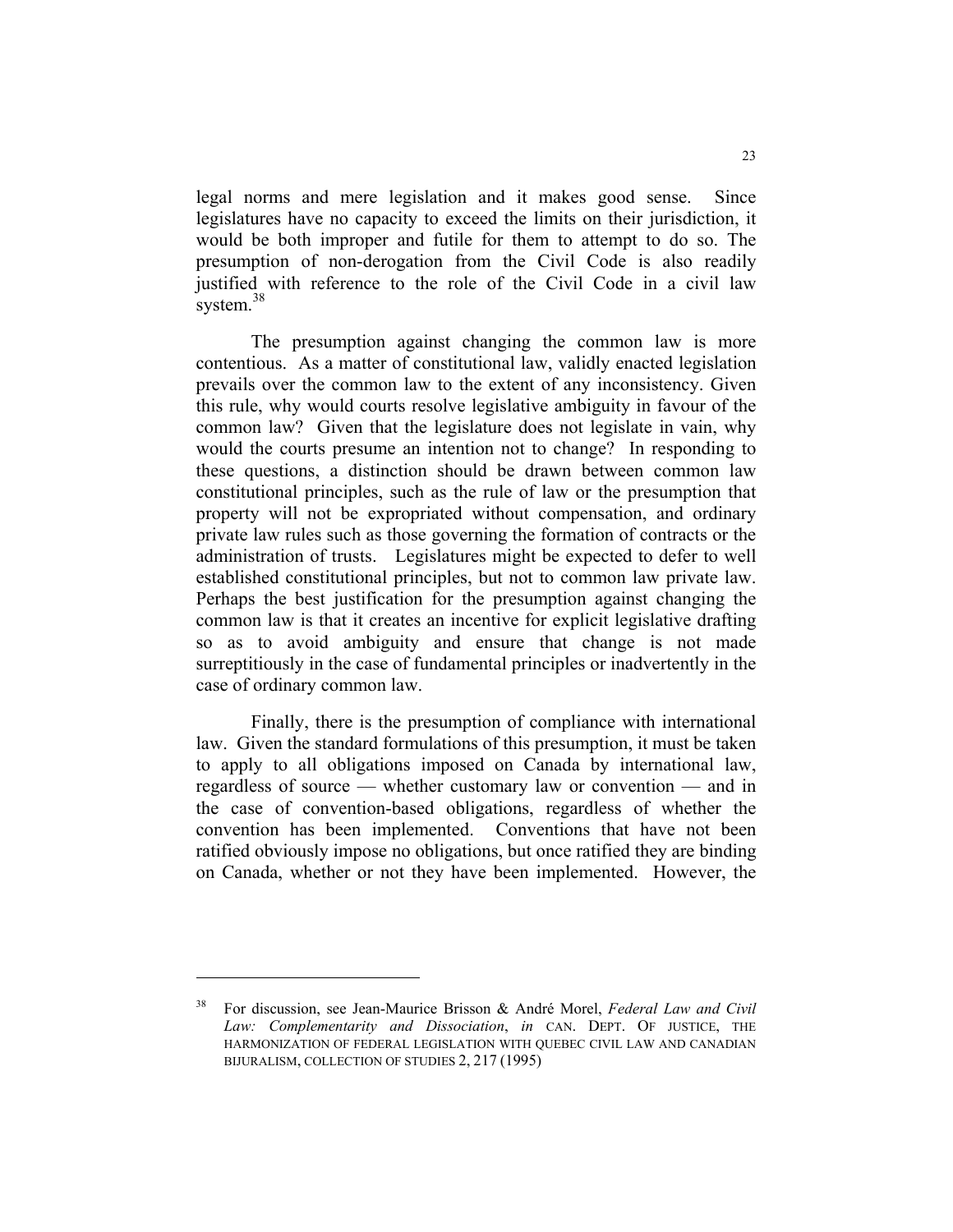failure to implement a convention might, in some circumstances,  $39$  be taken to indicate an intention not to implement.

 In justifying the presumption of compliance with international law, Van Ert writes:

The normative justification for the presumption [of compliance with international law] is the principle of respect for international law. To interpret the acts of our legislatures and courts in a way that failed to respect international law or comity would impute to these bodies an unlawful or belligerent intent. Such an imputation is certainly uncharitable and usually wrong. There is also an important prescriptive justification for the presumption. Violations of international law or comity may bring international responsibility upon the state. The judiciary should therefore avoid internationally unlawful constructions of domestic law wherever possible.<sup>40</sup>

In our view, interpreting legislative or judicial acts in a way that violates international law or comity can be said to impute an unlawful or belligerent intent to those institutions only if one assumes that international law is binding within Canada, an assumption we reject. The second argument, that interpreting legislative or judicial acts in a way that violates international law or comity is usually wrong, is an argument about actual legislative or judicial intent, which must be based on evidence rather than presumed.

 Van Ert's third argument is that violations of international law may have repercussions for the state, or possibly for its subjects. However, it is not the court's duty to avoid such repercussions. The extent to which the state or its subjects are to be put at risk through violation of international

<sup>&</sup>lt;sup>39</sup> This inference would not arise if there was reason to believe that the convention's obligations were already implemented by existing law. This is the case with many human rights conventions: see I. Weiser, "Undressing the Window: Treating International Human Rights Law Meaningfully in the Canadian Commonwealth System" (2004), 37 *UBCLRev* 113 at 127 and 132ff. Arguably it is the case with the Convention on the Rights of the Child considered in *Baker v. Canada*, above n. 1discussed below at 30ff.

<sup>40</sup> Van Ert, above n. 12 at pp. 99-100.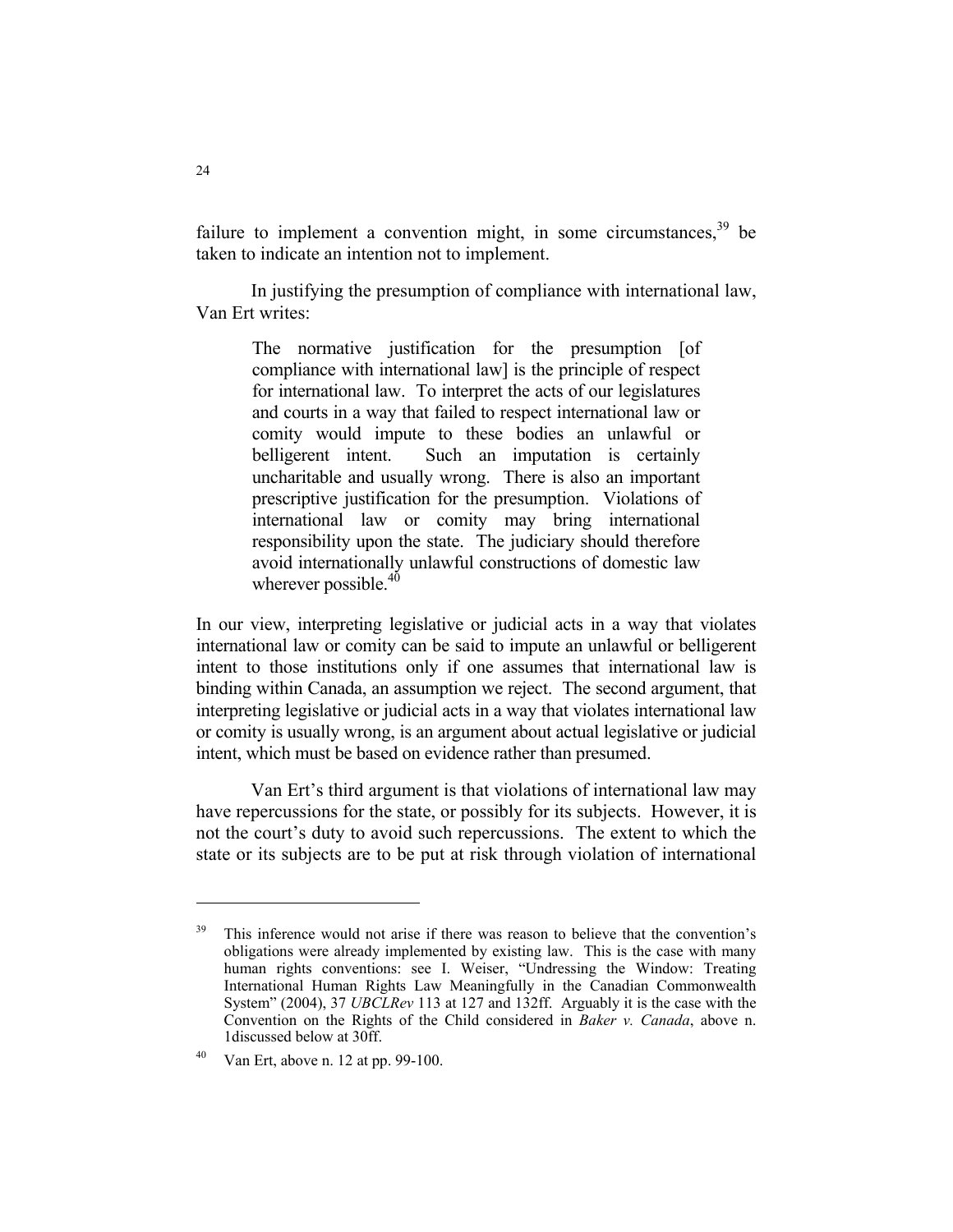law is for the legislature to decide. Just as it is open to Canadian legislatures to derogate from Charter values within the limits prescribed by section 1, so it is open to Canadian legislatures to derogate from international law to whatever extent seems appropriate to secure the best interest of their electorates. And just as courts must not apply the presumption of compliance with Charter values so as to preclude application of section  $1<sup>41</sup>$  so too they must take care not to apply the presumption of compliance with international law to undermine the legislature's constitutional right and duty to consider whether compliance is in the best interest of Canada or the relevant province.

 We conclude that the primary justification for presuming interpretations that comply with international law is to avoid giving effect to legislative violations of international law that are surreptitious or inadvertent. In other words, the justification for presuming compliance with international law rests on much the same ground as the justification for presuming that the legislature does not intend to change the common law.

 As noted above, in applying the presumption of compliance with common law, the courts distinguish between constitutional law principles and ordinary private law. A similar distinction is appropriately made between international human rights law and other areas of international law.<sup>42</sup> The justification for this distinction is not that international human rights law is binding on the courts, but rather that protecting human rights is an area in which courts claim inherent jurisdiction and special expertise. As asserted by Commonwealth judges in the *Bangalore Declaration*:

- 1. Fundamental human rights and freedoms are universal….
- 2. The universality of human rights derives from the moral principle of each individual's personal and equal autonomy and human dignity. That principle transcends national political systems and *is in the keeping of the judiciary*. 43

<sup>&</sup>lt;sup>41</sup> *Bell ExpressVu Limited Partnership v. R.* (2002), 212 DLR  $4<sup>th</sup>$  1 (SCC) – quote relevant passage

<sup>&</sup>lt;sup>42</sup> For an excellent recent analysis of this distinction, see Van Ert chapter 7, above n.12.

<sup>43</sup> As quoted by van Ert, above n. 12, at p. 238.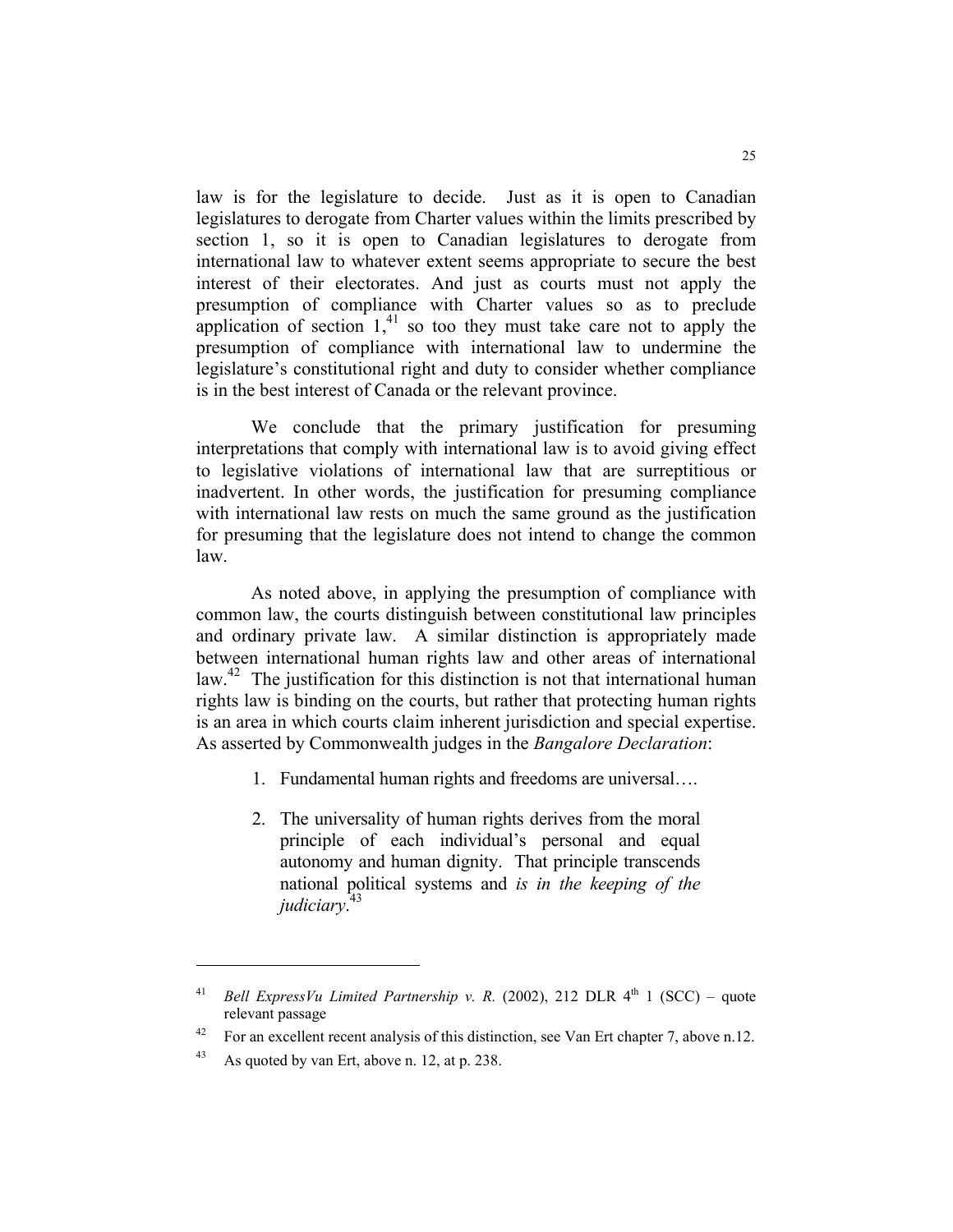In so far as international human rights law sets out fundamental human rights and freedoms, the Canadian judiciary is obliged to give effect to it – not because international law is binding on Canadian judges, but because the judiciary is obliged to give effect to fundamental human rights within Canada.

 The last category of judicial norms to be examined here includes newly emerging norms. In *Willick v. Willick*, the Supreme Court of Canada asserted that interpretations that would tend to defeat the "feminization of poverty" are to be preferred over ones that do not.<sup>44</sup> In *Rizzo & Rizzo Shoes*, it asserted that interpretations that recognize the fundamental role that employment has assumed in the life of the individuals should be preferred.<sup>45</sup> The presumptions relied on in these cases are grounded in evolving social, cultural and political norms, as evidenced by government reports, academic writing and policies embodied in domestic legislation.

 Another source of newly emerging legal norms is international law. This use of international law is illustrated by the reasoning of L'Heureux-Dubé J. in the *Spraytech* case.<sup>46</sup> The issue was whether the Town of Hudson had authority under Quebec's *Cities and Towns Act*<sup>47</sup> to make a by-law restricting the use of pesticides to certain locations and activities. Under s. 410(1) of the Act, a municipal council could make by-laws to "secure peace, order, good government, health and general welfare in the territory of the municipality". The Court held that this omnibus enabling power was broad enough to authorize the pesticide by-law. In the majority reasons L'Heureux-Dubé J. wrote:

To conclude this section on statutory authority, I note that reading s. 410(1) to permit the Town to regulate pesticide use is consistent with principles of international law and policy. ...

<sup>44 [1994] 3</sup> SCR 670.

<sup>45 [1998] 1</sup> SCR 27.

<sup>46</sup> *114957 Canada Ltd (Spraytech) v. Hudson* [2001] 2 SCR 241.

<sup>47</sup> RSQ, c. C-19, ss. 410 [am. 1982, c. 64, s. 5; am. 1996, c. 2, s. 150].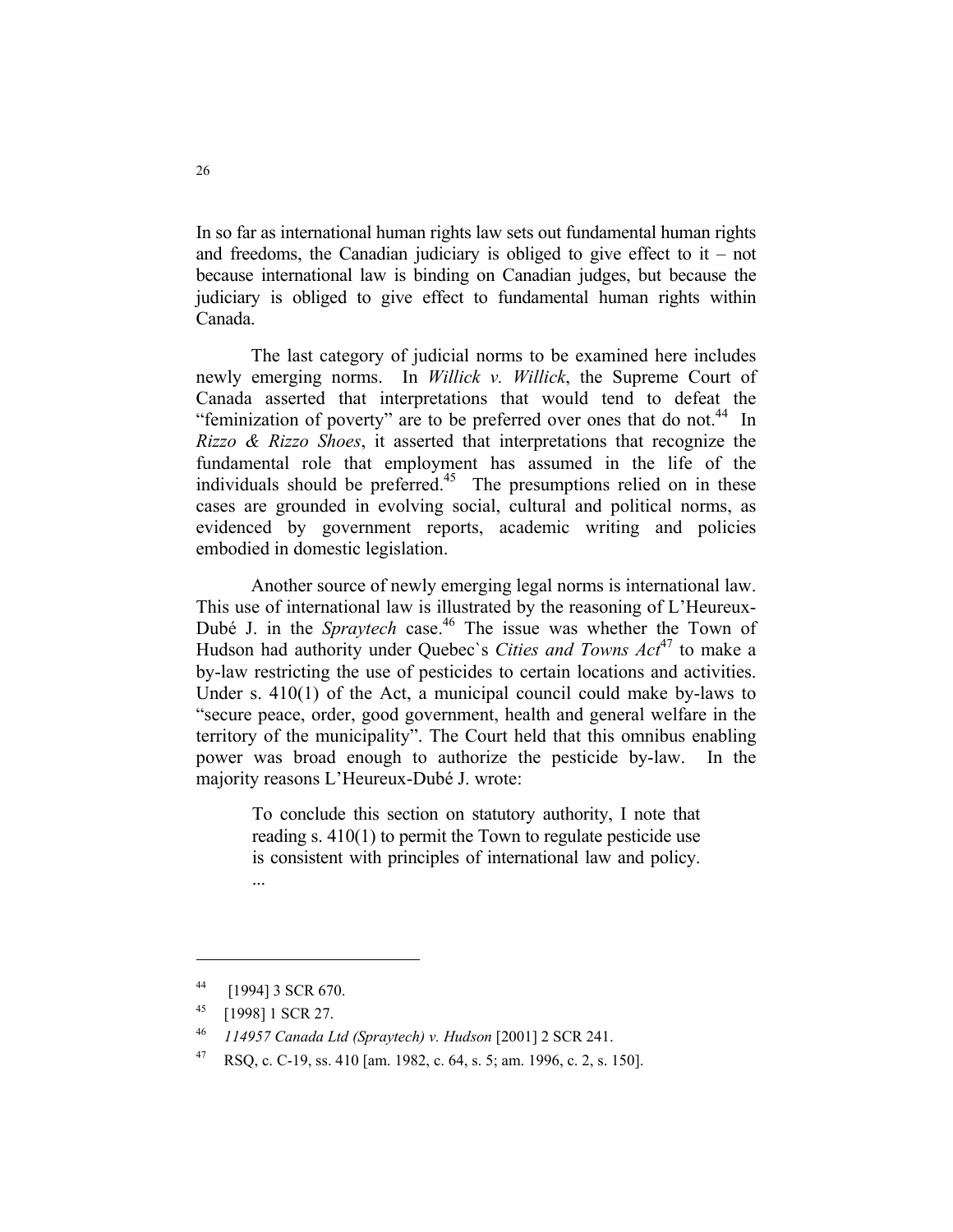The interpretation of By-law 270 contained in these reasons respects international law's "precautionary principle", which is defined as follows at para. 7 of the Bergen Ministerial Declaration on Sustainable Development (1990):

> In order to achieve sustainable development, policies must be based on the precautionary principle. Environmental measures must anticipate, prevent and attack the causes of environmental degradation. Where there are threats of serious or irreversible damage, lack of full scientific certainty should not be used as a reason for postponing measures to prevent environmental degradation.

Canada "advocated inclusion of the precautionary principle" during the Bergen Conference negotiations ….

Scholars have documented the precautionary principle's inclusion "in virtually every recently adopted treaty and policy document related to the protection and preservation of the environment"…. The Supreme Court of India considers the precautionary principle to be "part of the Customary International Law".... In the context of the precautionary principle's tenets, the Town's concerns about pesticides fit well under this rubric of preventive action.<sup>48</sup>

 This analysis illustrates how international law can be a source of domestic legal norms. The justification lies in evidence of (1) Canada's commitment to the norm, (2) the widespread acceptance of the norm in the international community, and (3) its coincidence with domestic concerns about the dangers of environmental pollution.<sup>49</sup>

 The *Spraytech* case also illustrates a timing problem that can arise in relying on international law as a source of legal norms. Section 410 of the *Cities and Towns Act* was first enacted well before the formulation of

<sup>48</sup> Ibid. at 266-267.

<sup>49</sup> Another emerging norm, grounded in international law, is harmonization — see, for example, the dissenting judgment of Binnie J. in *Harvard College v. Canada (Commissioner of Patents)* , [2002] 4 S.C.R. 45, at para. 12ff.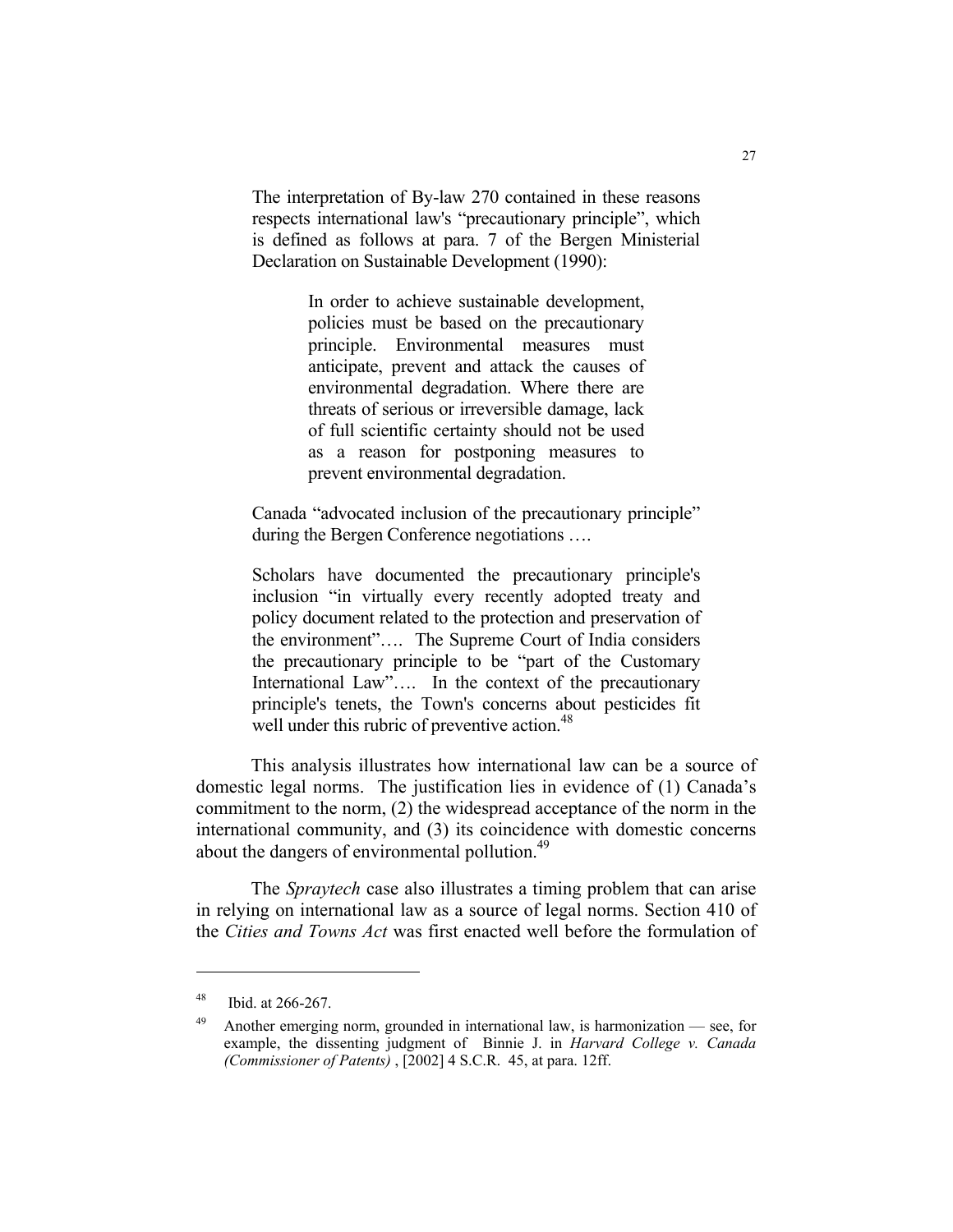the precautionary principle in international law. The question, then, is the extent to which it is legitimate for courts to rely on international legal norms that were not in existence when the legislation was enacted.

#### **Dynamic Interpretation**

 The question posed above is not unique to international law norms and is best addressed in the context of Canadian law concerning the interpretation of legislative texts over time. While this is a complex subject, two basic principles offer a helpful starting point. The first is that in interpreting all legal texts, whether entrenched constitutions or ordinary statutes, courts must mediate between the original context in which the law was made and the operating context in which the law is applied from time to time. The original context includes the law in existence when the constitution or statute was conceived — whether domestic, foreign or international and whether hard or soft law. The operating context includes the law in existence when the constitution or statute is applied, including evolving international law, both hard and soft, and including conventions ratified after the law was enacted. Mediating between these two contexts lies at the heart of the judicial function in statutory interpretation, which is the application of more or less abstract rules conceived at one time to concrete facts occurring at another.

 The second basic principle is that entrenched constitutional instruments should receive an "organic" or dynamic interpretation. This principle was most famously expressed by Lord Sankey in *Edwards* where he introduced the living tree metaphor.<sup>50</sup> Because a dynamic interpretation is called for, international law materials as they exist from time to time are an appropriate source of legal norms to be relied on in interpreting the Charter, both the rights and freedoms it declares<sup>51</sup> and the limitations it accepts under s.  $1^{52}$  Even though some of these materials would not have been contemplated by the Charter's framers as formal

 $50$  [1930] AC 124 (PC).

<sup>51</sup> See Van Ert, chapter 7, above n. 12.

<sup>52</sup> See, for example, L'Heureux-Dubé, J in *R. v. Sharpe* [2001] 1 SCR 45 at para . 175ff. See also discussion by Van Ert, ibid. at 240ff.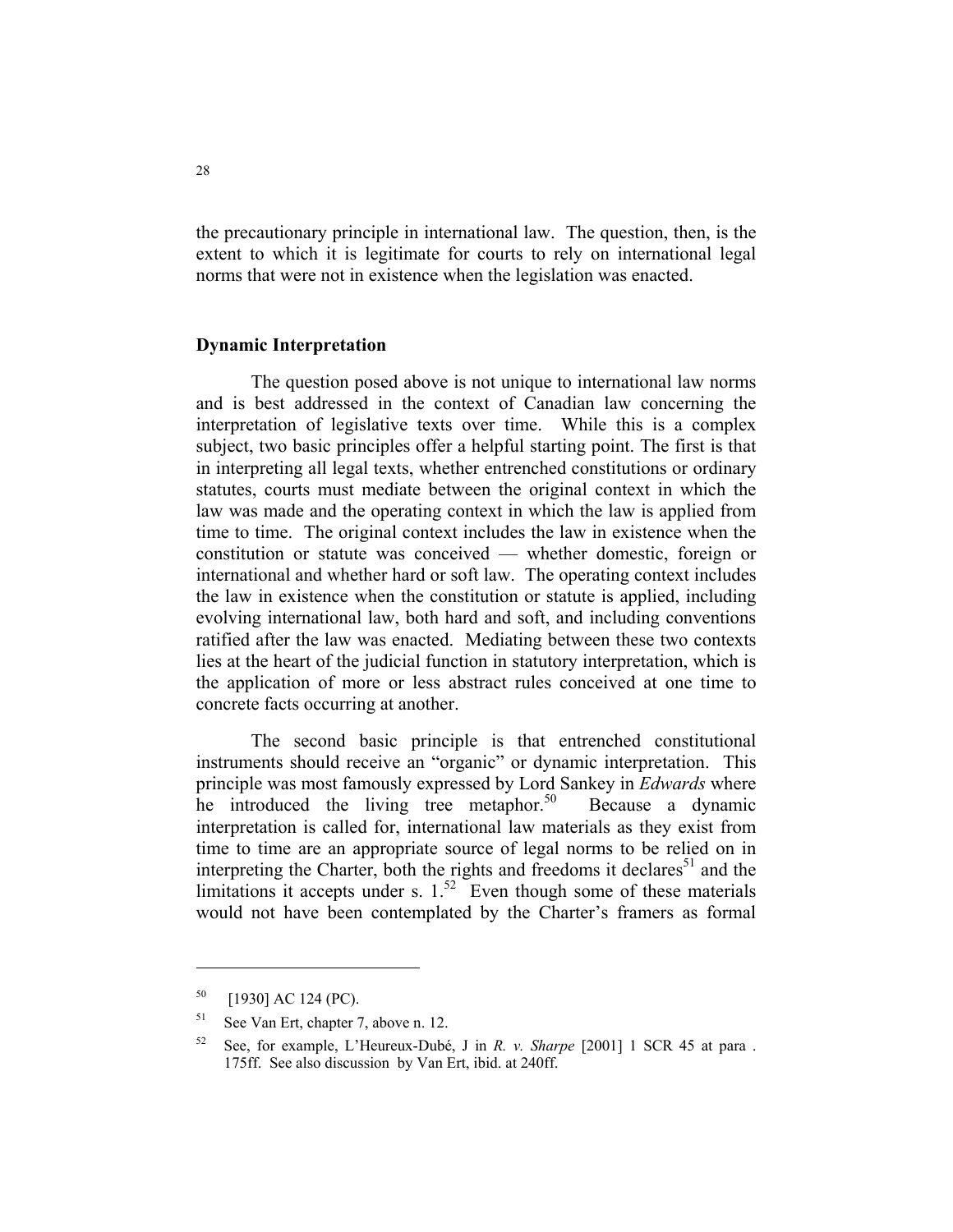sources of the law set out in the Charter, they form part of the operating context.

 The primary justification for the living tree doctrine is the fundamental importance of an entrenched constitution in ensuring the stability of a state and the security of its subjects, coupled with the difficulty of amending it. This justification does not apply to ordinary legislation, which (in principle) can easily be amended. However, there are other grounds on which courts appropriately adopt an "organic" or dynamic approach. These grounds are sometimes formulated in terms of framers' or legislative intent. For example, when the legislature enacts a statute that is to operate for an indefinite time, particularly one that establishes institutions of governance or regulatory frameworks, it intends for those who will apply the statute to adapt it to evolving circumstance so that the statute continues to meet the legislature's original goals.

 However, the most common basis for adopting a dynamic approach is the existence of discretion. When the legislature confers discretion on those who are to apply a statute, either directly through enabling provisions or indirectly through the use of general terms, it intends that discretion to be exercised taking into account evolving circumstance. Otherwise there would be no point in conferring the discretion. This point is explained by McLachlin J. (as she then was) in *Tataryn v. Tataryn Estate*, 53 where the Supreme Court of Canada had to determine what provision for the testator's dependents would be "adequate, just and equitable" within the meaning of British Columbia's *Wills Variation Act*. McLachlin J. wrote:

The language of the Act confers a broad discretion on the court. The generosity of the language suggests that the legislature was attempting to craft a formula which would permit the courts to make orders which are just in the specific circumstances and in light of contemporary standards. This, combined with the rule that a statute is always speaking …, means that the Act must be read in light of modern values and expectations.... The search is for contemporary justice.<sup>54</sup>

<sup>53 [1994] 2</sup> SCR 807.

<sup>54</sup> Ibid. at 814-5.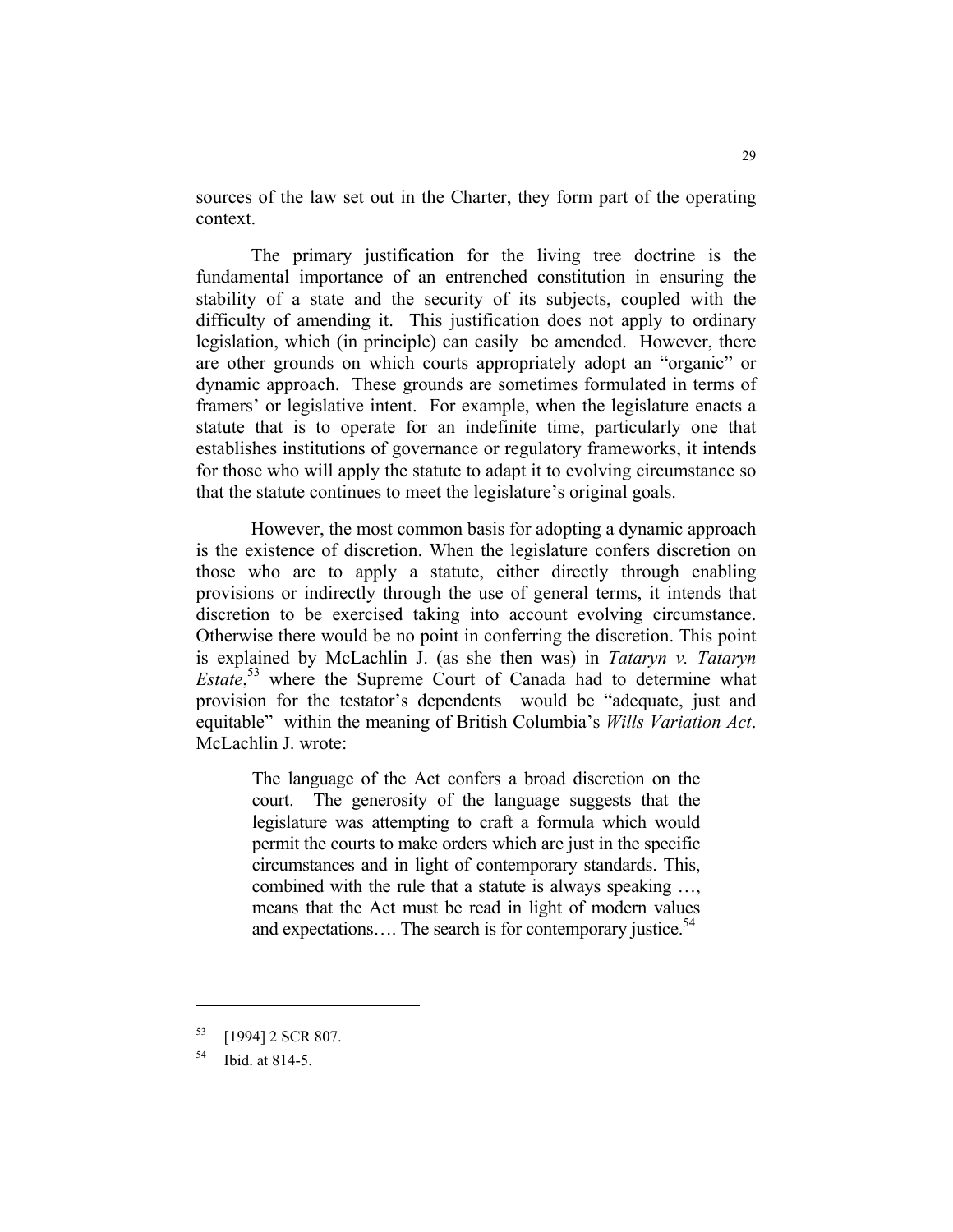An important source of modern values and expectations (although not the only source) is international law.

 The role international law can play in dynamic interpretation is nicely illustrated by the judgment of McLachlin C.J. in *Canadian Foundation for Children Youth and the Law v. Canada.<sup>55</sup>* The issue there was whether s. 43 of the *Criminal Code* was consistent with sections 7, 12 and 15 of the Charter. Section 43 provides:

43. Every schoolteacher, parent or person standing in the place of a parent is justified in using force by way of correction toward a pupil or child, as the case may be, who is under his care, if the force does not exceed what is reasonable under the circumstances.

 Before reaching the Charter issues, it was necessary to determine the meaning of the rule set out in s. 43 and in particular the import of the expression "reasonable under the circumstances". McLachlin C.J. wrote:

….precision on what is reasonable under the circumstances may be derived from international treaty obligations. Statutes should be construed to comply with Canada's international obligations…. Canada's international commitments confirm that physical correction that either harms or degrades a child is unreasonable.<sup>56</sup>

She also emphasized the fact that "neither the Convention on the Rights of the Child nor the International Covenant on Civil and Political Rights explicitly require state parties to ban all corporal punishment of children."<sup>57</sup> The Conventions referred to in her judgment came into existence and were ratified long after s. 43 was first enacted, yet they were legitimate indicators of the norms domestic courts could rely on in deciding what is "reasonable under the circumstances  $^{558}$ 

<sup>55 [2004] 1</sup> SCR 76.

<sup>56</sup> Ibid., para 31.

<sup>57</sup> Ibid., para 33.

<sup>&</sup>lt;sup>58</sup> While the majority relied on international law to support their understanding of s. 43 of the Code, they did so selectively. As pointed out in the dissenting judgment of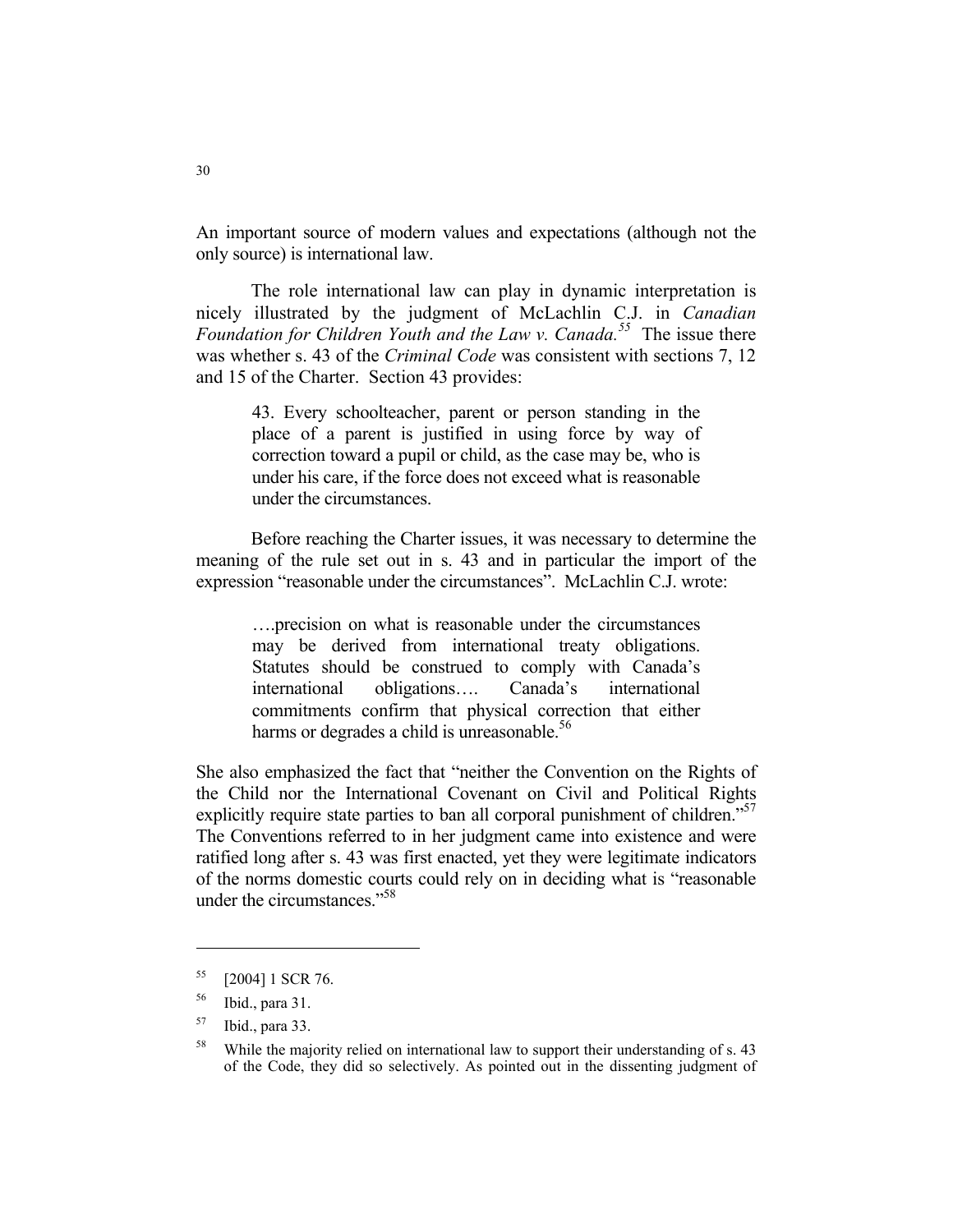The *Canadian Foundation* case illustrates the interaction between international law and the discretion conferred on interpreters by general or abstract language in a statute. In this context, it does not matter whether the court justifies its reliance on international law by appealing to the presumption of compliance or by appealing to norms whose validity and importance in domestic law is established in part by their recognition in international law. Things are somewhat more complicated, however, when it comes to the rule-making and decision-making discretions that are often conferred on the executive branch.

 Generally speaking, the presumptions of legislative intent apply to enabling provisions that confer discretion so that, in the absence of evidence to the contrary, the powers conferred by the legislature (whether legislative or administrative) do not include the jurisdiction to violate those presumptions.59 On this basis, regulations and decisions may be struck down as *ultra vires* because they fail to comply with international law. This approach is troubling because it does not allow for a nuanced analysis of the purpose and scope of the enabling provision. The relevance and weight of international law norms in the exercise of rulemaking or decision-making discretion should be governed not by a rule presume compliance — but rather by a pragmatic approach in which international law norms are but one of many considerations affecting the court's assessment of the purpose and scope of the delegated authority.

 The reasoning of the majority in *Baker v. Canada (Minister of Citizenship and Immigration)*60offers an illustration of this approach. By regulations made under subsection 114(2) of the *Immigration Act*, 61 the Minister of Immigration was authorized

- 59 See Keyes, above n. 2 at 165ff.
- $60$  Above, n.1.

61 RSC 1985, c. I-2.

Arbour J., the Convention on the Rights of the Child establishes a Committee on the Rights of the Child. This Committee has been highly critical of s. 43 of Canada's Criminal Code. In its 2003 report, Arbour J. notes, "the Committee expressed 'deep concern' that Canada had taken 'no action to remove section 43 of the Criminal Code' and recommended the adoption of legislation to remove the existing authorization of the use of 'reasonable force' in disciplining children." Ibid. at para 188.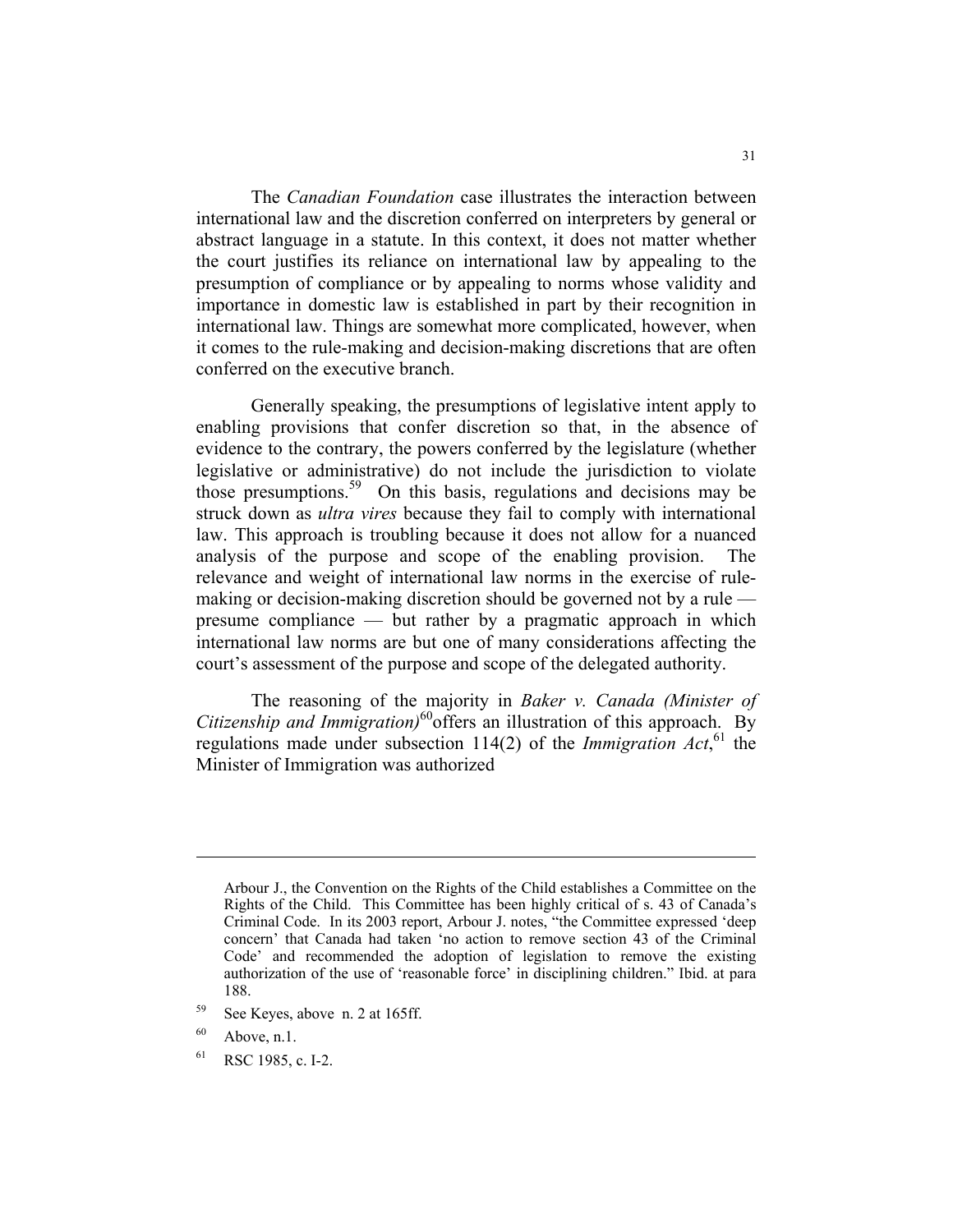…to exempt any person from any regulation made under subsection 114(1) … where the Minister is satisfied that the person should be exempted from that regulation … owing to the existence of compassionate or humanitarian considerations.<sup>62</sup>

Long after subsection 114(2) was originally enacted in 1976,  $63$  Canada ratified the *Convention on the Rights of the Child*, which provided (among other things) that "in all actions concerning children, the best interests of the child shall be a primary consideration."<sup>64</sup>

 The appellant Baker asked the Minister to exempt her on humanitarian and compassionate grounds from a regulation that required her application for permanent residence to be made from outside Canada. If she were forced to leave Canada, she would be separated from her four Canadian born children, to their detriment as well as hers. The Minister rejected her request and the Federal Court dismissed her application for judicial review. However, it certified the following question as a basis for appeal:

> Given that the *Immigration Act* does not expressly incorporate the language of Canada's international obligations with respect to the International Convention on the Rights of the Child, must federal immigration authorities treat the best interests of the Canadian child as a primary consideration in assessing an applicant under s. 114(2) of the *Immigration Act*?

 The appellant argued that the Minister was obliged to exercise her discretion in accordance with the Convention. The Minister argued that to require her discretion to be exercised in accordance with an unimplemented Convention would effectively implement the Convention, thereby undermining both the separation of powers between the executive

<sup>62</sup> *Immigration Regulations*, 1978, SOR/ 78-172, as amended by SOR/ 93-94.

 $63$  SC 1976-77, c. 52. Note, that the critical date here in terms of legislative intent is when the statutory enabling provision was enacted, not when the regulations were made.

<sup>64</sup> Convention on the Rights of the Child, Can. T.S. 1992 No. 3, art. 1.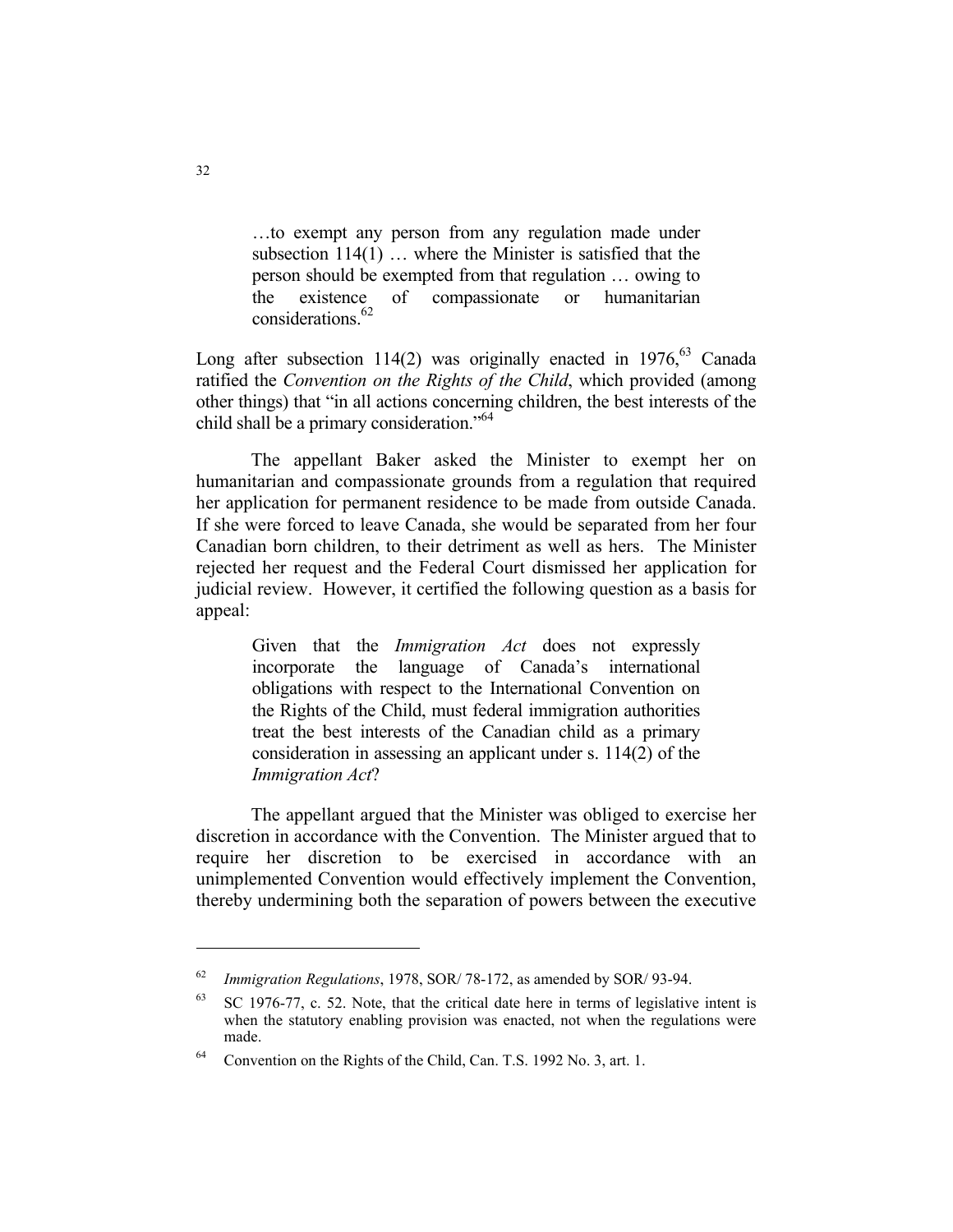and legislative branches of government and the division of powers between federal and provincial governments.

 The majority judgment in *Baker* does not really answer the certified question nor does it directly address the issues raised by the submissions of the parties. However, some conclusions can be drawn. The majority held that the decision neglected the interests of Ms. Baker's children and this neglect was unreasonable because serving the interests of children is an important norm in Canadian law, as evidenced in several ways. L'Heureux-Dubé, J wrote:

In my opinion, a reasonable exercise of the power conferred by the section requires close attention to the interests and needs of children. Children's rights, and attention to their interests, are central humanitarian and compassionate values in Canadian society. Indications of children's interests as important considerations governing the manner in which H  $\&$ C powers should be exercised may be found, for example, in the purposes of the Act, in international instruments, and in the guidelines for making H& C decisions published by the Minister herself.<sup>65</sup>

Later she elaborates on the significance of international instruments in constraining ministerial discretion:

Another indicator of the importance of considering the interests of children when making a compassionate and humanitarian decision is the ratification by Canada of the Convention on the Rights of the Child, and the recognition of the importance of children's rights and the best interests of children in other international instruments ratified by Canada. International treaties and conventions are not part of Canadian law unless they have been implemented by statute....

Nonetheless, the values reflected in international human rights law may help inform the contextual approach to statutory interpretation and judicial review….

 $65$  Above n. 1 at para 67.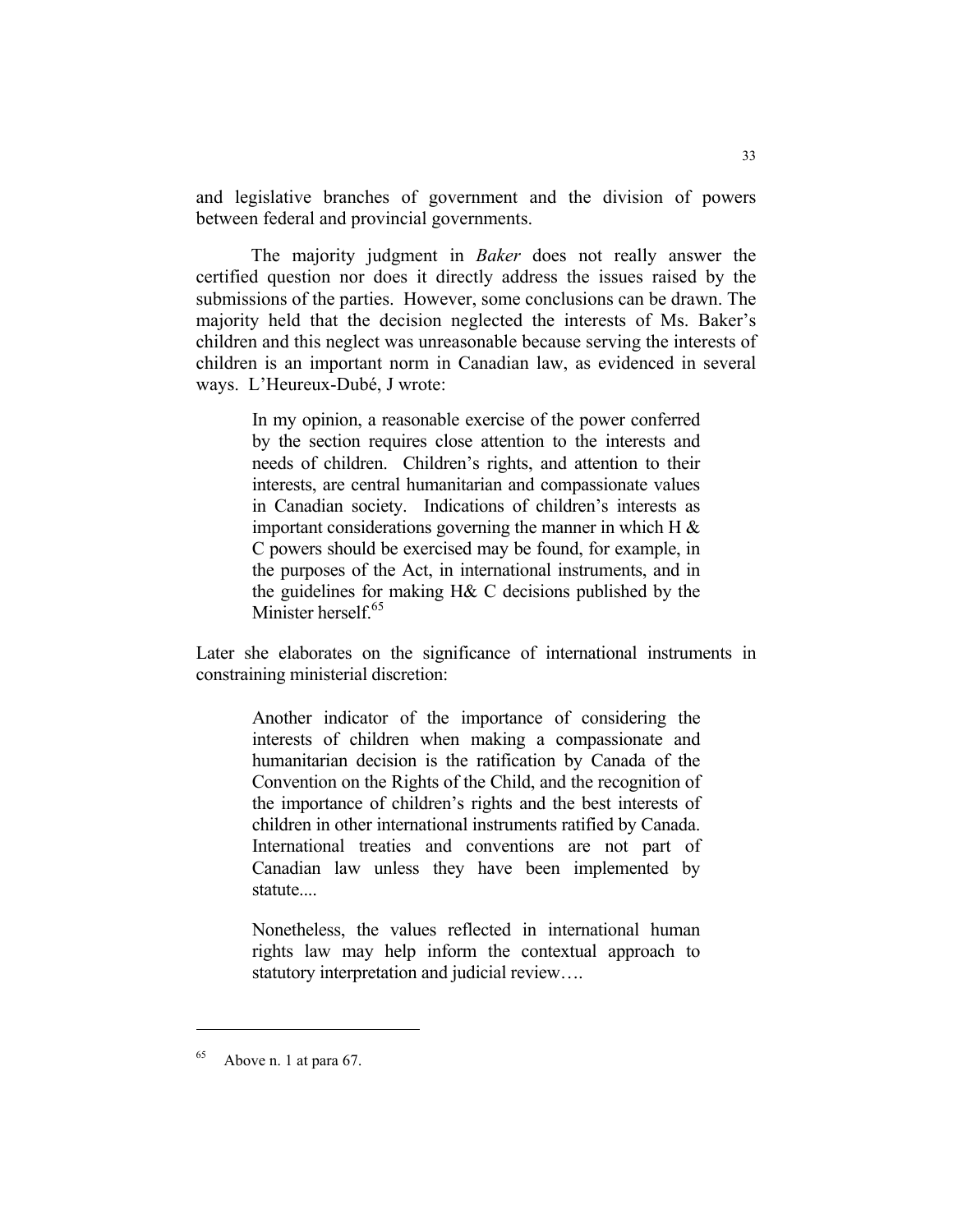... The principles of the Convention and other international instruments place special importance on protections for children and childhood, and on particular consideration of their interests, needs, and rights. They help show the values that are central in determining whether this decision was a reasonable exercise of the H  $\&$  C power.<sup>66</sup>

 As this analysis shows, the majority in Baker does not suggest that the Minister is obliged by the Convention to give primary consideration to the best interests of the applicant's children. Nor does it rely on the presumption of compliance with international law. The Convention on the Rights of the Child is invoked, along with other Conventions ratified by Canada, as a justification for emphasizing the importance the Minister must attach to the interests of children if the exercise of her discretion is to be reasonable. The Conventions are significant in so far as they illuminate the content and add to the weight of a norm which the court has judged to be relevant, along with other considerations, in the exercise of that discretion.

# **Executive Intent**

 It is axiomatic that courts must give effect to legislative intent in so far as that intent can be established. But when the legislature's intent is doubtful, the courts necessarily resort to relevant legal norms to help resolve the interpretation problem. The question to be examined in this section is what notice courts may take of executive intent and what role, if any, such intent might properly play in statutory interpretation.

 The issue of executive intent arises when the executive ratifies an international convention, but does not take any overt steps to implement it by introducing legislation or exercising a delegated or prerogative power. There is a range of explanations for this:

(1) the executive considers that it is not in the best interest of the jurisdiction to implement the convention for the time being (this may particularly occur if there has been a change in government);

Ibid. at para 69-71.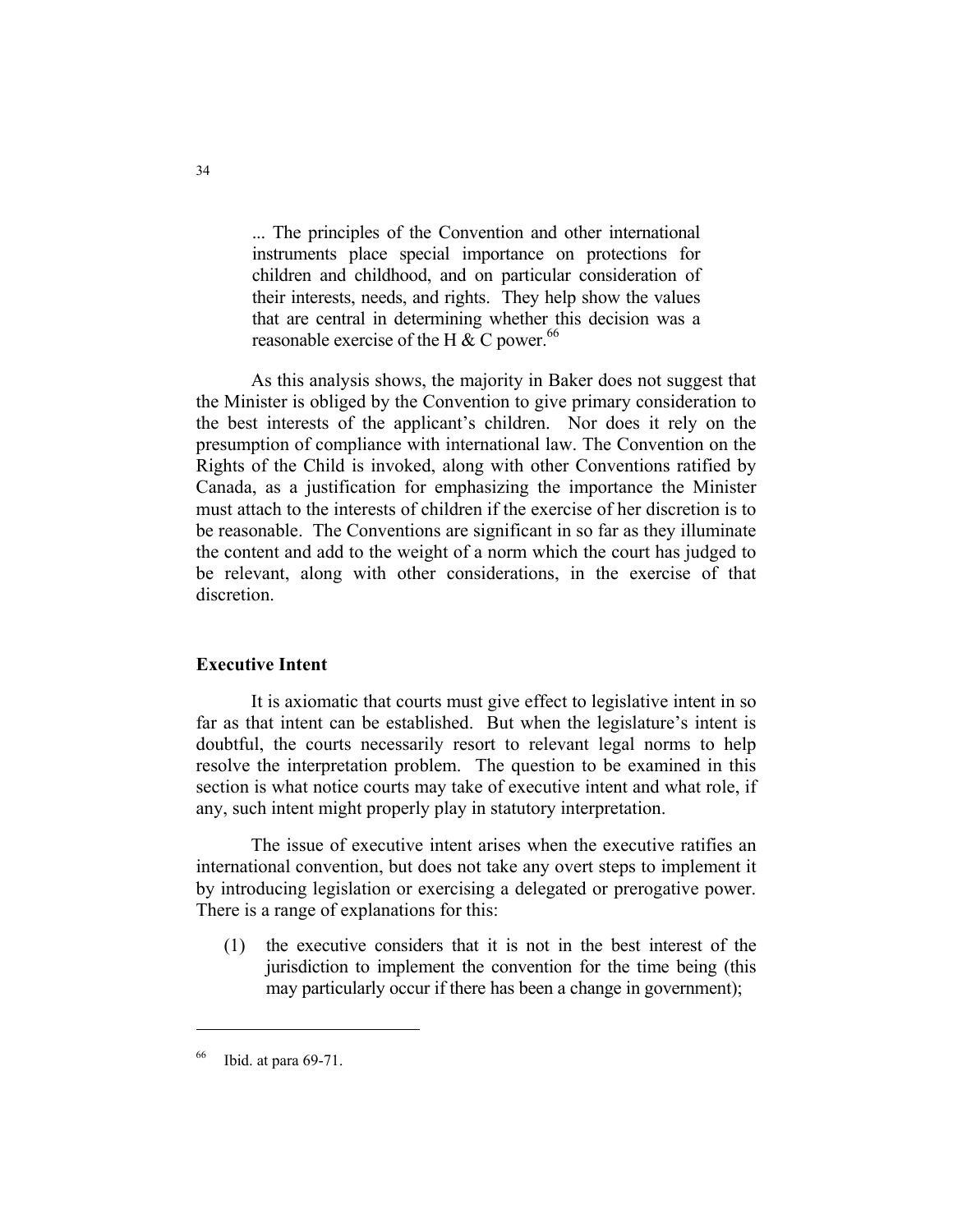- (2) the executive is preoccupied with other matters, and implementation, while desirable, is not a priority;
- (3) in the view of the executive, the legislature lacks jurisdiction to implement the convention and must seek implementation by provincial authorities;
- (4) in the view of the executive, there is no need for additional implementation measures because domestic law already provides for everything undertaken by ratifying the convention.

 Supposing reliable evidence of executive intent could be brought before the court,  $67$  should such evidence be admissible and would it be relevant? In our view, evidence of executive intent should be admissible to the same extent as evidence of legislative intent. There is no reason for courts to cling to the fiction that legislatures control the legislative agenda and the content and form of legislation. Courts should be able to take judicial notice of the real relations of power and accountability between the executive branch and the legislature.

 Once those relations are acknowledged, the relevance of executive intent becomes obvious, particularly in cases where the issue is the significance of non-implementation of a ratified convention. If the executive has judged it better to avoid implementation in whole or in part or has judged it expedient to postpone implementation, the court has no business second guessing that judgment. The consequences of failure to implement is a matter for international, not domestic, law.

 Access to executive opinion is particularly important when the executive branch decides that implementation is not required because the terms of the ratified convention are already contained in domestic law. This opinion cannot be relied on as evidence of actual legislative intent, since it postdates the enactment of the legislation. However, the newly ratified convention is part of the operating context in which existing legislation should be interpreted. And in so far as the opinion of the executive is accessible, it can be relied on as persuasive authority in fixing

 $67$  A major problem that arises in any attempt to rely on executive intent is that most reliable sources evidencing such intent are subject to a variety of restrictions on disclosure: see above, n. 9.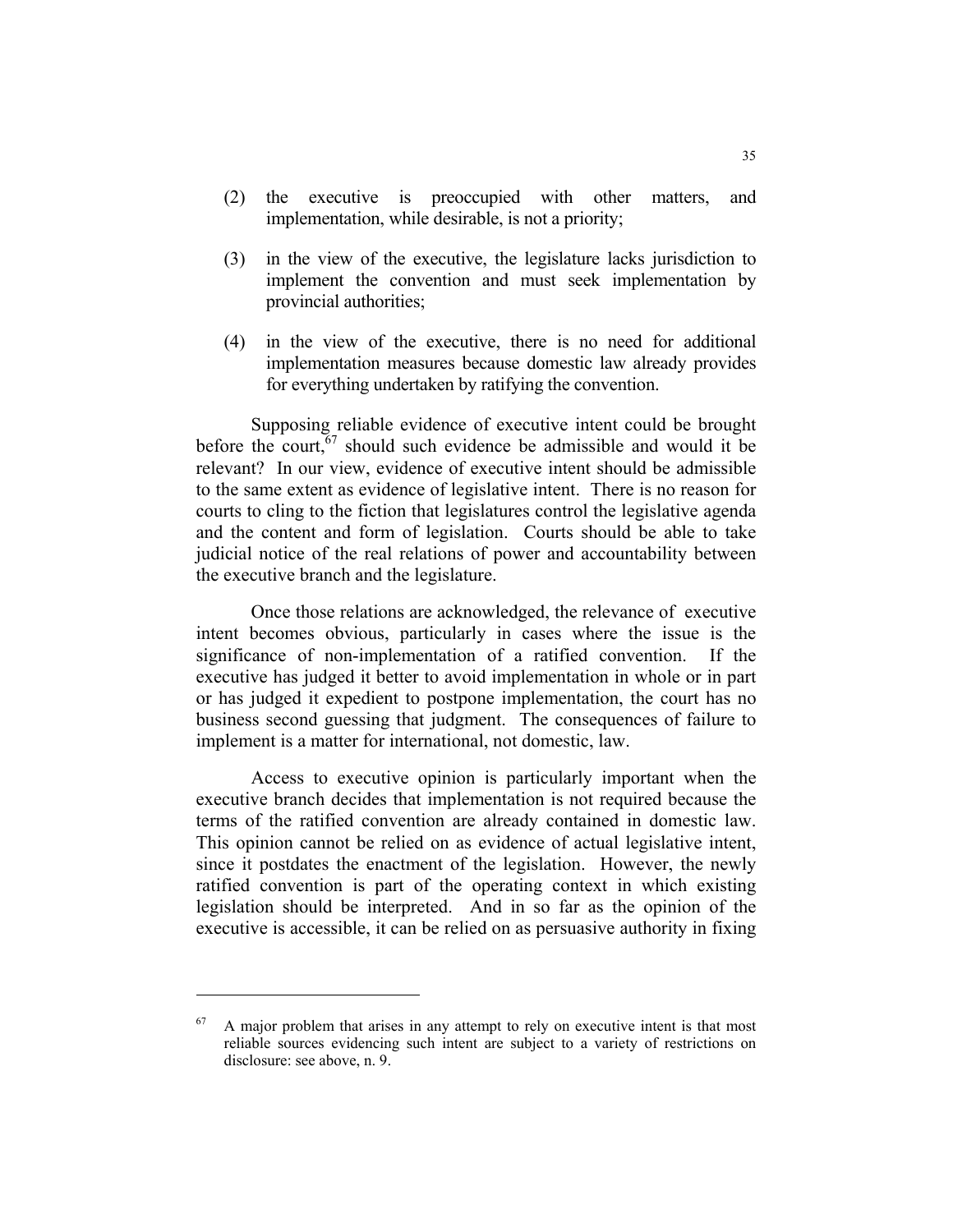the meaning or scope of legislation or assessing the weight to be assigned to a legal norm.

 In a number of cases involving actions against the ratifying government in Commonwealth nations, litigants have attempted to rely on conventions that have been ratified, but not expressly implemented, by invoking the doctrine of legitimate expectations. In the *Teoh* case, the High Court of Australia held that ratification by Australia of the international Convention on the Rights of the Child effectively evidenced the intention of the executive branch of the Australian government to be bound by the terms of the convention.<sup>68</sup> This approach has since been doubted by the Australian High Court<sup>69</sup> and was firmly rejected in *Baker*, quite rightly in our view, although not necessarily for the right reasons. Speaking for the entire court on this point, L'Heureux-Dube emphasized that the doctrine of legitimate expectations does not create substantive rights. She wrote:

 …the doctrine of legitimate expectations cannot lead to substantive rights outside the procedural domain. This doctrine, as applied in Canada, is based on the principle that the "circumstances" affecting procedural fairness take into account the promises or regular practices of administrative decision-makers, and that it will generally be unfair for them to act in contravention of representations as to procedure, or to backtrack on substantive promises without according significant procedural rights.<sup>70</sup>

 She went on to say that ratification of the Convention did not give rise to a legitimate expectation that special procedures would be followed, in addition to those normally followed in applications to the Minister under s.114(2) of the *Immigration Act*. Nor did it give rise to an expectation that the Minister would apply particular criteria or reach a positive result. She wrote:

<sup>68 (1995), 183</sup> CLR 273.

<sup>69</sup> See *Lam*, above n. 1 at 97ff.

 $70$  Above n. 1 at para 26.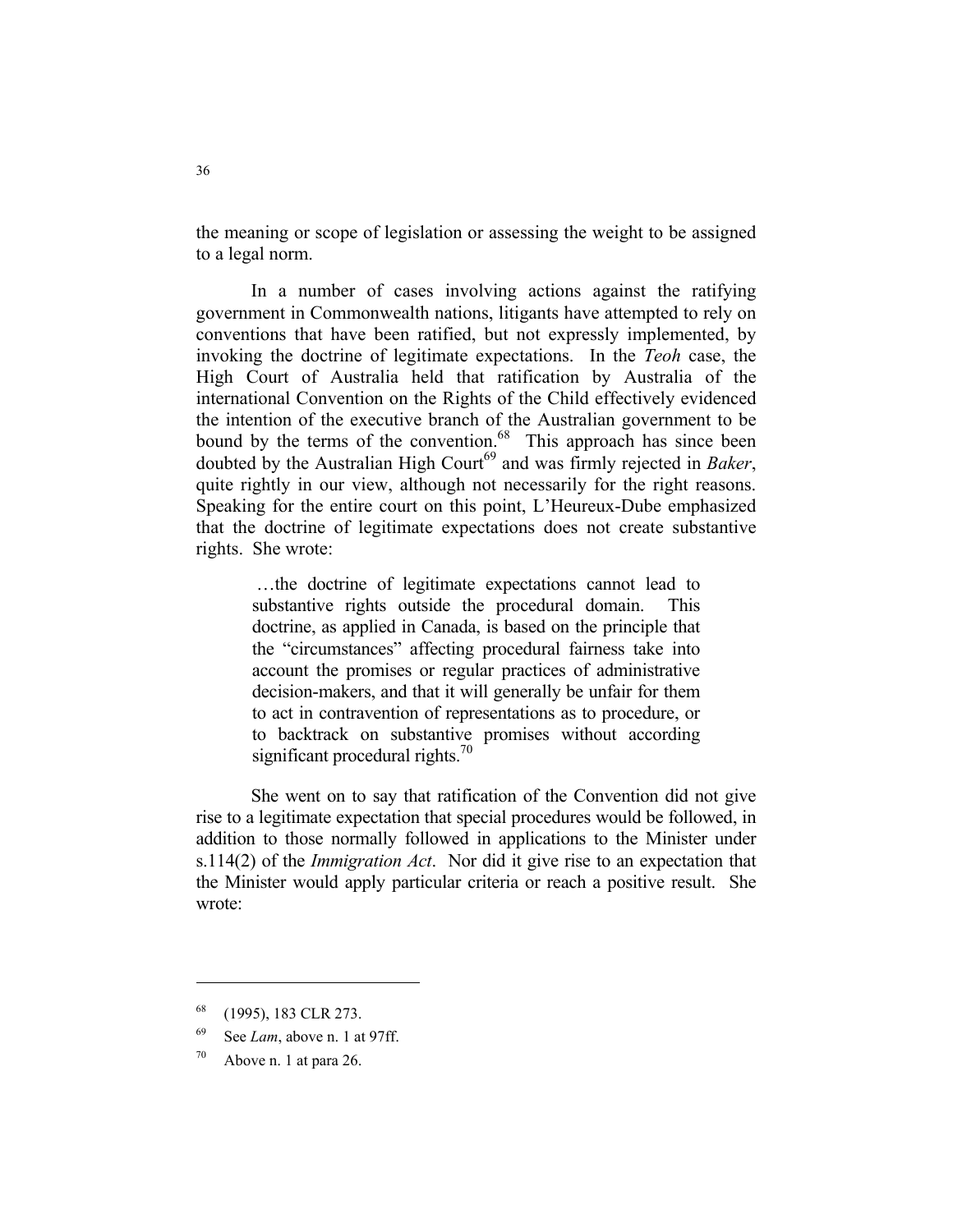This Convention is not, in my view, the equivalent of a government representation about how H  $\&$  C applications [applications to the Minister to facilitate admission to Canada on humanitarian and compassionate grounds] will be decided, nor does it suggest that any rights beyond the [usual] participatory rights … will be accorded…. It is unnecessary to decide whether an international instrument ratified by Canada could, in other circumstances, give rise to a legitimate expectation. $^{71}$ 

 In our view, there are *no* circumstances in which the mere ratification of an international instrument, in the absence of implementation action, could fairly give rise to a legitimate expectation on the part of a citizen that the state will act in accordance with the terms of the convention. In the first place, an expectation of compliance is far from being the sole or even the most reasonable response to the act of ratification. Under Canadian constitutional law, international conventions cannot change domestic law until they are implemented, and the executive and legislative branches have unfettered discretion whether to implement a ratified convention. As noted above, the failure to implement a ratified convention may have several different causes, including unwillingness to implement the convention. In these circumstances, there is no legitimate basis to expect that ratification of a convention will have any impact on domestic law.

#### **International Law as Comparative Law**

 In recent years, there has been considerable discussion of resort to international law for comparative law purposes. This treats international law as an inspirational resource, comparable to the foreign law of other jurisdictions, to which courts may resort in an effort to find the best solution to a given legal problem.<sup>72</sup> On this approach, international law is relied on as a source of good ideas and as such merits little weight.

 $71$  Ibid. at para. 29.

 $72$  See, for example, Karen Knop, "Here and There: International Law in Domestic Courts" (2000), 32 New York U. J. International Law and Policy 501 and Anne LaForest, "Domestic Application of International Law in Charter Cases: Are We There Yet?" (2004), 37 *UBC Law Rev* 157.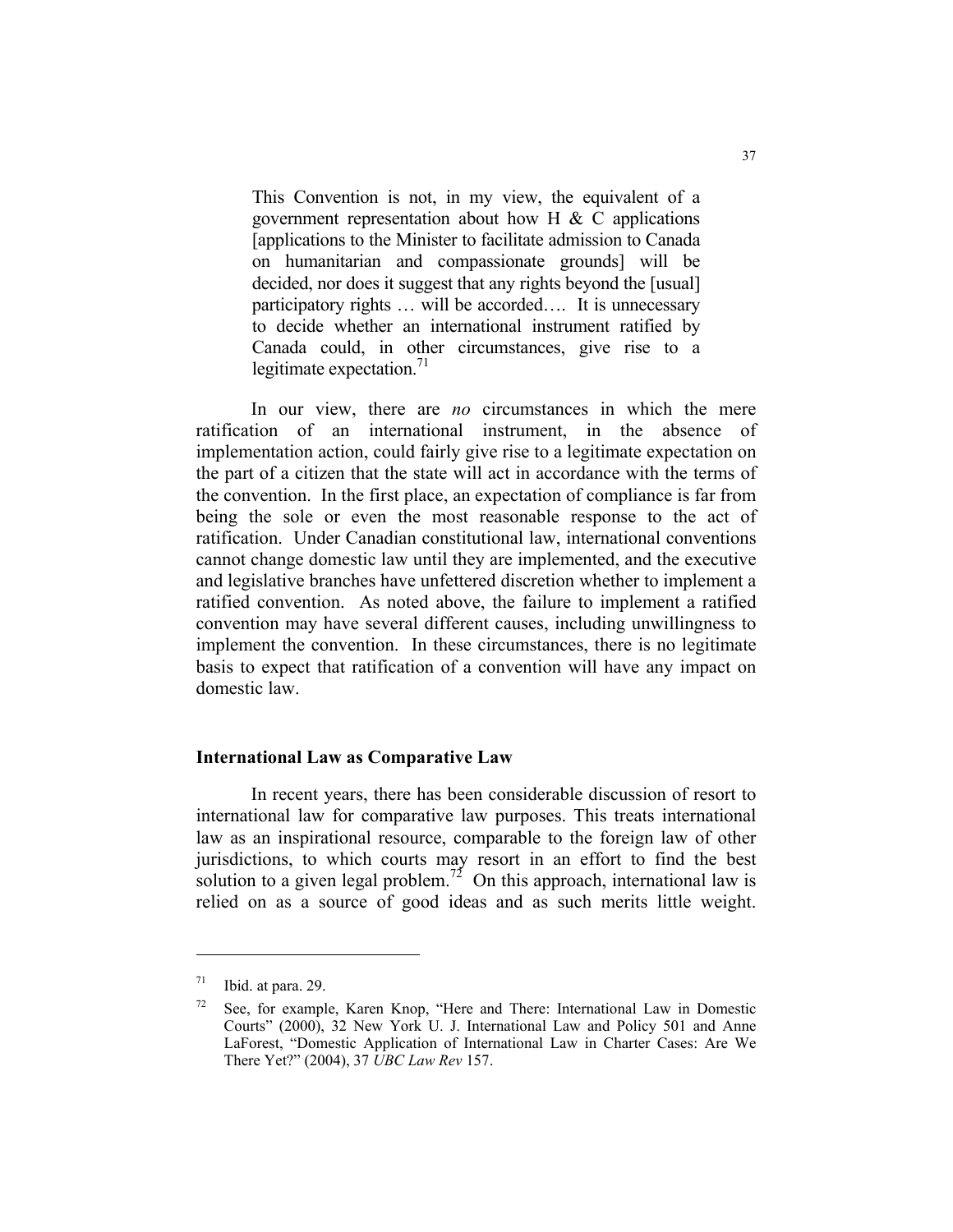Stephen Toope and Gibran Van Ert object to this approach.<sup>73</sup> But arguably their objections target the claim that this is the primary or only use of international law in the interpretation of domestic legislation. On the analysis proposed here, reliance on international law as a source of comparison is but one approach among several.

 The comparative law approach to international law is nicely illustrated in *Suresh v. Canada*,<sup> $74$ </sup> in which one of the questions was whether the reference to terrorism in section 19 of the *Immigration Act* was void for vagueness. It provided that no person may be admitted to Canada as a permanent resident if there are reasonable grounds to believe that the person has engaged in terrorism or is a member of an organization that has engaged in or might engage in terrorism. The court acknowledged that "terrorism" is a vague term, susceptible to a range of interpretations based on political or ideological considerations. In an effort to delimit the term, the court looked to a variety of international law materials, including the International Convention for the Suppression of the Financing of Terrorism, the Convention on the Physical Protection of Nuclear Material and the International Convention for the Suppression of Terrorist Bombings. The Court reached the following conclusion:

In our view, it may safely be concluded, following the International Convention for the Suppression of the Financing of Terrorism, that " terrorism" in s. 19 of the Act includes any "act intended to cause death or serious bodily injury to a civilian, or to any other person not taking an active part in the hostilities in a situation of armed conflict, when the purpose of such act, by its nature or context, is to intimidate a population, or to compel a government or an international organization to do or to abstain from doing any act". This definition catches the essence of what the world understands by "terrorism".<sup>75</sup>

 $73$  See, for example, Stephen J. Toope, "The Use of Metaphor: International Law and the Supreme Court" (2001) *Can. Bar Rev*. 534 at 540; van Ert above n.12 at pp. 256 & ff.

 $74$  [2002] SCC 1.

 $75$  Ibid. at para 98.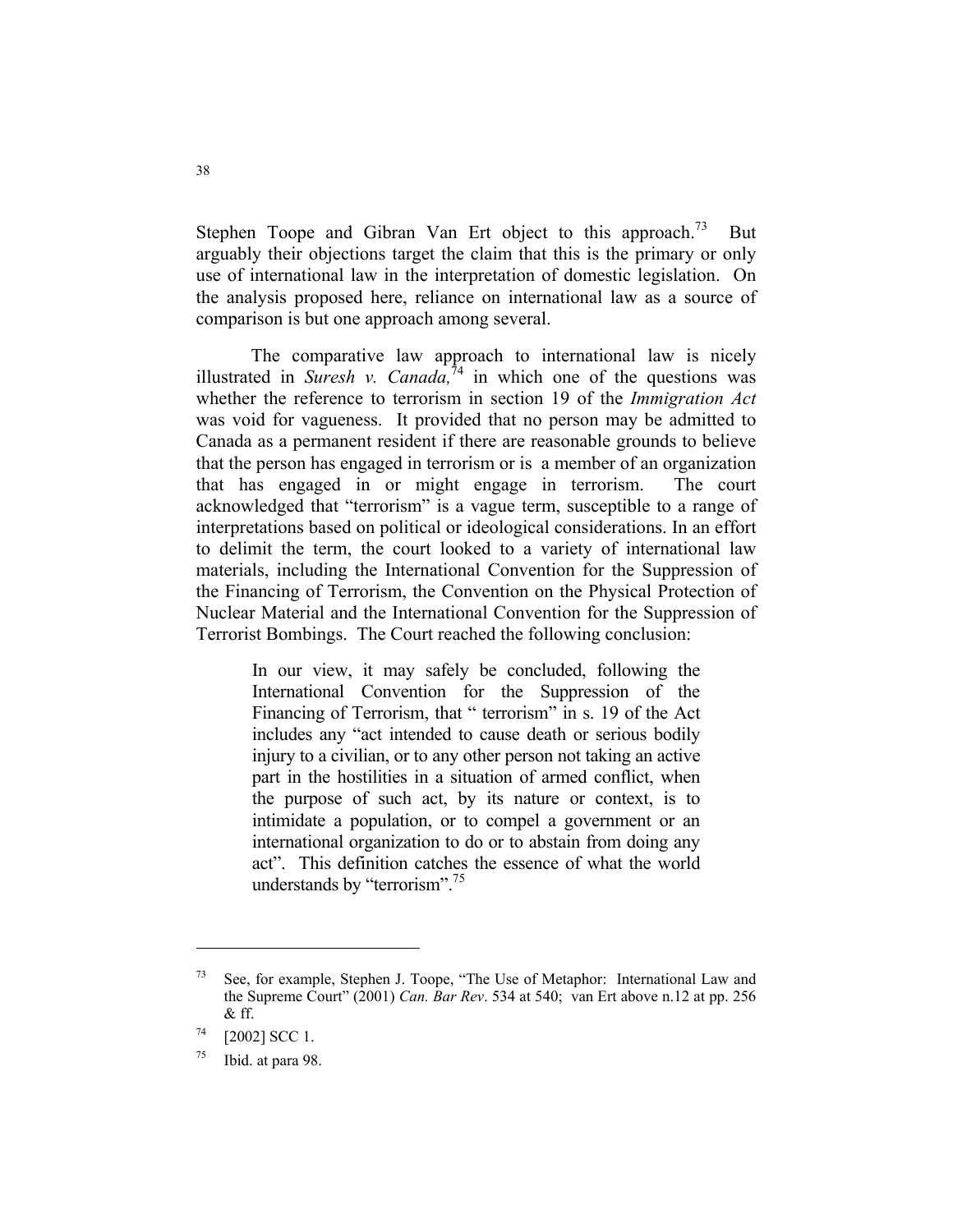The Convention relied on to interpret the term "terrorism" in s. 19 postdates the enactment of the provision. In such a case, it is impossible to argue that the legislature intended to adopt the definition of "terrorism" accepted by the signatories to the Convention. Nonetheless, there could be a legal norm that would justify the court in adopting the Convention's understanding of terrorism  $-$  here, possibly, the need to harmonize Canadian legislation with the legislation of other jurisdictions in the international effort to defeat terrorism. But even in the absence of such a norm, the Convention is useful because it offers a contained and plausible understanding of a vague term.

#### **Part 3 – Legislative and Administrative Implementation Action**

 In Part 2, we explored the ways in which international law can affect the interpretation of domestic legislation. In this part, we consider the types of action, both legislative and administrative, that can be taken to implement Canada's international obligations.

 The threshold requirement for taking such action is to have the jurisdiction to do so. As noted above, jurisdiction to implement international agreements ratified by Canada depends on their subjectmatter and follows the division of powers established by the *Constitution Act, 1867.*<sup>76</sup>

 Many types of state action can be taken to give an international agreement domestic legal effect. Their legal effect varies considerably, as does their transparency. The following is a list of the various types, beginning with the most explicit and concluding with the most subtle:

- domestic laws (whether in the form of primary or delegated legislation) can provide that the agreement has effect as law (direct implementation),
- domestic laws can restate the provisions of the agreement (rights, prohibitions, requirements) that the agreement says are to be part of domestic law (restatement),
- new powers (legislative or administrative) can be enacted to give effect to the agreement,

 $76$  Above at p.6.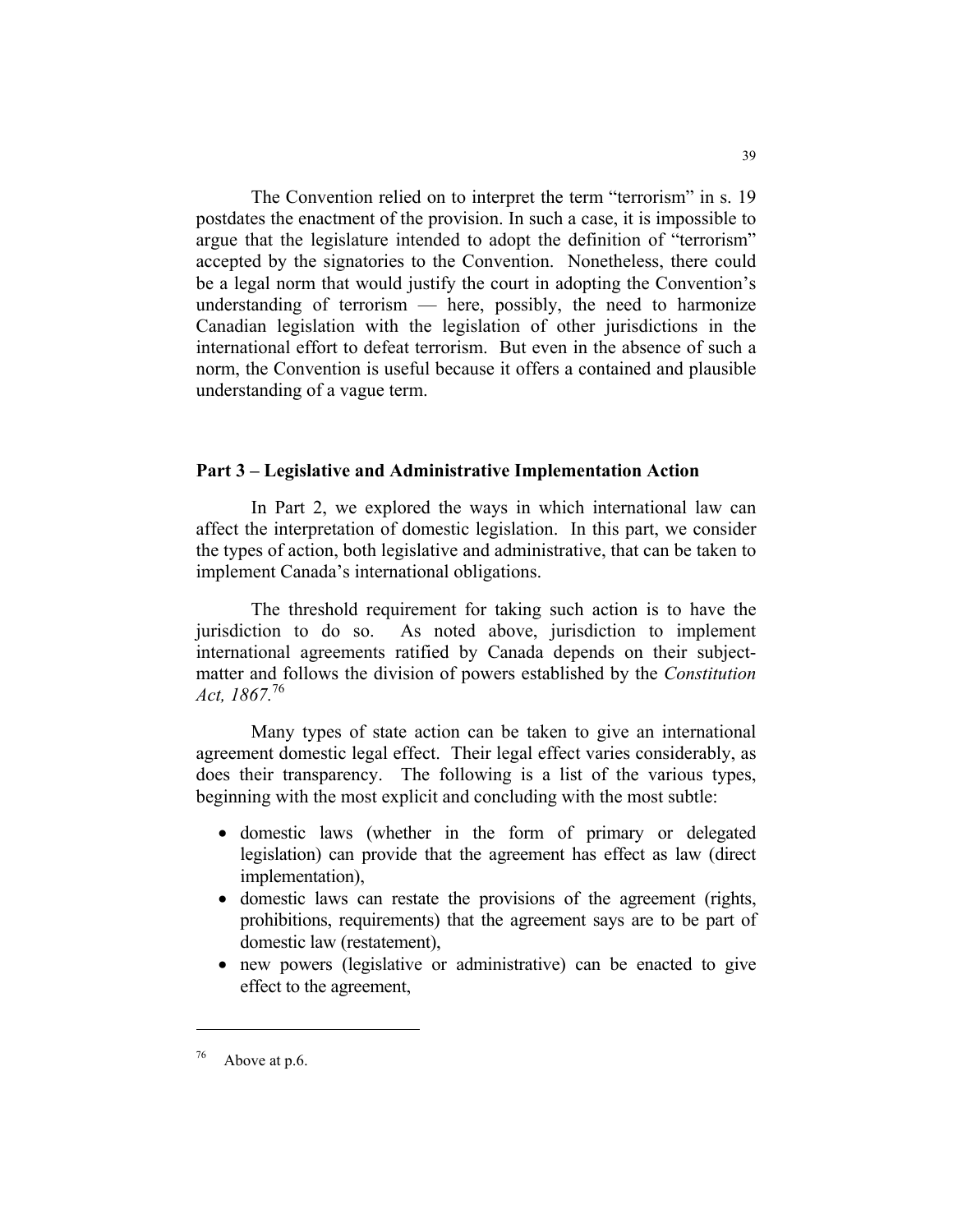• existing administrative powers can be used to give effect to the agreement.

These techniques can be used separately or in combination with one another. This part reviews them and comments on their advantages and disadvantages. It also looks at some aspects of reversing implementation measures (de-implementation) when a state decides to withdraw from an agreement. Finally, a checklist for considering these techniques is provided in the appendix to this article.

# **Direct Implementation by Providing that an Agreement has Effect as Law**

 The most direct way to give domestic legal effect to an agreement is simply to enact that the Agreement "has the force of law". For example, section 142 of the *Canada Shipping Act, 2001*<sup>77</sup> says:

142. (1) Subject to the reservations that Canada made and that are set out in Part 2 of Schedule 3, the International Convention on Salvage, 1989, signed at London on April 28, 1989 and set out in Part 1 of Schedule 3, is approved and *declared to have the force of law in Canada*.

 This language incorporates the text of the agreement into domestic law, instructing those who are bound by the domestic law to treat it as they would any other text enacted as law. This is not, however, the only language capable of conferring the force of domestic law on the text of a treaty. *Canada v. Nakane*78 suggests that "sanctioned" will suffice. In this case, section 2 of the *Japanese Treaty Act, 1906*79 said simply:

2. The convention of the  $31<sup>st</sup>$  day of January, 1906, which is set forth in the schedule to this Act is hereby sanctioned.

Irving, J of the Full Court of British Columbia concluded:

 $^{77}$  SC 2001, c. 26.

<sup>78 [1908]</sup> BCJ No. 15; 13 BCR 370 (FC).

 $79$  SC 1906-07, c. 50.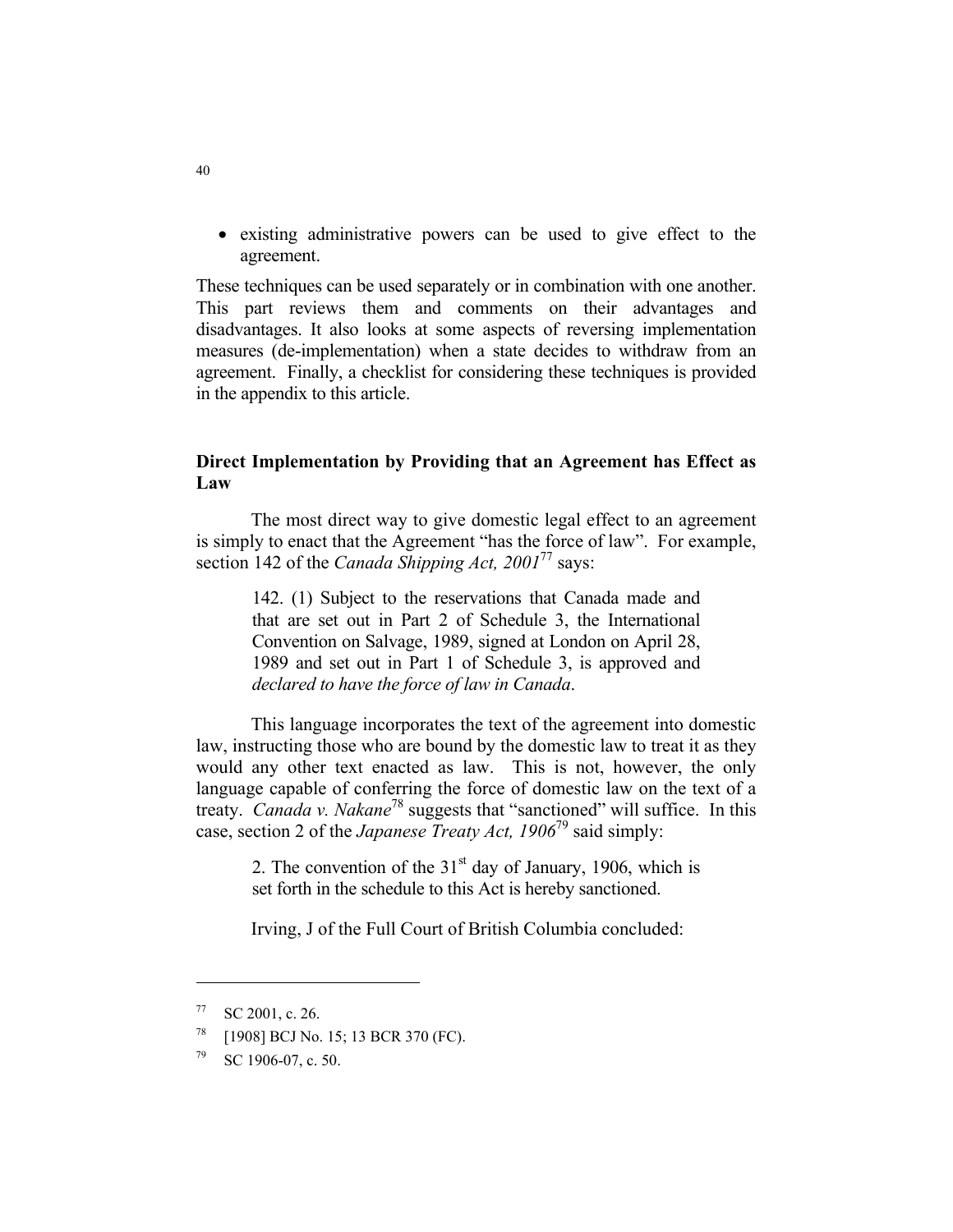That seems to be a very apt and proper way of giving effect in Canada to all the terms of the Treaty. Without an Act giving effect to the Treaty there would be no binding law governing the officials of this country. The word "sanction" signifies to ratify a decree or ordinance — in an extended sense to make anything binding. In itself, it conveys the idea of authority by the person sanctioning. It is the lending of a name, an authority or an influence in order to strengthen and confirm a thing.  $80^{\circ}$ 

 If "sanctioned" will directly incorporate a treaty into domestic law, it appears that "approved" will not. In some countries, including Canada, there is a legislative practice in implementing legislation of providing that an agreement is "approved". The example quoted above from the *Canada Shipping Act, 2001* illustrates this. The purpose of this practice in jurisdictions based on the British model is not entirely clear.<sup>81</sup> It may be intended simply to signal legislative acceptance of the actions of the Executive in concluding and ratifying the agreement. Such "approval" has no effect on the status of the agreement as a matter of international law since the power to conclude international agreements falls exclusively within the prerogatives of the Executive. But it equally has no effect in terms of making the agreement part of domestic law, other than perhaps to explain why, as in the *Canada Shipping Act* example, Parliament is taking the further step of giving the treaty binding force as a matter of domestic law. The presence additional language in this example ("declared to have the force of law") explicitly conferring this effect reinforces the conclusion that mere "approval" will not suffice.

This conclusion is also confirmed in *Pfizer v. Canada*,<sup>82</sup> where the Federal Court of Appeal considered provisions "approving" the *WTO Agreement Implementation Act* and expressing the purpose of implementing it. The Court rejected the argument that these had the effect of making the entire agreement part of Canadian law:

<sup>80</sup> Above n. 78 at 374-5.

<sup>81</sup> J. Crawford, "The International Law Standard in the Statutes of Australia and the United Kingdom" (1979), 73 Am. J. of Int. Law 628 at 629.

<sup>82 [1999]</sup> FCJ No. 1122 (TD).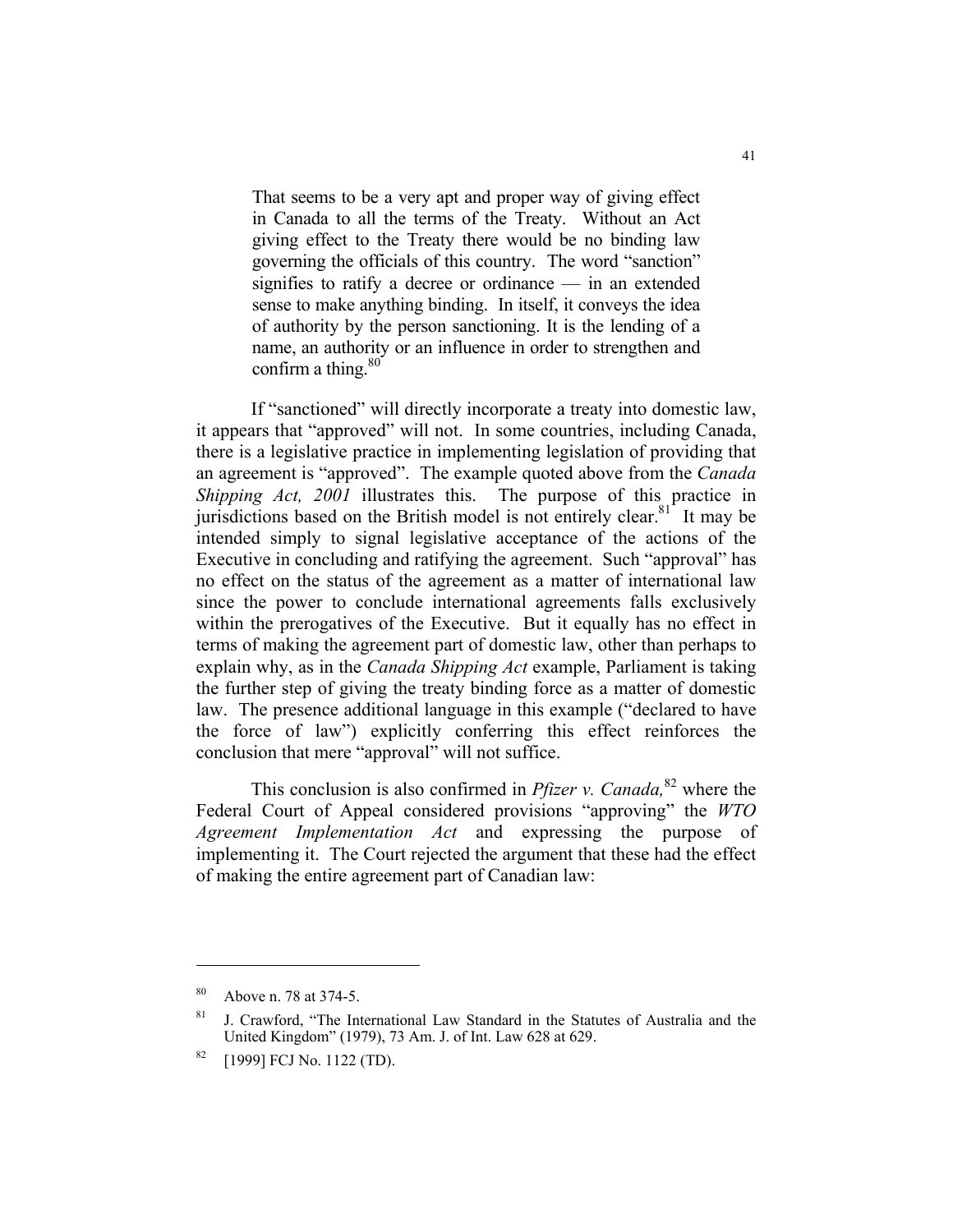[48]In short, Pfizer fails in its arguments. When Parliament said, in section 3 of the *WTO Agreement Implementation Act*, that the purpose of that Act was to implement the Agreement, Parliament was merely saying the obvious; it was providing for the implementation of the WTO Agreement as contained in the statute as a whole including Part II dealing with specific statutory changes. When Parliament said in section 8 of the WTO Agreement Implementation Act that it was approving the WTO Agreement, Parliament did not incorporate the WTO Agreement into federal law. Indeed, it could not, because some aspects of the WTO Agreement could only be implemented by the provinces under their constitutional legislative authority pursuant to section 92 of the *Constitution Act, 1867* [30 & 31 Vict., c. 3 (U.K.) (as am. by *Canada Act 1982*, 1982, c. 11 (U.K.), Schedule to the *Constitution Act, 1982*, Item 1) [R.S.C., 1985, Appendix II, No. 5]]. What Parliament did in approving the Agreement is to anchor the Agreement as the basis for its participation in the World Trade Organization, Canada's adherence to WTO mechanisms such as dispute settlement and the basis for implementation where adaptation through regulation or adjudication was required.<sup>83</sup>

 Another, often complementary, way to give direct legal effect to an international agreement is to provide that it prevails over any inconsistent  $laws<sup>84</sup>$  or that other laws are amended so as to give effect to the agreement.<sup>85</sup> These sorts of provisions attempt to resolve conflicts that might arise between the existing law and the agreement. However, they

<sup>83</sup> Ibid. at para. 48.

<sup>84</sup> See, *Canada Shipping Act, 2001*, ibid., ss. 142(2), which reads: (2) In the event of an inconsistency between the Convention and this Act or the

regulations, the Convention prevails to the extent of the inconsistency. 85 *International Boundary Waters Treaty Act*, RSC 1985, c. I-17, s. 3:

 <sup>3.</sup> The laws of Canada and of the provinces are hereby amended and altered so as to permit, authorize and sanction the performance of the obligations undertaken by His Majesty in and under the treaty, and so as to sanction, confer and impose the various rights, duties and disabilities intended by the treaty to be conferred or imposed or to exist within Canada.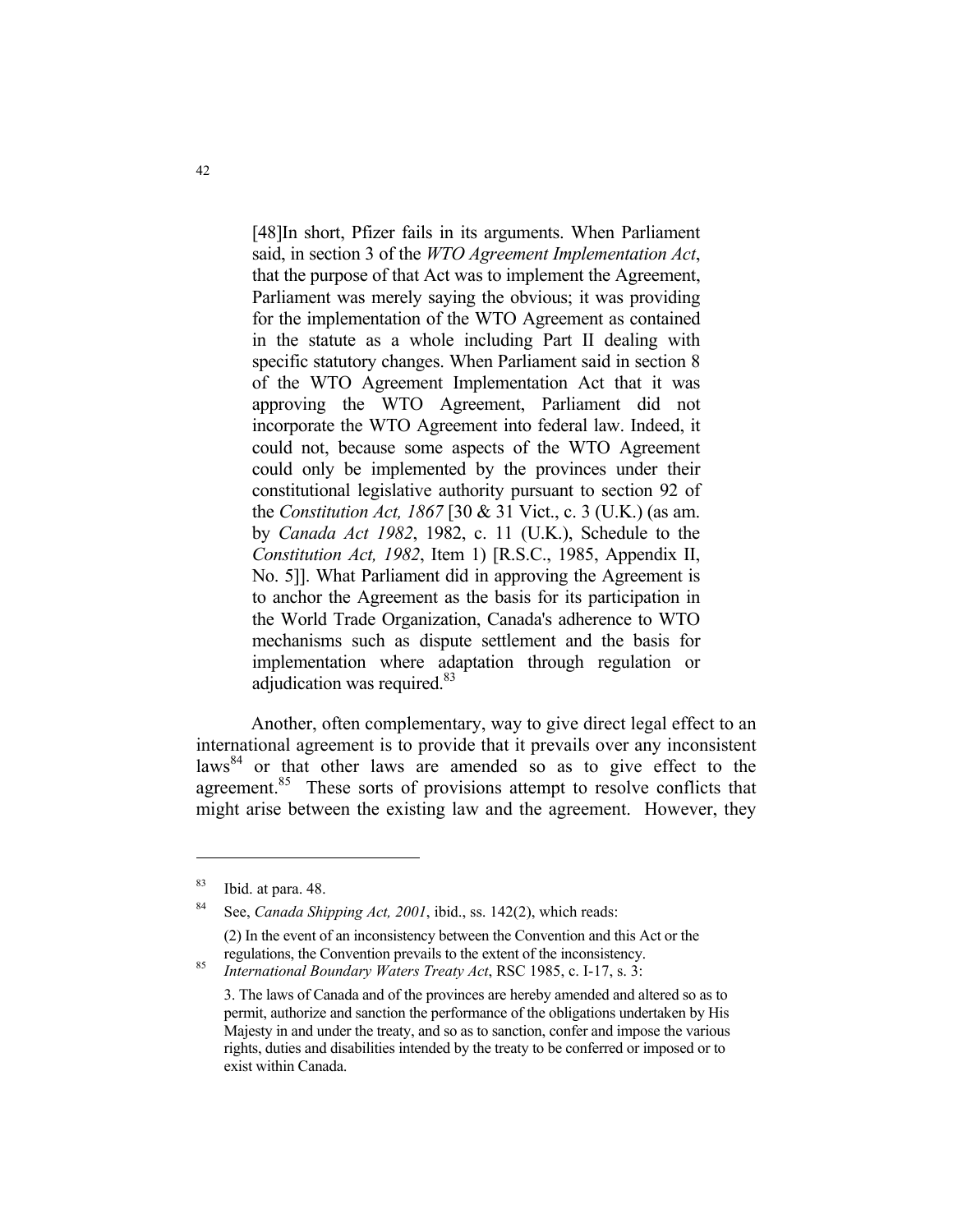do not provide any indication of where these conflicts arise. This highlights a major difficulty with giving direct legal force to an agreement: those affected by the law must identify the inconsistencies. This requires readers of the existing law to have the agreement in mind in order to verify whether there are any inconsistencies, which may itself not be an easy task given that there can be considerable debate about what constitutes an inconsistency.<sup>86</sup>

 This question has been considered in the context of the Canadian constitutional paramountcy rule about overlapping federal and provincial legislation: in this circumstance, conflict occurs when it is impossible to comply with both the legislation of both jurisdictions. $87$  A similar approach obtains when determining whether there is a conflict between primary and subordinate legislation.<sup>88</sup> In addition, the Supreme Court of Canada has recently revived another branch of the conflict rule, recognizing that a conflict can also arise if one piece of legislation will "frustrate the legislative purpose" of the other. $89$  This standard is far more open-ended than the first branch of the test, depending on a determination of purposes that often have to be gleaned from the terms of the legislation or the context of its enactment. The task of establishing what these purposes are and how particular provisions affect their attainment often leads to indeterminate, if not subjective, results, particularly in the absence of clear statements of purpose.<sup>90</sup> A provision that simply says that a particular law or agreement prevails over other conflicting laws invites confusion and litigation.

 Direct implementation may be limited to particular provisions of an agreement. An implementing legislature need not give the force of law to all of the provisions of an agreement. As discussed below, there may be other mechanisms for implementation besides the enactment of new law.<sup>91</sup>

 Another important facet of direct implementation has to do with which languages of an agreement are authentic, a matter that is generally

<sup>86</sup> Above n. 33 at 265-266.

 $87$  Above, n. 46.

<sup>88</sup> *Friends of Oldman River v. Canada* [1992] 1 SCR 13.

<sup>89</sup> *Saskatchewan v. Rothmans, Benson & Hedges Inc.* [2005] SCC 13.

<sup>90</sup> See R. Sullivan, above n. 33 at 230-234.

 $91$  See below at 7.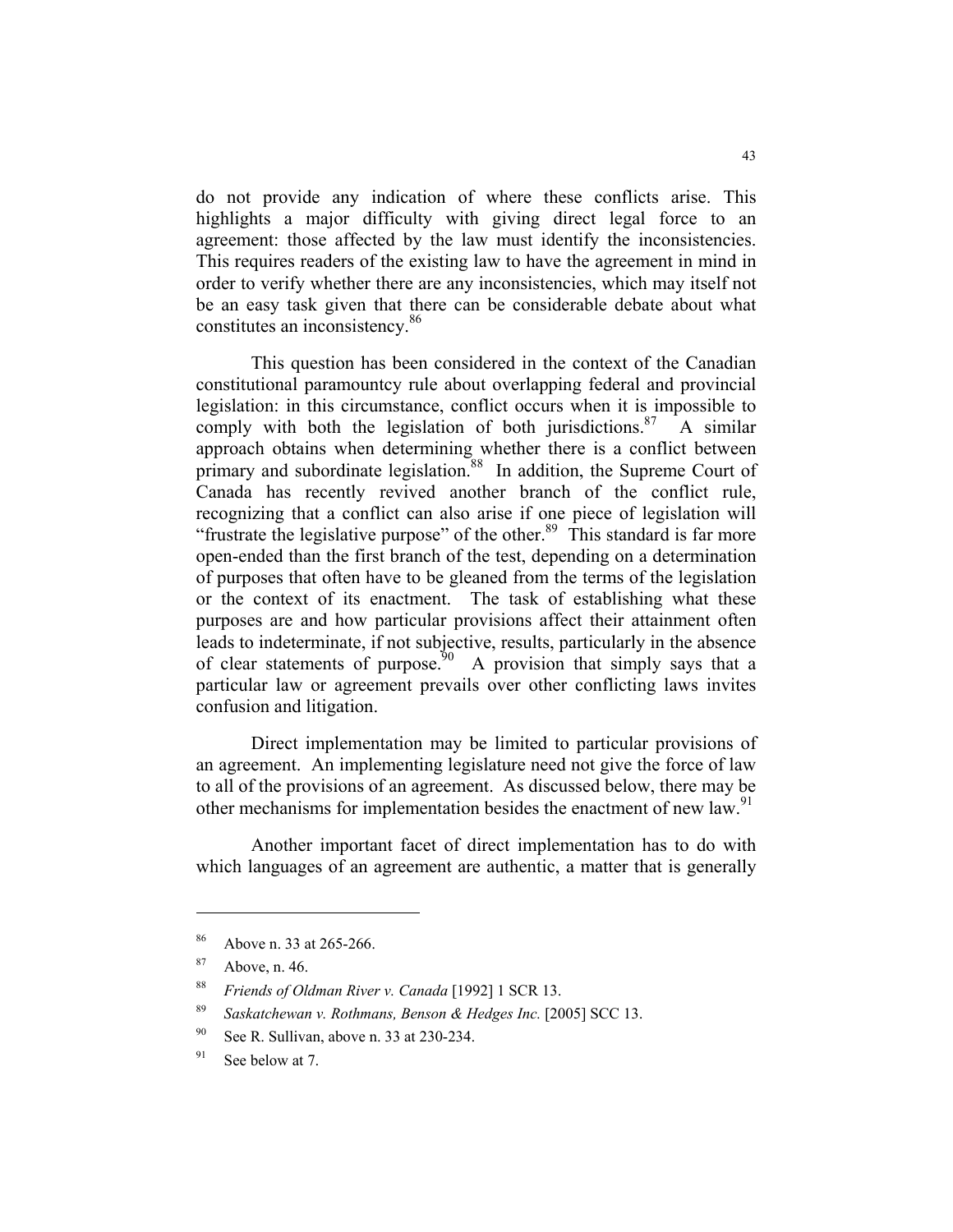specified in one of its terms.<sup>92</sup> If these are different from the national language of the implementing jurisdiction, then many of those subject to it may have difficulty understanding it or be at a disadvantage when interpreting it. Although a translation may be available, it will not have the same status as the original, which will prevail over the translation if it does not accurately capture the original.

 Legislation providing for direct implementation typically contains a preamble or purpose clause, and sometimes both, which set out contextual detail that may have a significant effect on how it is interpreted. In addition, the text of the agreement may be annexed to the implementing legislation. This is particularly useful in that it makes the text as readily available as the legislation itself. Given that the text of the agreement forms part of the law of the implementing jurisdiction, it is only reasonable that it be published in the same manner as other law. Although the texts of treaties are in some cases available on-line,  $93$  and can generally be found in official publications, such as the *Canada Treaty Series*<sup>94</sup> or the *United Nations Treaty Collection*, 95 general access is by no means assured since these publications are not widely available or entail substantial subscription costs.<sup>96</sup>

 One consequence of direct implementation is that the agreement will be interpreted in accordance with international law principles, unless the implementing legislation provides otherwise.97 The *Vienna Convention on the Law of Treaties* codifies these principles. Article 31 says:

<sup>92</sup> For example, the *International Space Station Agreement* specifies 6 authentic languages: see SC 1999, c. 35.

<sup>&</sup>lt;sup>93</sup> See, for example the UN Framework Agreement on Climate Change: http://unfccc.int/not\_assigned/b/items/1417.php.

<sup>94</sup> See http://www.treaty-accord.gc.ca/Treaties\_CLF/Section.asp?Page=TS.

<sup>95</sup> http://untreaty.un.org/.

<sup>96</sup> For example, the on-line subscription rate for the UN Treaty Series is \$60US per month for non-profit entities, including universities and individuals: http://untreaty.un.org/English/howtoreg.asp. However, many university law libraries offer free access to their collections, for example the Nathan Gelber Law Library at McGill University: http://www.law.library.mcgill.ca/treaties.html.

<sup>&</sup>lt;sup>97</sup> *R. v. Palacios* (1984), 7 DLR (4<sup>th</sup>) 112 (Ont.CA).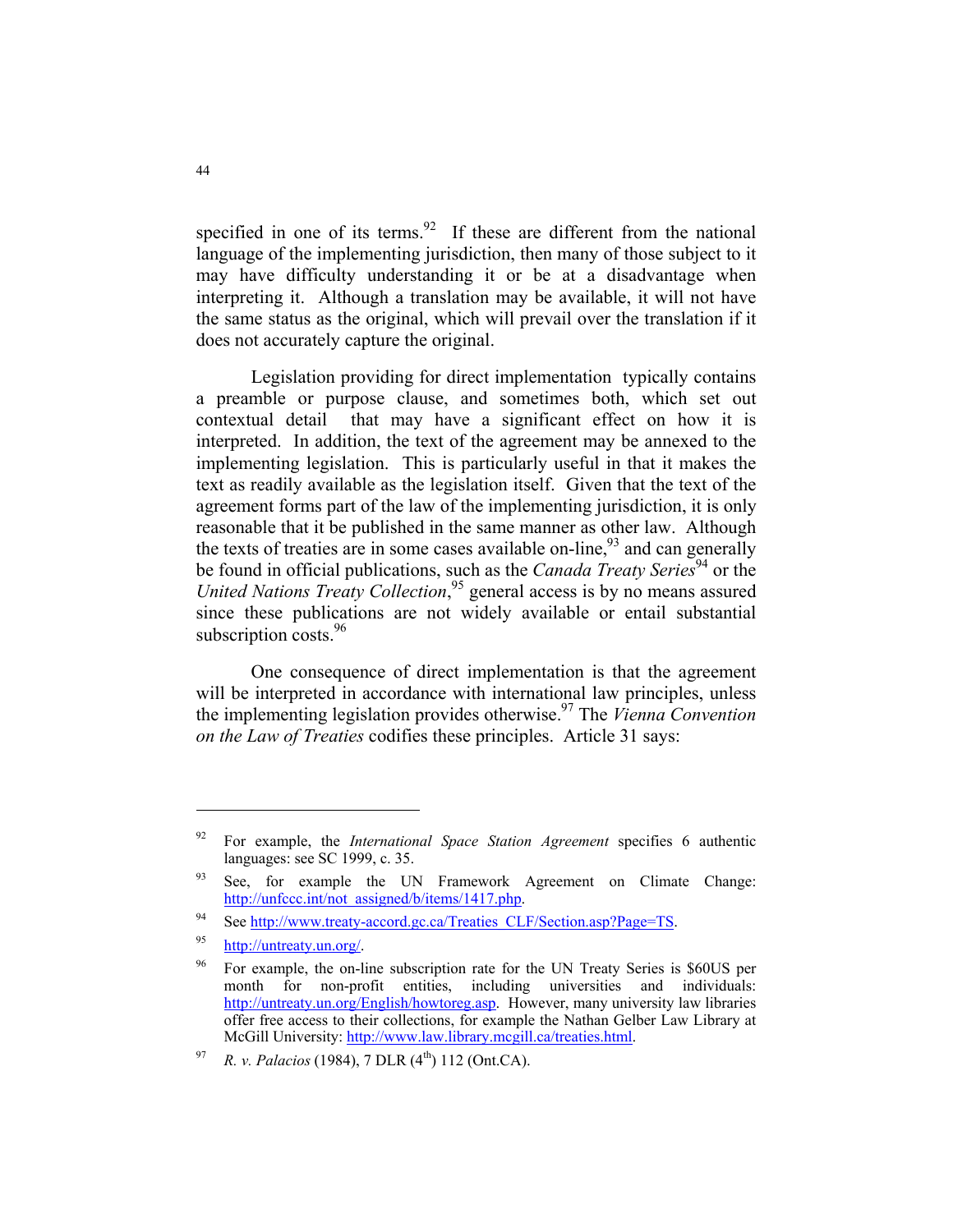1. A treaty shall be interpreted in good faith in accordance with the ordinary meaning to be given to the terms of the treaty in their context and in light of their object and purpose.

It also provides that subsequent agreements among the parties and "special meanings" that they intend will influence interpretation.<sup>98</sup> Article 32 goes on to say:

- 32. Recourse may be had to supplementary means of interpretation, including the preparatory work of the treaty and the circumstances of its conclusion, in order to confirm the meaning … when the interpretation according to article 31:
- (a) leaves the meaning ambiguous or obscure; or
- (b) leads to a result which is manifestly absurd or unreasonable.

Canadian interpretation law has developed in a similar direction in recent years and reliance on the Vienna Convention as opposed to domestic interpretation law is less likely to make much difference in practice. However, Canadian courts still arguably accord greater weight to the wording of the legislation, notably through the "plain meaning" rule.<sup>99</sup>

 A further potentially important consequence of direct implementation is greater judicial reliance on foreign case law in interpreting the incorporated treaty. Arguably, the choice of direct implementation signals an intention to harmonize Canadian law as much as possible with other jurisdictions that have ratified and implemented the

- (b) any subsequent practice in the application of the treaty which establishes the agreement of the parties regarding its interpretation;
- (c) any relevant rules of international law applicable in the relations between the parties. 4. A special meaning shall be given to a term if it is established that the parties so

Vienna Convention, Article 32, subarticles 3 and 4:

 <sup>3.</sup> There shall be taken into account, together with the context:

 <sup>(</sup>a) any subsequent agreement between the parties regarding the interpretation of the treaty or the application of its provisions;

intended. 99 See, most recently, *Will-Kare Paving & Contracting Ltd. v. Canada* [2000] 1 SCR 915 and *R. v. Daoust* [2004] 1 SCC 217.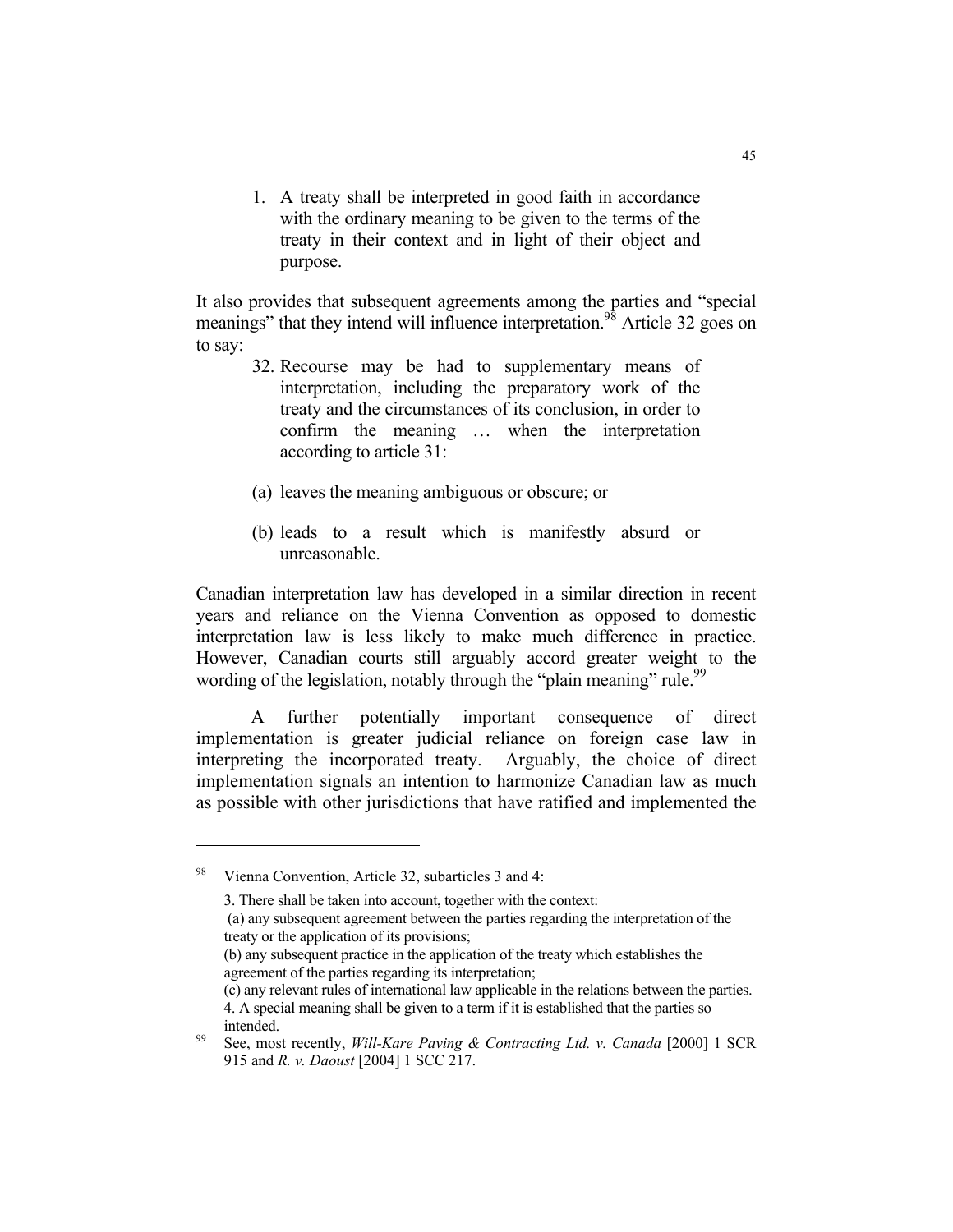convention. This seems to have been a factor in the majority judgment in the *Thomson* case, which considered and relied on judgments interpreting the relevant Convention from Australia and the U.K. $100$ 

 As noted above, implementing legislation may attempt to control the interpretation of directly implemented agreements through preambles and purpose clauses. Another way is through interpretation clauses such as section 5 of the *Income Tax Conventions Interpretation Act*.<sup>101</sup> It provides a series of definitions that apply "[n]otwithstanding the provisions of a convention or the Act giving the convention the force of law in Canada". These clauses effectively modulate the scope of the direct implementation with what amounts to a form of restatement, which is discussed next.

 Direct implementation is a simple and expeditious way of implementing an international agreement, but it can pose difficulties in terms of its efficacy. Just saying that a text has the force of law does not guarantee that those subject to it will comply. Most legislation is backed up with administrative and enforcement provisions, notably penal sanctions, directed toward ensuring compliance. These provisions generally have to be tailored to domestic enforcement agencies or courts and related laws. It is unlikely that an agreement can be written so as to achieve a detailed fit with the agencies, courts and laws of all the parties to the agreement. At the very least, these have to be examined to determine whether adequate administrative and enforcement measures can be taken under existing law to ensure that the agreement is implemented in substance and not just formally. If not, then additional adjustments will be needed to domestic law and institutions. This largely explains the use of the alternative technique of restatement.

#### **Restating the Agreement in Domestic Law**

 This approach involves restating the terms of the agreement or by enacting provisions that will accomplish what the agreement requires.

<sup>100</sup> Above, n. 25 at 585-8, 596-7 and 599

<sup>101</sup> RSC 1985, c. I-4.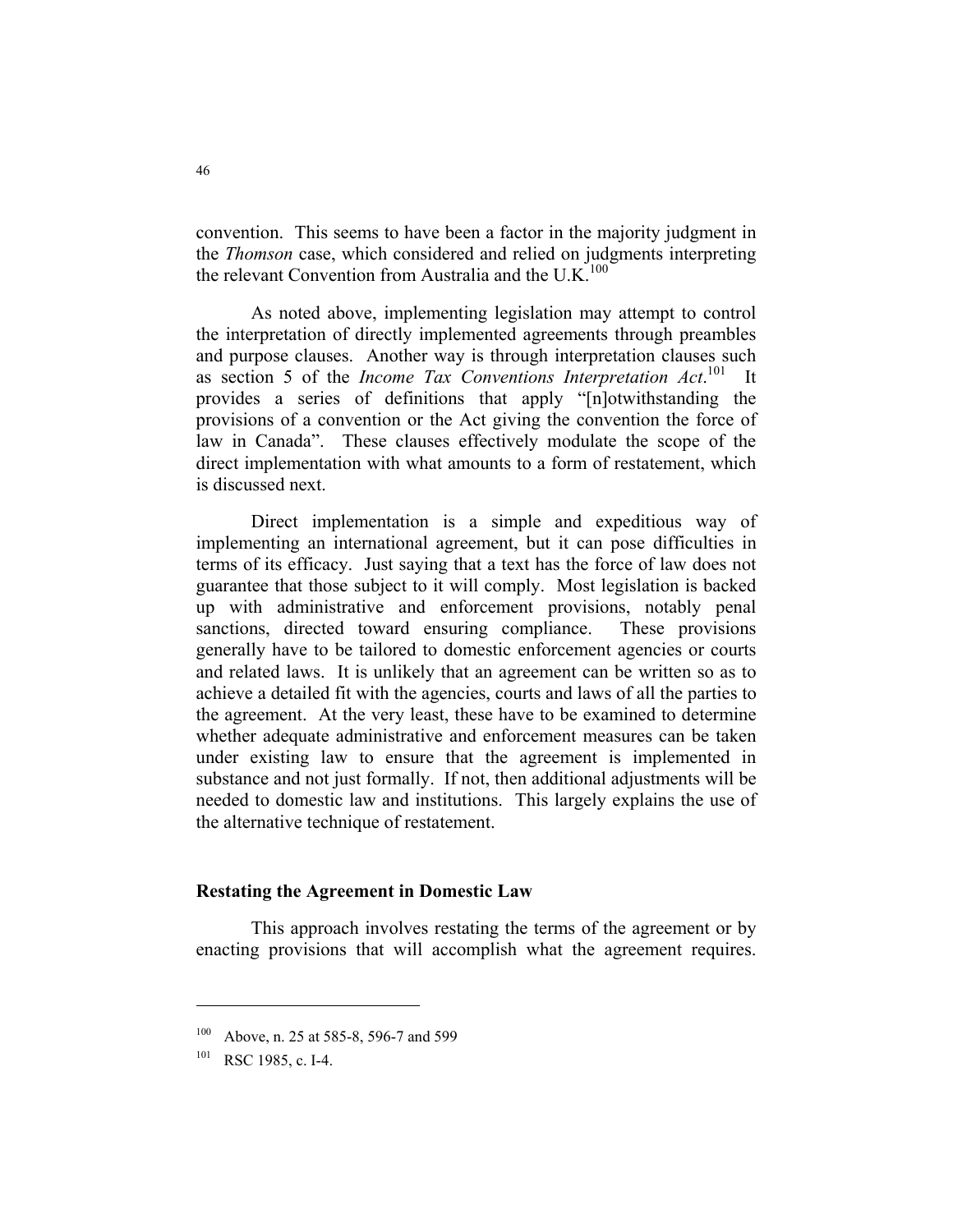Restatement can be accomplished by either enacting a new law or amending existing laws. These laws may be either primary legislation (statutes) or delegated legislation (regulations, by-law, rules, orders).

 Restatement is not merely an exercise in copying the terms of an agreement into a piece of legislation. Words that may have a particular meaning in one context, do not necessarily have the same meaning in another. The context for domestic legislation is a complex system of laws that operate together and have a bearing on each other's meaning. When an agreement is implemented through restatement, the legislation is subject to the interpretive rules of the domestic jurisdiction, as opposed to those of the Vienna Convention. Domestic legal systems are not only different from the international legal context in which an agreement is drafted, they also vary from one jurisdiction to another. Given these contextual differences, different words may be needed to achieve a meaning that will effectively implement an agreement in domestic law.

 Of course, the purpose of implementing an international agreement heavily influences the meaning of domestic legislation. This purpose is sometimes expressly stated, as for example in section 3 of the *North American Free Trade Agreement Implementation Act*:

> 3. For greater certainty, this Act, any provision of an Act of Parliament enacted by Part II and any other federal law that implements a provision of the Agreement or fulfils an obligation of the Government of Canada under the Agreement shall be interpreted in a manner consistent with the Agreement.<sup>102</sup>

As with direct implementation, there may also be provisions to say that the implementing legislation prevails over other legislation to the extent of any inconsistency.<sup>103</sup>

 One important difference between direct implementation and restatement is that the latter makes it easier to be selective about which provisions of an agreement are being implemented. If nothing is said about a particular provision in the implementing legislation, then it is not

<sup>102</sup> SC 1993, c. 44.

<sup>&</sup>lt;sup>103</sup> See for example the *Income Tax Conventions Implementation Act, 1996*, SC 1997, c.27, s. 5.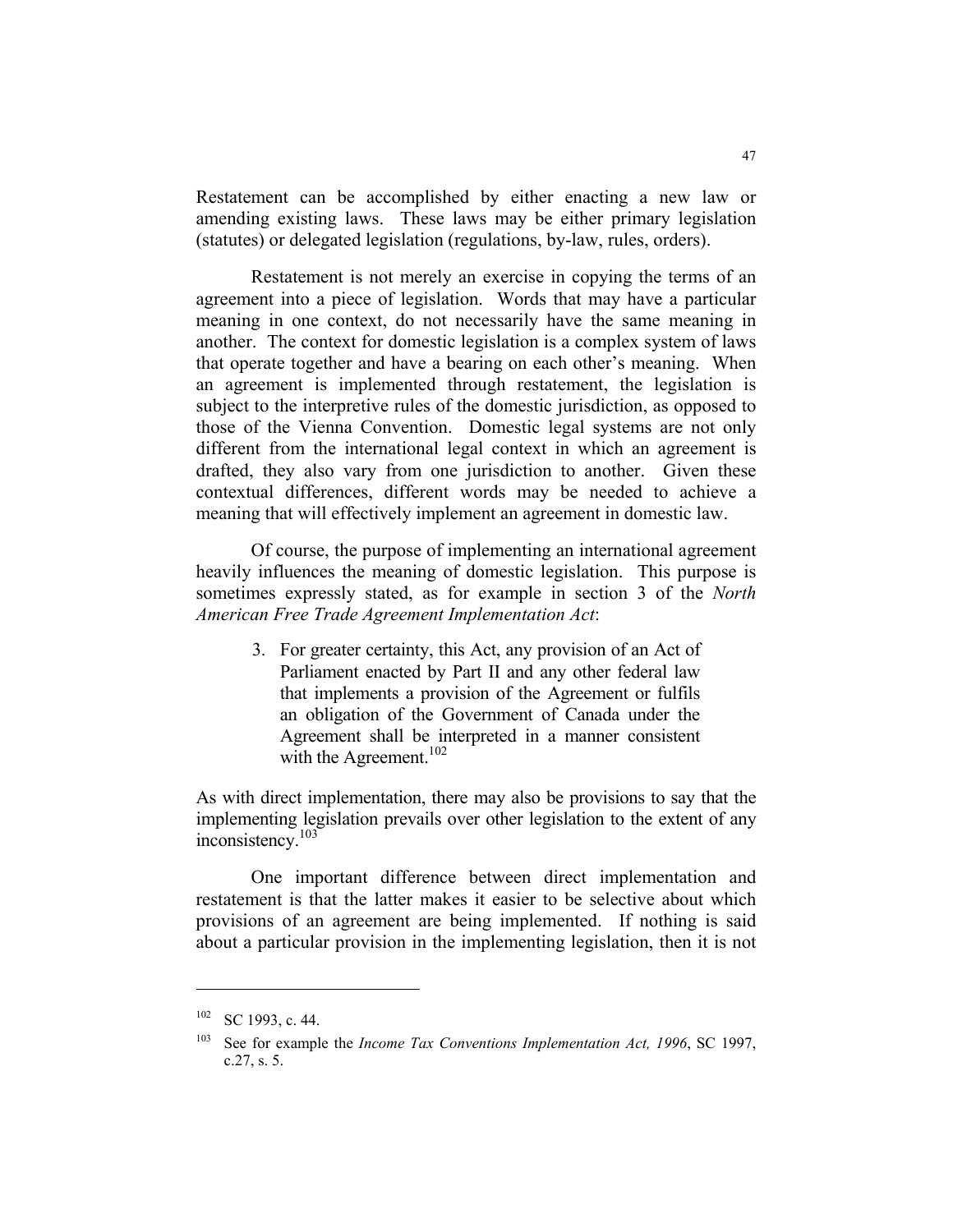implemented. By contrast, the direct method requires an express exclusion to accomplish this. This is not to say that such a provision will remain unimplemented: it may be implemented in some other way besides through the enactment of new legislation. It is important to consider whether existing legislation already implements, or goes some distance towards implementing, new international agreements. If it does, there is little point in enacting duplicate provisions that will only engender confusion.

 Another advantage of the restatement technique is that is allows new obligations to be fitted into existing legislation so that those who already use that legislation will be able to appreciate how the new obligations alter their rights and obligations. This will not only avoid conflicts, it may also make the new obligations easier to understand, particularly if improvements can be made in the way they are drafted. A good example of this is the *Anti-personnel Mines Convention Implementation Act.*<sup>104</sup> Article 4 of the Convention states the main obligation to destroy anti-personnel mines, but the exception to this rule is found in the preceding Article 3. When the Convention was restated in the Act, the main rule was stated first in section 9 and was followed by the exception in section 10 to accord with general legislative drafting practices in Canada.<sup>105</sup>

#### **Using Primary or Delegated Legislation**

 In the preceding discussion, we have noted that either primary or delegated legislation can be used to give agreements effect in law. The choice between these two turns on the significant differences between the processes for making them. Primary legislation is generally enacted by elected legislative bodies in accordance with procedures that allow considerable scope for public scrutiny and input. It is generally used to deal with legislative matters of some significance, as demonstrated by the guidelines that some jurisdictions have for determining what matters

<sup>104</sup> SC 1997, c. 33.

See the Drafting Conventions of the Uniform Law Conference of Canada, s. 1 (logical organization) at http://www.ulcc.ca/.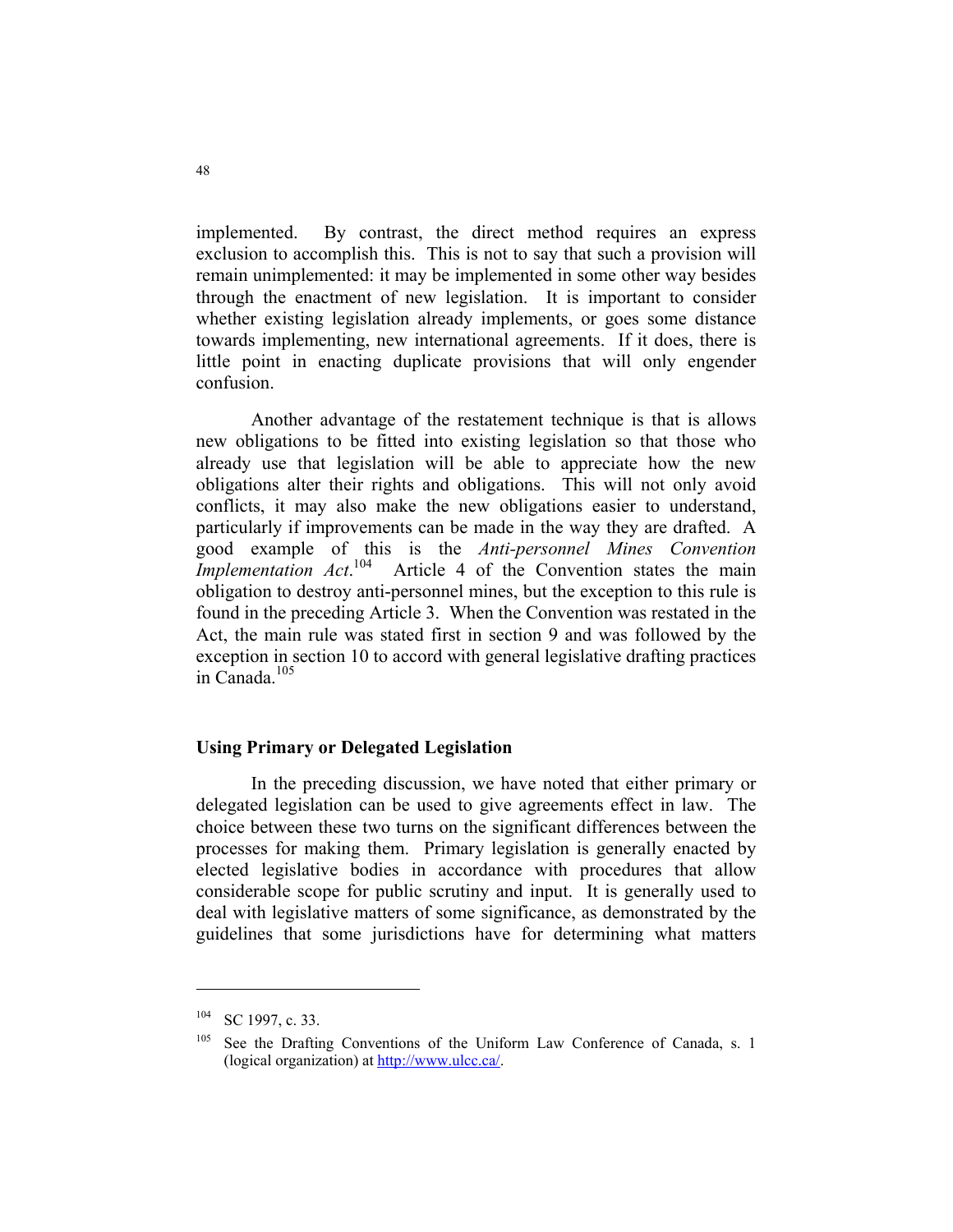should be dealt with in primary legislation. For example, the Canadian Government's *Cabinet Directive on Law-making* says:

Matters of fundamental importance should be dealt with in a bill so that Parliamentarians have a chance to consider and debate them. The bill should establish a framework that limits the scope of regulation-making powers to matters that are best left to subordinate law-making delegates and processes.106

Matters of a more technical nature, in the sense of filling in the details of a legislative scheme established by an Act, are properly left to delegated legislation.

 Although it may be tempting to say that the implementation of an international agreement is a substantial matter deserving of treatment in primary legislation, this presupposes the nature of the agreement. The test for using primary legislation to implement an agreement should surely depend on whether it requires legislative measures that, in their own right, ought to be dealt with in primary legislation. The fact that this is often the case with international agreements does not mean that it is always the case. There are many examples of regulation-making powers to implement international agreements that deal with largely technical matters. For example, section 35(1) of the *Canada Shipping Act*, 2001<sup>107</sup> provides general regulation-making authority to implement a variety of international shipping conventions:

<sup>106</sup> Available at http://www.pcobcp.gc.ca/default.asp?Page=Publications&Language=E&doc= legislation/directive\_e.htm.

 $107$  SC 2001, c. 26.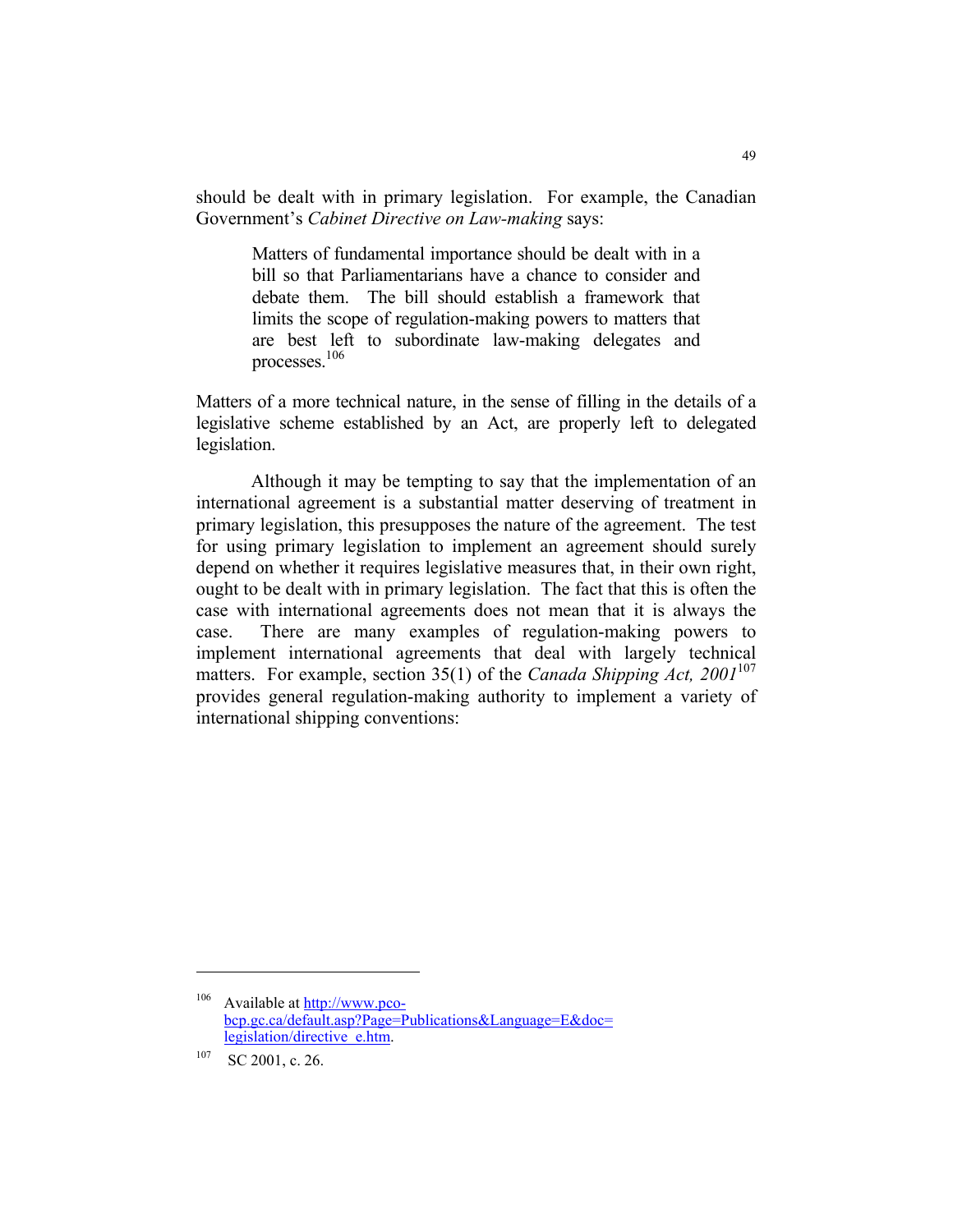- 35. (1) The Governor in Council may, on the recommendation of the Minister of Transport, make regulations
- …
- (d) implementing, in whole or in part, an international convention, protocol or resolution that is listed in Schedule 1, as amended from time to time, including regulations
- (i) implementing it in respect of persons, vessels or oil handling facilities to which it does not apply,
- (ii) establishing stricter standards than it sets out, or
- (iii) establishing additional or complementary standards to those it sets out if the Governor in Council is satisfied that the additional or complementary standards meet the objectives of the convention, protocol or resolution;

 The Act also gives the Governor in Council power to amend the list of conventions in Schedule 1, but it requires that additions to the list be tabled in Parliament for referral to the appropriate committee:

30.(1) The Governor in Council may, by order, add international conventions, protocols and resolutions described in subsection 29(1) to Schedule 1 or described in subsection 29(2) to Schedule 2.

 (2) The Minister of Transport is to cause a copy of each order related to Schedule 1 and the Minister of Fisheries and Oceans is to cause a copy of each order related to Schedule 2, together with a description of the objectives of the convention, protocol or resolution, to be laid before each House of Parliament on any of the first 10 days on which that House is sitting after the order is made. The order stands referred to the appropriate standing committee of each House.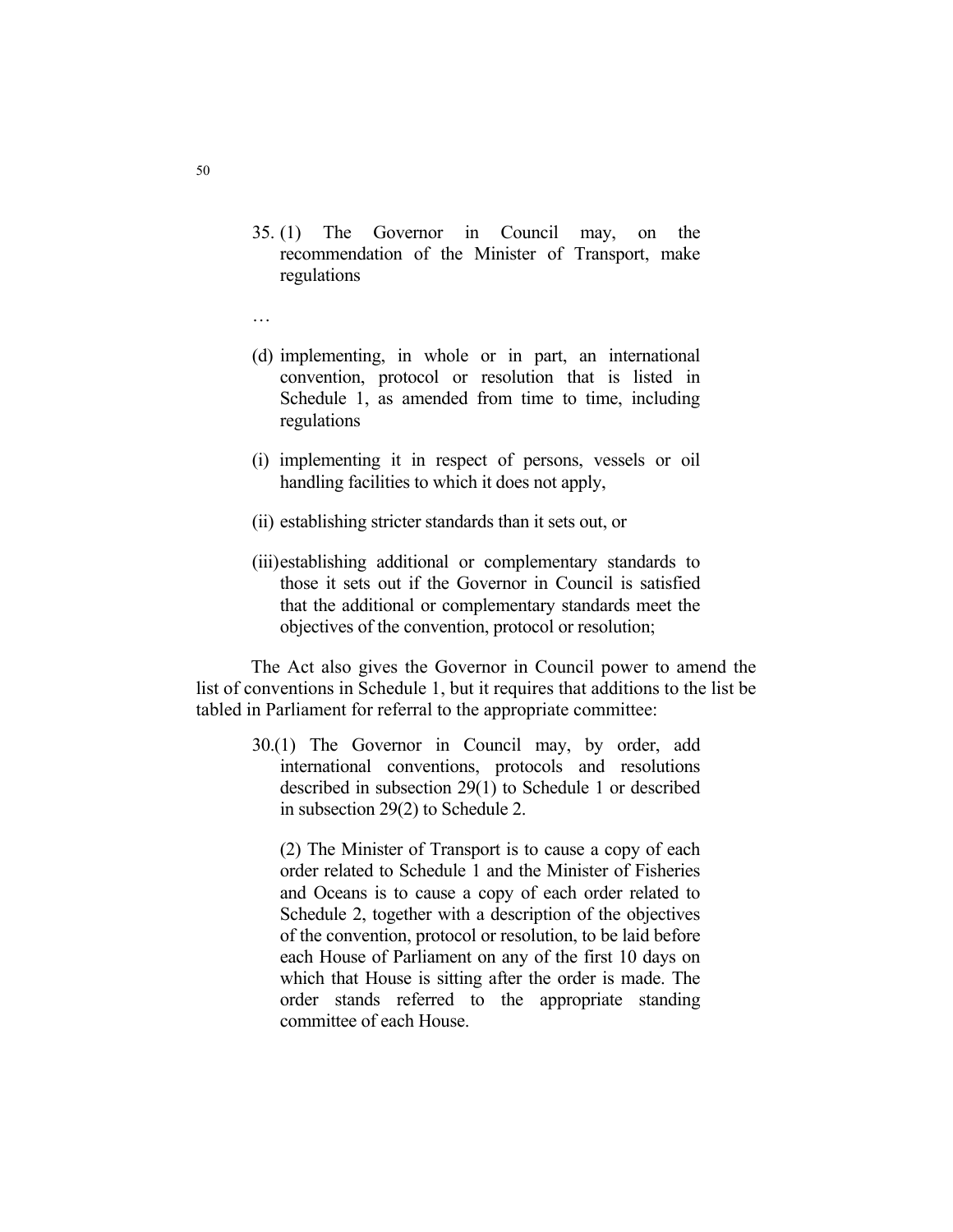31. The Governor in Council may, by order, delete an international convention, protocol or resolution from Schedule 1 or 2 or amend Schedule 1 or 2 if the amendment would not, in the opinion of the Governor in Council, result in a material substantive change.

In this provision, one sees an attempt to balance parliamentary accountability against the need for flexibility in implementing these conventions.

#### **Enacting Non-legislative Powers**

 Often, international obligations cannot be met simply by enacting new rules: they require judicial or administrative action instead. For example, the *Mutual Legal Assistance in Criminal Matters Act*<sup>108</sup> implements agreements dealing with law enforcement. It recognizes that requests for enforcement must be carefully considered before they are acted upon. It makes the Minister of Justice responsible for the administration of the Act and confers power on the Minister to examine requests for enforcement before they are placed before Canadian courts.<sup>109</sup>

 It is also possible to shape general powers to ensure that they are exercised in a way that takes new international obligations into account. For example, subsection 35(3) of the *Citizenship Act* says:

<sup>&</sup>lt;sup>108</sup> RSC 1985, c. 30 (4<sup>th</sup> Supp.).

<sup>109</sup> *Ibid*., ss. 7 to 9.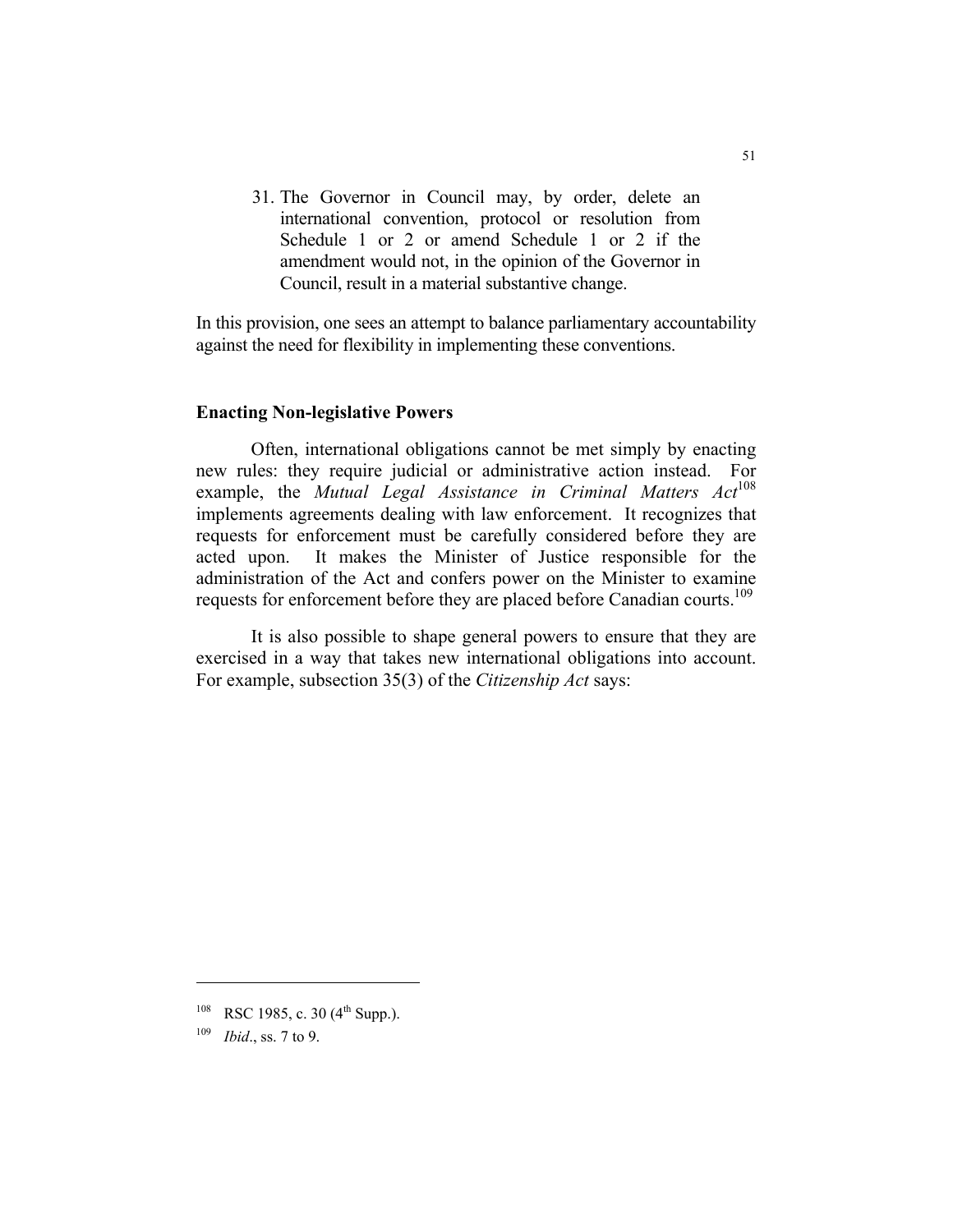35 (3) Subsections (1) and (2) [*restrictions on acquisition of property by non-Canadians*] do not operate so as to authorize or permit the Lieutenant Governor in Council of a province, or such other person or authority as is designated by the Lieutenant Governor in Council thereof, to make any decision or take any action that …

 (b) conflicts with any legal obligation of Canada under any international law, custom or agreement; $110$ 

#### **Anticipatory Implementation**

 Legislation can be enacted in contemplation of agreements being entered into. This is particularly useful when a series of similar bilateral agreements with other countries is planned. For example, the *Mutual Legal Assistance in Criminal Matters Act*<sup>111</sup> is intended to facilitate the enforcement of criminal law against persons who are outside the prosecuting jurisdiction. It contains a general definition of the type of treaty it is meant to implement:

2. (1) In this Act,

 "treaty" means a treaty, convention or other international agreement that is in force, to which Canada is a party and of which the primary purpose or an important part is to provide for mutual legal assistance in criminal matters.

- (2) For the purposes of the definition "treaty" in subsection (1), an important part of a treaty provides for mutual legal assistance in criminal matters if the treaty contains provisions respecting all of the following matters:
- (a) the right of Canada, for reasons of security, sovereignty or public interest, to refuse to give effect to a request;

<sup>110</sup> RSC 1985, c. C-29.

 $111$  Above, n. 108.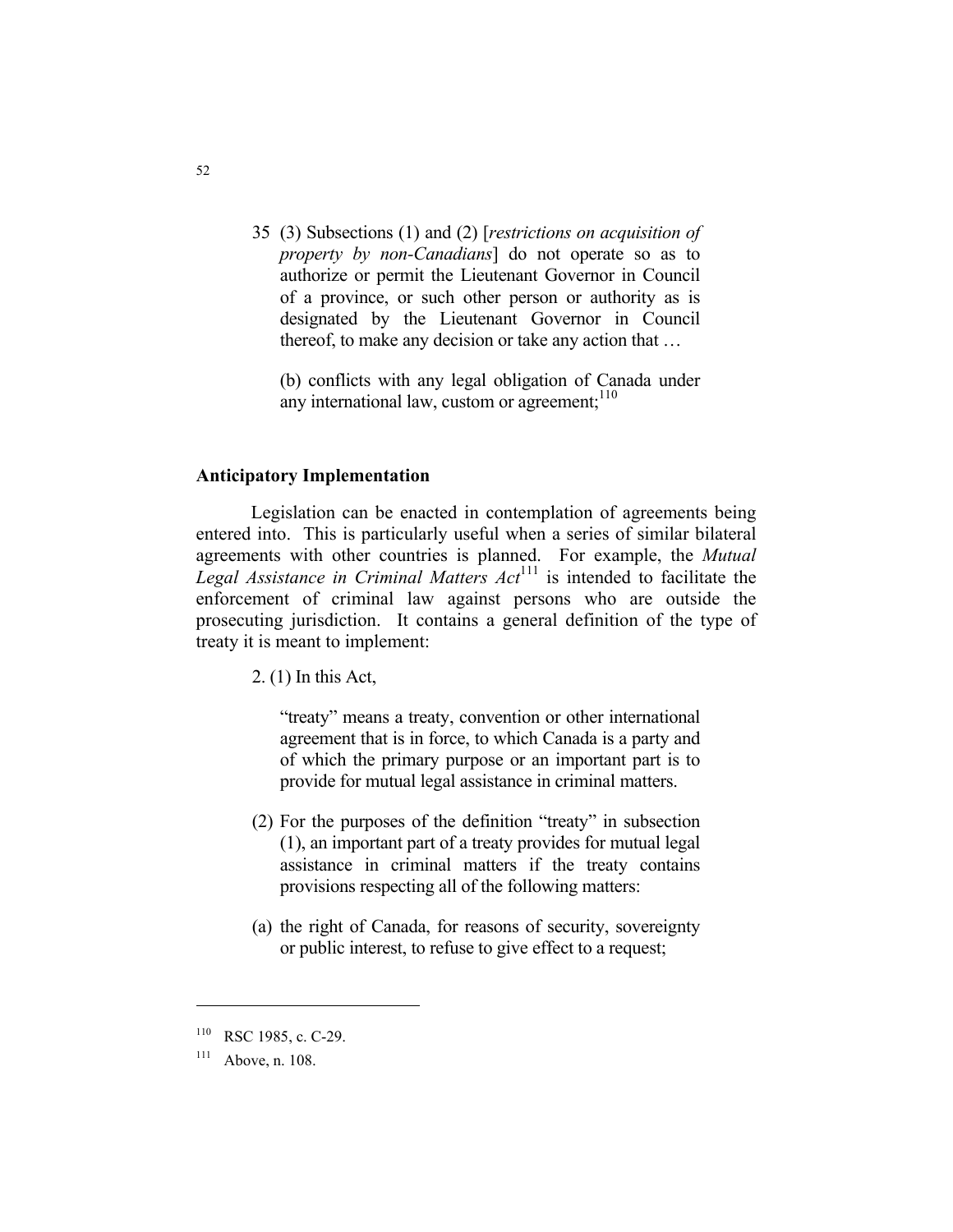- (b) the restriction of mutual legal assistance to acts that, if committed in Canada, would be indictable offences;
- (c) the confidentiality of information sent by Canada to a foreign state pursuant to a request for legal assistance;

 Provision can also be made to take account of possible amendments to a treaty. For example, the *Migratory Birds Convention Act, 1994*112 provides for changes to the list of protected birds. These changes are to be incorporated textually into the Act through a ministerial order tabled in Parliament:

> 12 (2) The Minister shall, by order, amend the schedule to incorporate any amendment to the Convention as soon as is practicable after the amendment takes effect, and table any amendment in both Houses of Parliament within fifteen sitting days after the order is made.

This provision attempts to accommodate the need for flexibility in implementing the convention with the need for legislative scrutiny. However, this provision does little more than notify members of Parliament. It does not ensure debate or offer any substantive check on the implementation of changes to the Convention.

# **Using Existing Powers**

A number of cases discussed above in Part  $2^{113}$  clearly suggest that powers granted or recognized under existing legislation (without reference to the implementation of any international agreement) might also serve to implement obligations or international law principles when they are exercised in accordance with those obligations or principles. Whether they can do so depends on the nature and breadth of the existing powers: does the implementation action fit within the scope of the power? This question has two main dimensions:

<sup>&</sup>lt;sup>112</sup> SC 1994, c. 2; http://www.unhchr.ch/html/menu3/b/k2crc.htm.

<sup>113</sup> *Baker*, above n. 1, *Spraytech*, above n. 46 and *Canadian Foundation for Children Youth and the Law* above n. 55.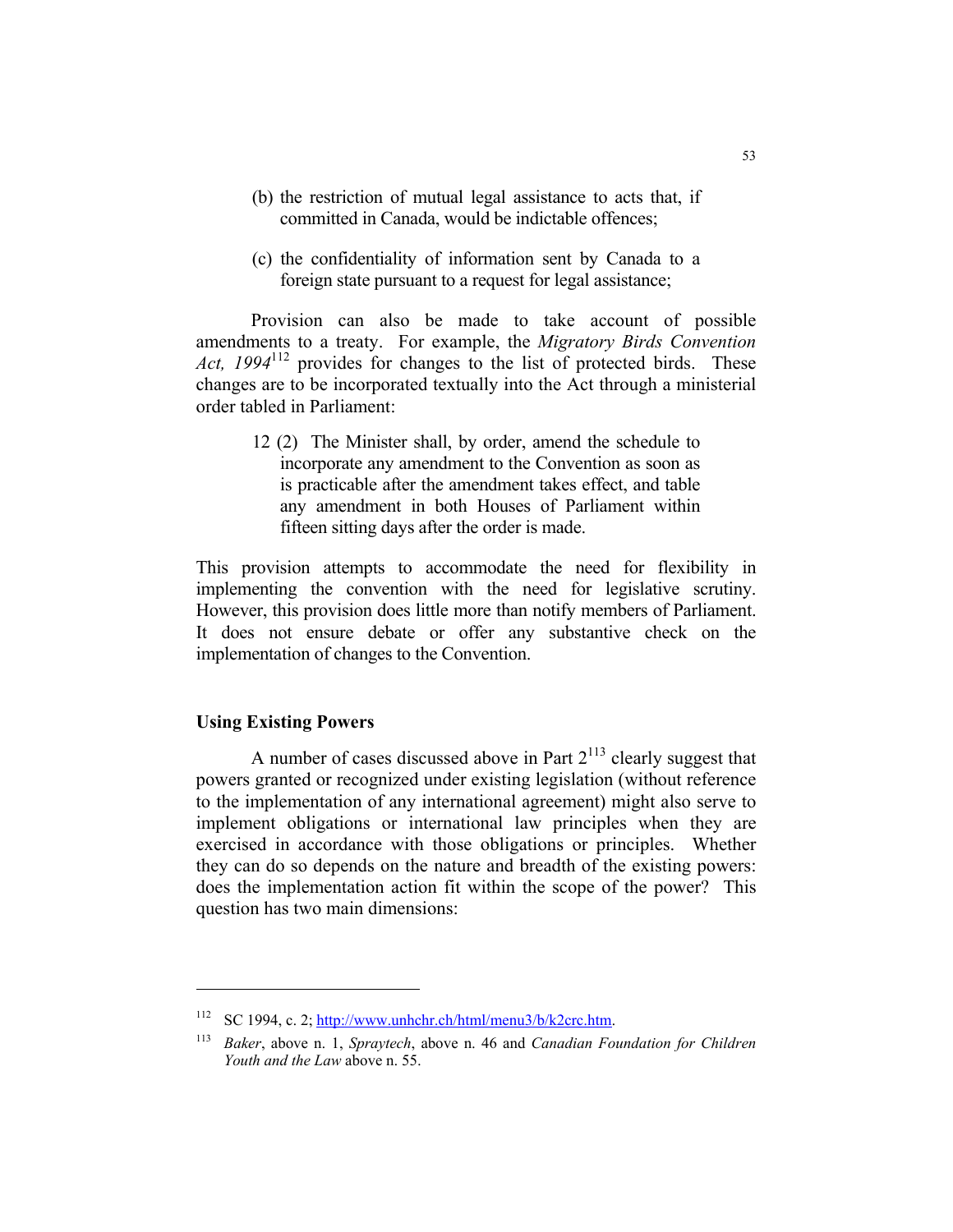- does the power permit a form of action that will advance the implementation of the agreement?
- are the purposes for which the power may be used broad enough to embrace the purposes of the agreement and its implementation?

 These questions are seldom expressly articulated in the case law, but they are clearly in play. For example, *Baker* involved the exercise of an exemption power delegated to the Minister by section 2.1 of the *Immigration Regulations,*  $1978^{114}$  under subsection 114(2) of the *Immigration Act.*<sup>115</sup> Although the exemption power was not framed in terms of the implementation of any international agreement, the Supreme Court recognized, not only that it could be used to advance the objects of the *Convention on the Rights of the Child*, but that the Convention had a bearing on whether the power was exercised reasonably.<sup>116</sup> Thus a general power originally enacted in  $1976^{117}$  without reference to the Convention (which entered into force on September 2, 1990) was capable of being used to advance the objects of the Convention.

 There is no shortage of examples of the use of existing powers to implement international agreements. In the field of human rights, Irit Weiser has pointed out that international obligations "are typically adhered to on the basis that *existing law already conform to the treaty obligations* and therefore, no new implementing legislation is required."<sup>118</sup> The same often occurs in relation to general regulatory matters such as those addressed by the *Canada Shipping Act*.<sup>119</sup> Although many of the enabling provisions of this Act are expressed in terms of implementing international agreements or instruments, there are many others that contain no such references. However, there is no obstacle to using them to implement international obligations as long as the implementation action otherwise fits within the terms of the enabling provisions.

- $116$  Above n. 1 at para. 71.
- <sup>117</sup> SC 1976-77, c. 52.
- $118$  I. Weiser, above n. 39.

<sup>114</sup> SOR/78-172, as amended by SOR/93-44.

 $115$  Above n. 23.

<sup>119</sup> RSC 1985, c. S-9. This Act has now been replaced by the *Canada Shipping Act, 2001*, above n. 107.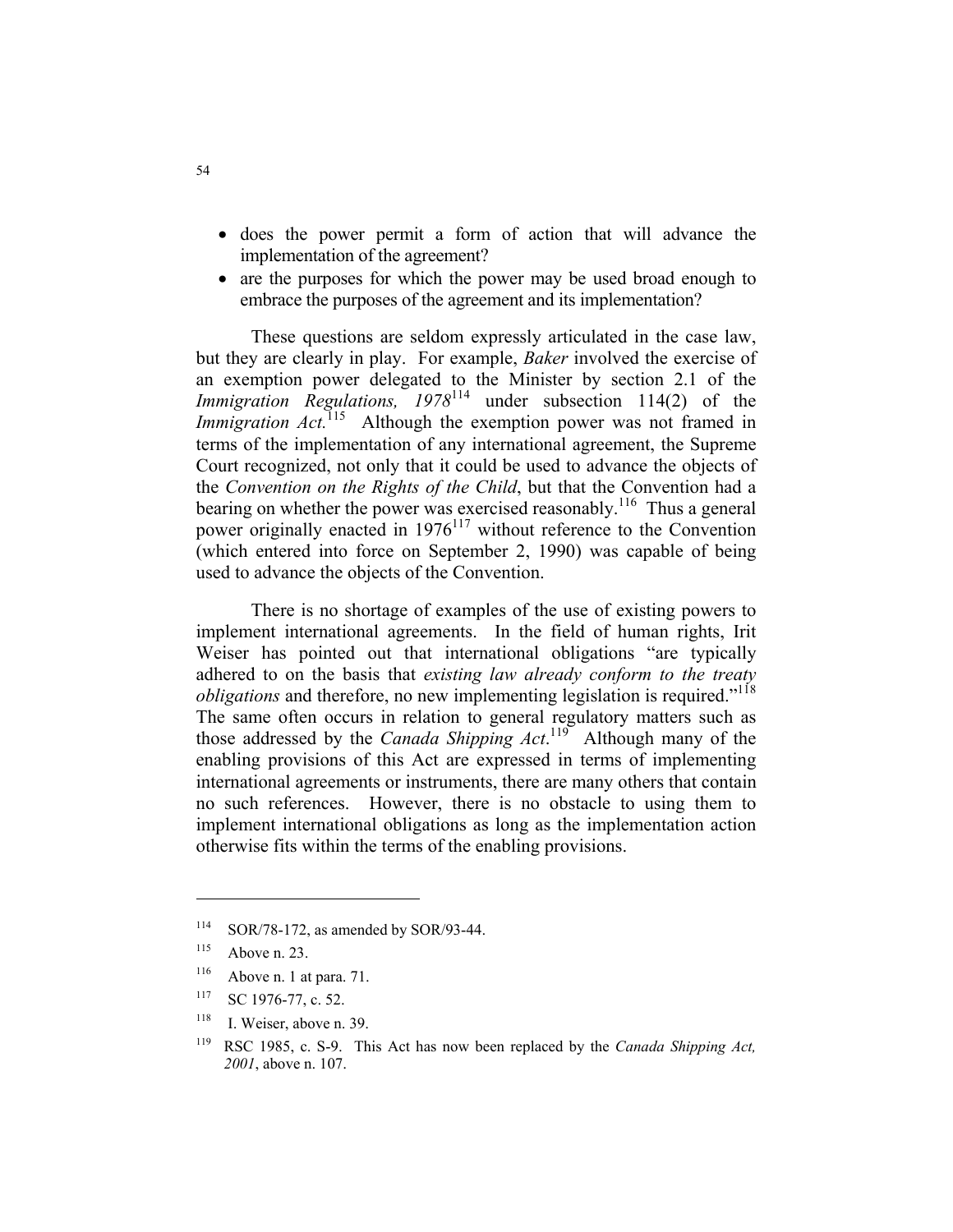For example, subsection 79(1) of the *Crewing Regulations*<sup>120</sup> was made under enabling provisions in four sections of the *Canada Shipping Act* that dealt with the certification of masters and seamen (110 and 112), safety precautions (338) and safe navigation. Although none of these provisions refers to international agreements, together they confer authority to require compliance with the safety standards of the International Maritime Organization. Indeed, Canadian courts have generally recognized the propriety of regulations that incorporate by reference international requirements in order to achieve harmonization with the legal regimes of other countries.<sup>121</sup>

 When an agreement requires a government (as opposed to a member of the public) to accomplish some task, there is [may be?]no need to enact a law to implement the requirement. For example, article 5, section 2 of the *Convention on the Prohibition of the Use, Stockpiling, Production and Transfer of Anti-Personnel Mines and on their Destruction* provides that

2. Each State Party shall make every effort to identify all areas under its jurisdiction or control in which antipersonnel mines are known or suspected to be emplaced and shall ensure as soon as possible that all anti-personnel mines in mined areas under its jurisdiction or control are perimeter-marked, monitored and protected by fencing or other means, to ensure the effective exclusion of civilians, until all anti-personnel mines contained therein have been destroyed.

This obligation was not included in the *Anti-Personnel Mines Convention Implementation Act*<sup>122</sup> since it entails activities that the Canadian Government can accomplish without any additional legislative authority.

 The anti-personnel mines example provides an important reminder that under the Canadian constitution many Executive powers are inherent in the executive branch of government. In parliamentary states, the

<sup>120</sup> SOR/97-390.

<sup>121</sup> See *Reference re Manitoba Language Rights, No. 3* [1992] 1 S.C.R. 212 and J. Keyes, "Incorporation by Reference in Legislation" (2003), 25 *Statute Law Review* 180.

<sup>&</sup>lt;sup>122</sup> SC 1997, c. 33.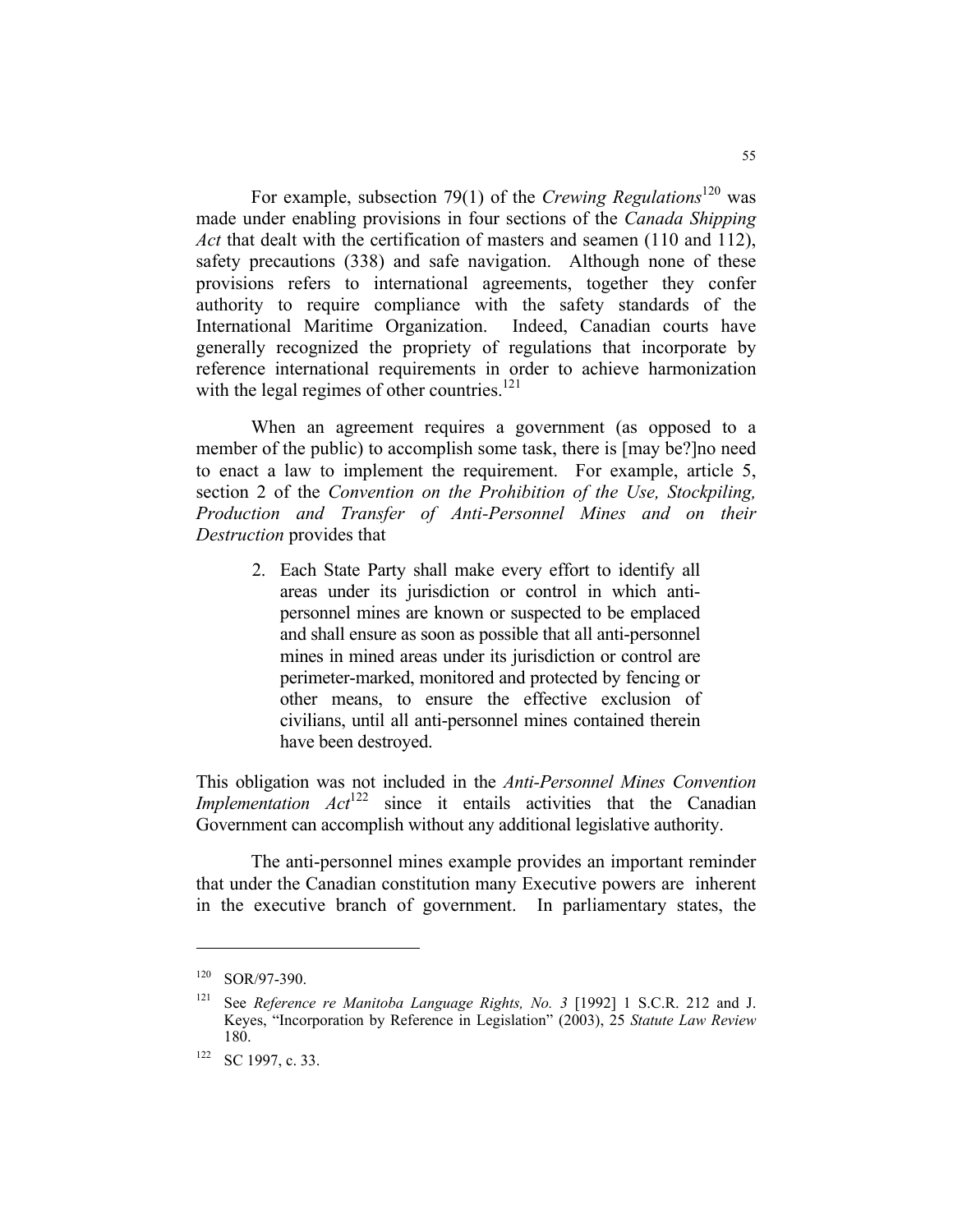Government has the capacity to perform the legal acts that all legal persons generally have, and it has prerogative powers as well. These span a range that encompasses the command of military forces, the issuance of passports and the capacity to conclude contracts or deal with property.

 Although the use of existing powers to implement international agreements simplifies the task of implementation in so far as no legislative action is required by Parliament, it is also a source of criticism that such implementation leaves too much to be determined by the Executive. and is therefore undemocratic. However, if there is a problem with using these powers to implement an international agreement in the absence of implementing legislation, then the problem is with the scope of the powers themselves, not with their use to implement the agreement. Would using them to advance other policy purposes not raise the same objections? If not, then what is it about the implementation of international agreements that makes their use objectionable? There may be an answer to this question, namely it is much harder to reverse implementing legislation than other legislation.

 However, we would suggest that a more compelling objection is to the lesser degree of transparency that often accompanies the use of existing powers, as opposed to the enactment of implementing legislation. Rather than discouraging the use of existing powers, consideration should be given to finding ways to increase the transparency of implementation when existing powers alone are used. Existing reporting mechanisms, such as the Departmental Reports on Plans and Priorities and the Departmental Performance Reports of the Government of Canada could serve as a means for doing this. $123$  It should also be borne in mind that

 $123$  These reports are required as part of the annual Parliamentary Estimates process. The Foreward to the *Guide for the Preparation of Departmental 2004-2005 Performance Reports* says:

Reports on plans and priorities (RPPs) and departmental performance reports (DPRs) are departments' primary instruments of accountability to Parliament and, by extension, to Canadians. It is important that they provide clear, concise, balanced, and reliable information about each department's plans to be achieved with the resources entrusted to it and how it performed against those plans. These reports also present an opportunity to engage parliamentarians and Canadians more effectively in a constructive dialogue about the future directions of the government (http://www.tbs-sct.gc.ca/rma/dpr1/04- 05/guidelines/guide\_e.asp).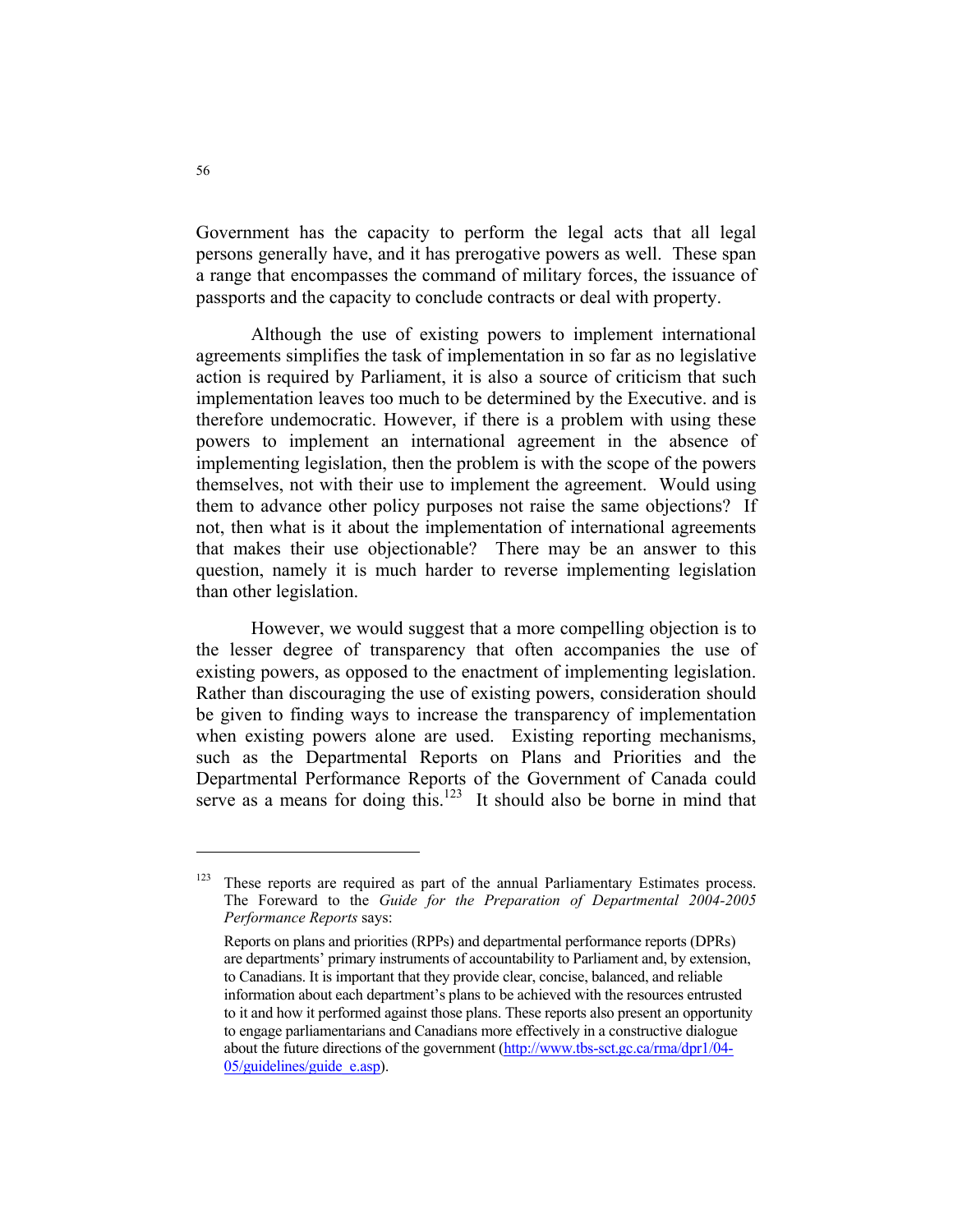implementation through legislative measures is hardly a panacea in terms of transparency. The enactment of legislation does not ensure that it will be administered and enforced. Additional measures are generally needed to monitor these dimensions as well. The United Nations Framework Convention on Climate Change and the Kyoto Protocol are a striking example of this. The obligations they impose on states are quite straightforward: reductions in the amount of greenhouse gases by reference to emissions in 1990.<sup>124</sup> Much of their detail and that of subsequent protocols has to do with measuring and reporting on emissions levels.

 A further issue relating to the use of existing powers is whether the executive is ever *required* to use them to implement international obligations. When powers are conferred by legislation enacted for the purpose of implementing an international agreement, the requirement to exercise them for the purpose of implementing the agreement is clear. However, it is far less clear that general powers, not created for the implementation of an agreement, must be used to implement it. This is particularly true of delegated legislative powers since the courts are quite reluctant to require the executive to exercise them because such powers generally import a high degree of discretion, if not policy-making.<sup>125</sup>

#### **Combining Techniques**

 There is no requirement to use only one technique to implement a particular agreement In fact, most of the examples of implementation legislation discussed above rely on a combination of techniques. Direct implementation may be accompanied by legislated provisions, such as definitions, that restate some features of an agreement<sup>126</sup> or by regulationmaking powers that add supplementary the terms to the agreement.<sup>127</sup>

<sup>&</sup>lt;sup>124</sup> http://unfccc.int/essential\_background/convention/items/2627.php.

<sup>125</sup> See J.M. Keyes, *"*Required Rule-making: When Do You Have to Make Delegated Legislation" (2002), 15 *Canadian Journal of Admin Law and Practice* 293*.*

<sup>126</sup> See above, n. **Error! Bookmark not defined.**.

 $127$  This is done in most Canadian legislation for the implementation of tax treaties, for example, the *Income Tax Conventions Implementation Act, 2001*, SC 2001, c.30.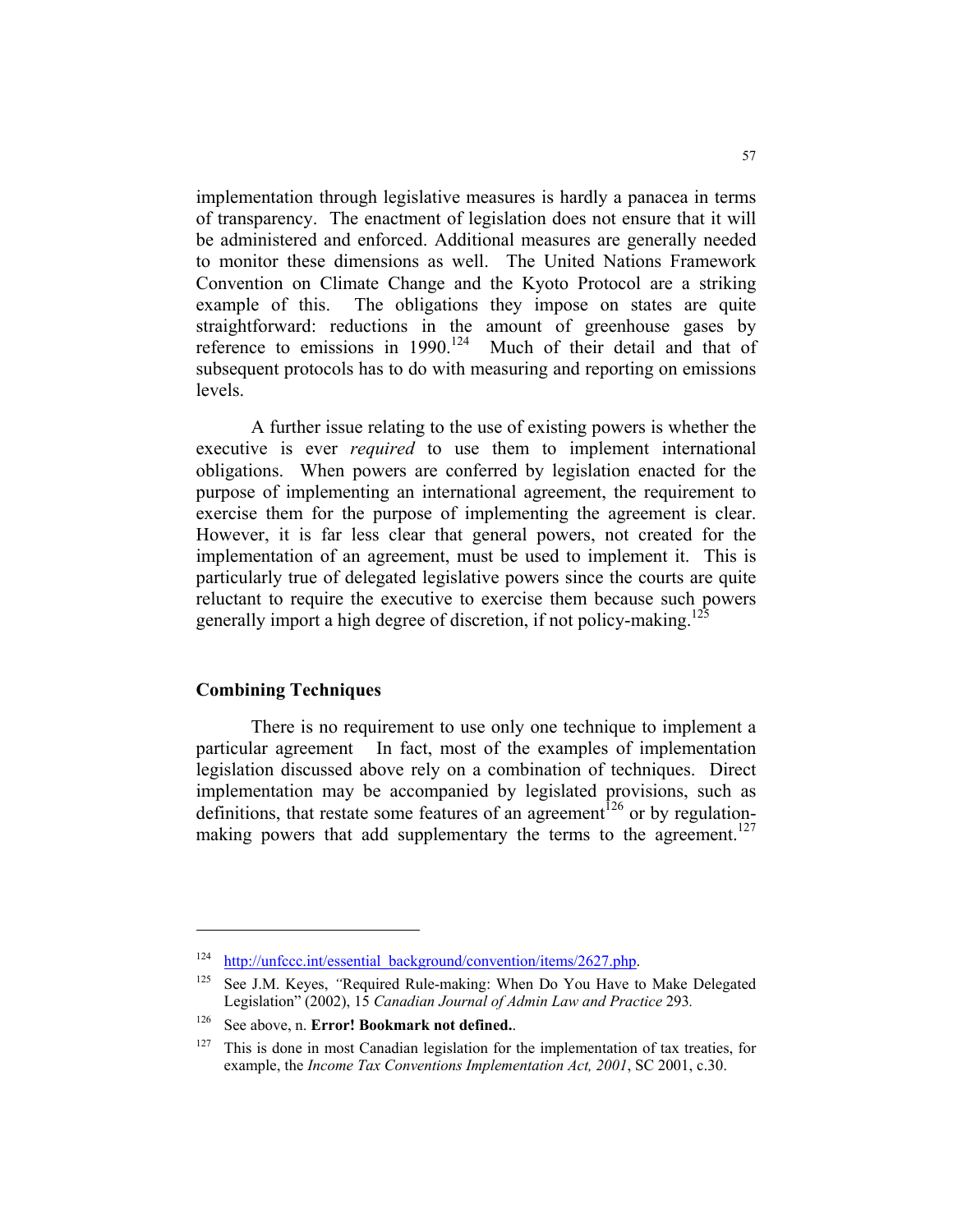And restatement legislation sometimes directly incorporates definitions from the implemented agreements.<sup>128</sup>

 A good example of combination occurs when a domestic law is enacted to create penalties for doing things that contravene an agreement. In such a case, the text of the agreement defines the scope of the prohibited conduct, while the domestic law defines the regime used to penalize it. Section 3 of the *Geneva Conventions Act*<sup>129</sup> illustrates this:

3. (1) Every person who, whether within or outside Canada, commits a grave breach referred to in Article 50 of Schedule I, Article 51 of Schedule II, Article 130 of Schedule III, Article 147 of Schedule IV or Article 11 or 85 of Schedule V *is guilty of an indictable offenc*e, and

 (a) if the grave breach causes the death of any person, is liable to imprisonment for life; and

 (b) in any other case, is liable to imprisonment for a term not exceeding fourteen years.

By making a person "guilty of an indictable offence", this provision engages the provisions of the *Criminal Code* for the investigation and prosecution of such offences.<sup>130</sup> Thus, the law in this case is an amalgam of the Geneva Conventions (direct implementation) and the *Criminal Code* (statement in domestic law).

#### **De-implementation**

 If there is some prospect that Canada may terminate or withdraw from an agreement in whole or in part, some thought should be given to

<sup>128</sup> For example, the *Chemical Weapons Convention Implementation Act*, SC 1995, c. 25 restates the terms of the Convention, but subsection 2(2) gives direct legal effect to its definitions.

<sup>129</sup> RSC 1985, c. G-3.

<sup>130</sup> The *Interpretation Act*, RSC 1985, c. I-21, ss. 34(2) says "All the provisions of the *Criminal Code* relating to indictable offences apply to indictable offences created by an enactment".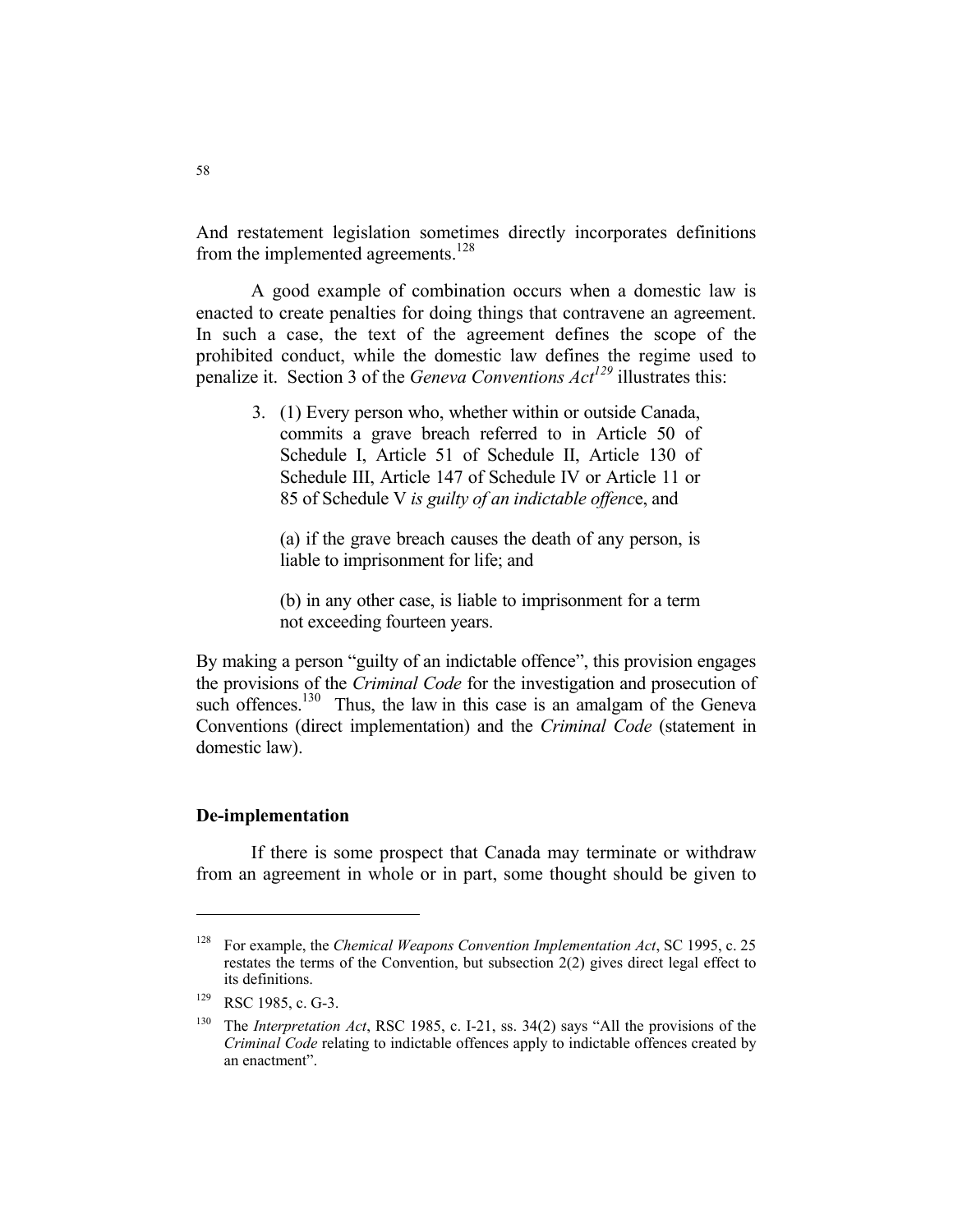how the implementing legislation will be repealed or modified. This can of course be done with another piece of legislation. However, if a more expeditious route is needed, it can be built into the implementing provisions. In addition, previous provisions can be suspended, rather than repealed, so that it is easier to reinstate them.

For example, many provisions enacted to implement the North American Free Trade Agreement (NAFTA) superseded but did not repeal comparable provisions enacted to implement the US Free Trade Agreement. For example, implementing amendments to the *Customs Tariff*131 did not repeal the US Free Trade provisions; instead, they suspended their operation for as long as the new provisions were in force. The US Free Trade provisions could, accordingly, be revived by repealing the NAFTA implementing provisions.

De-implementation provisions must obviously be used with a great deal of caution. They may signal to other parties a lack of commitment to the agreement and perhaps lead to questions about the good faith of a party that uses them.

#### **Part 4 – Conclusions**

 In Part 1, we posed some questions about the roles of the legislative, executive and judicial branches and, more particularly, whether the latter two are improperly encroaching on the legislative sphere. The legislative branch clearly has the capacity to decide whether and to what extent international obligations are implemented by or under Canadian law. However, that capacity is tempered by two realities. First, the Constitution and existing legislation, along with the interpretive principles that govern their application, provide many avenues for giving effect to international obligations. Second, legislative bodies are no more capable of dealing with all aspects of international law than they are of dealing with all aspects of the domestic laws they enact. Legislatures must rely on the executive and the courts, not only to administer laws, but

<sup>&</sup>lt;sup>131</sup> RSC 1985, c. 41 (3<sup>rd</sup> Supp.), as amended by SC 1993, c. 44, subsection 117(1).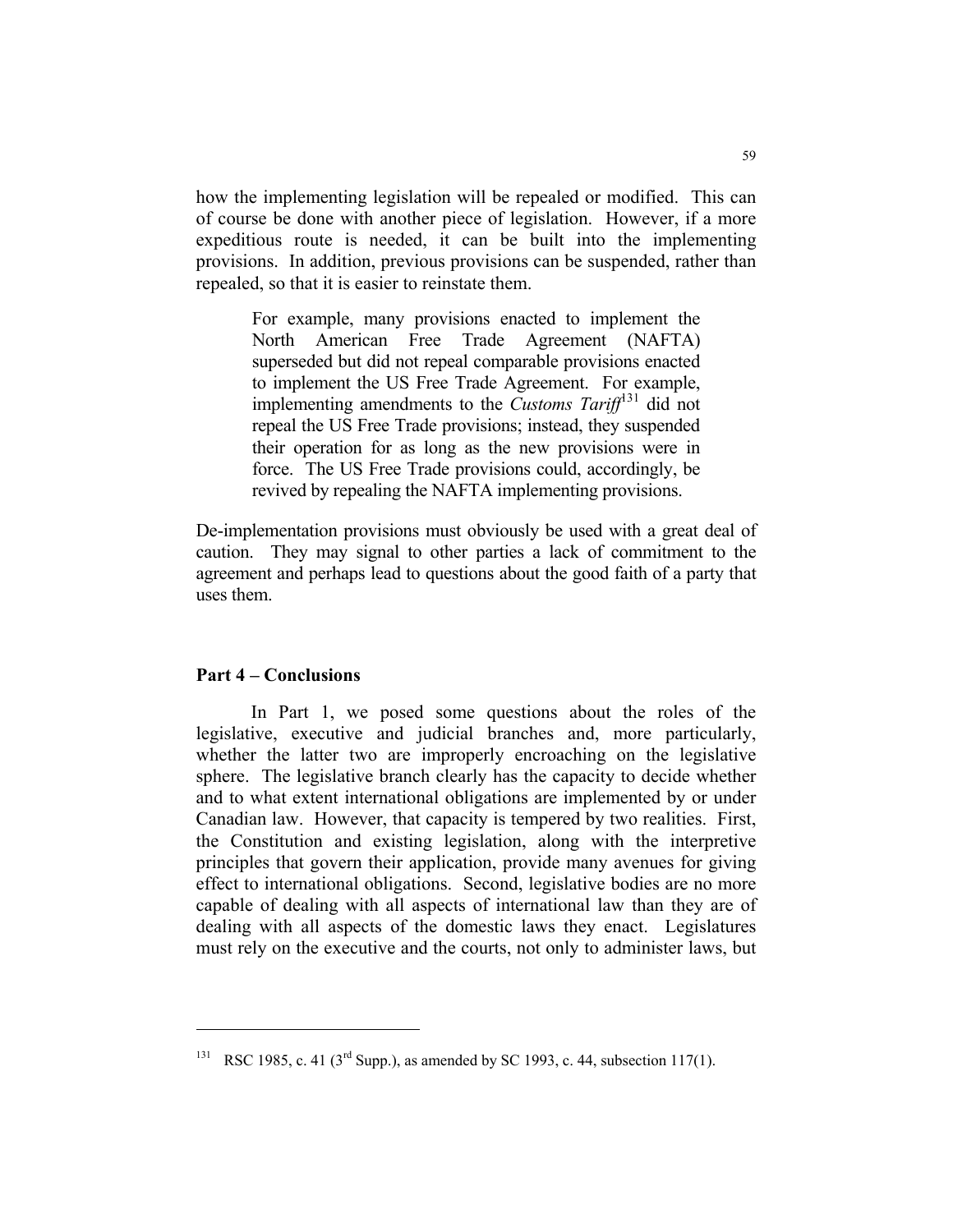also to fill in or elaborate many of the details of the law needed to allow it to operate effectively.

 Courts should be praised, not criticized, for relying on international law not only to give effect to the implementing or codifying intentions of the legislature, but also in mediating between the expressed intentions of the legislature and the contexts in which legislation must be interpreted. At the same time, it must be remembered that compliance with international law is but one of many concerns that animate judicial interpretation. Finally, courts must be responsive to indications that the legislature intends a partial or nuanced implementation or codification of its international obligations.

 As for the executive branch, its capacity to implement international law that does not require legislative change is troubling because of the lack of debate and transparency. When international law is implemented through executive action, it is often far from apparent how or to what extent implementation is taking place More fundamentally, the executive branch controls both the statutory and most regulatory implementation mechanisms. However, this control is constrained by increasingly significant checks and balances. Executive action is subject to judicial review, particularly of the interpretation of domestic legislation. In addition, the Executive hold on the legislative function is loosening in Canada with democratic reform of parliamentary institutions proceeding apace.<sup>132</sup> Finally, executive functions are subject to increasing transparency, notably through consultative processes on their domestic  $\arctan x$ <sup>133</sup> this transparency should, however, logically be extended into its international law functions as well.

 Concerns about power and transparency in the implementation of international obligations should not be limited to the executive and judicial

<sup>&</sup>lt;sup>132</sup> Note "Ethics, Responsibility, Accountability: An Action Plan for Democratic Reform," Government of Canada, Privy Council Office, February 4, 2004 (http://www.pco-bcp.gc.ca/default.asp?Language=E&Page=Publications&doc=drrd/dr-rd\_doc\_e.htm) and the Canadian Government's Democratic Reform website at http://www.pco-bcp.gc.ca/dr-rd/.

<sup>&</sup>lt;sup>133</sup> See "Consultation Guidelines for Managers in the Federal Public Service," Government of Canada, Privy Council Office, December 21, 1992 (http://www.pcobcp.gc.ca/raoics-srdc/default.asp?Language=E&Page=Publications&Sub=Current).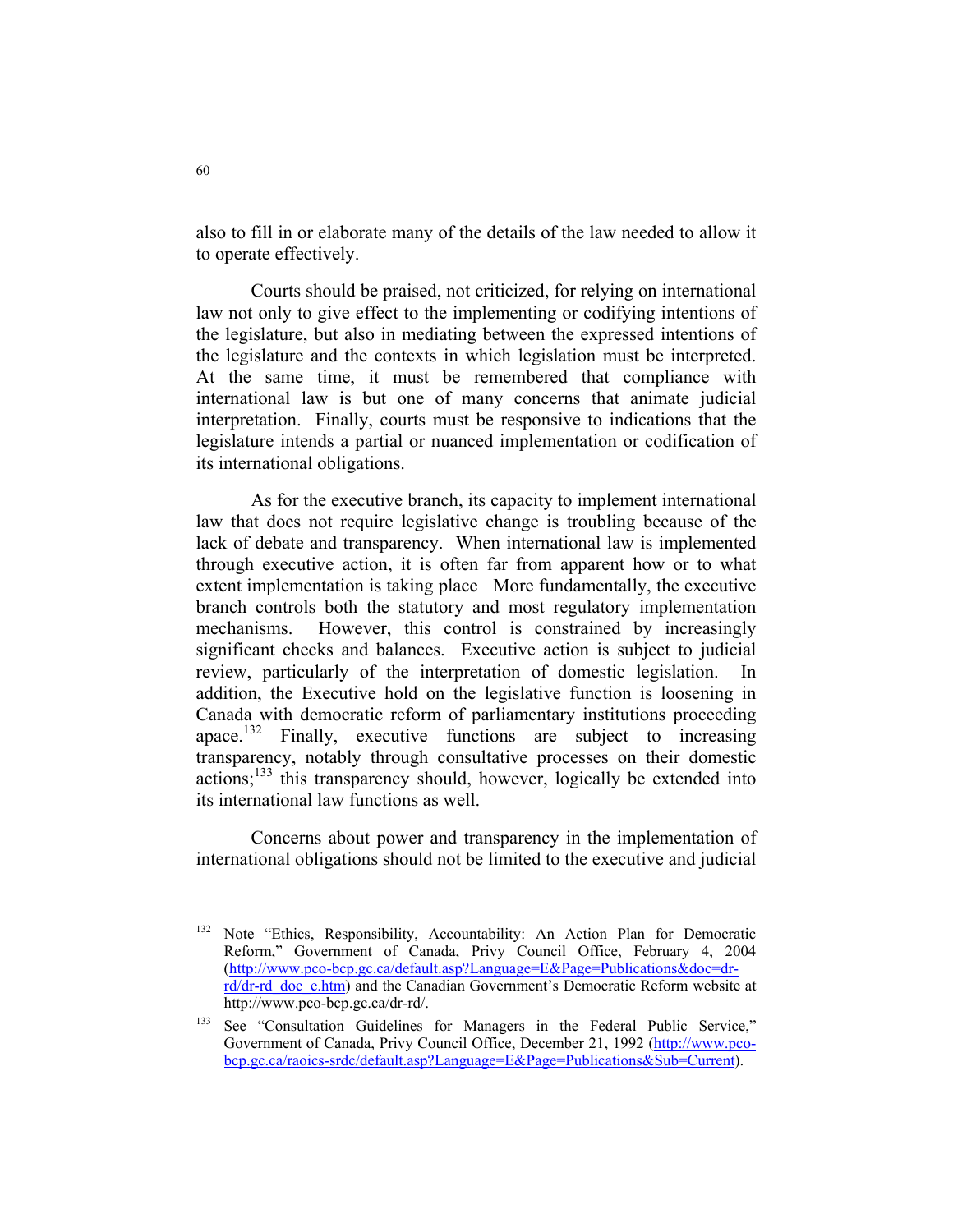branches. The increasing interest of legislators in international law and its implications for domestic law signals the development of an increasingly significant role for legislators.<sup>134</sup> We should not assume that existing parliamentary institutions and procedures are well enough equipped to take on this role and to discharge it with the transparency that is coming to be expected of the executive. This deserves to be an area of careful study over the coming years.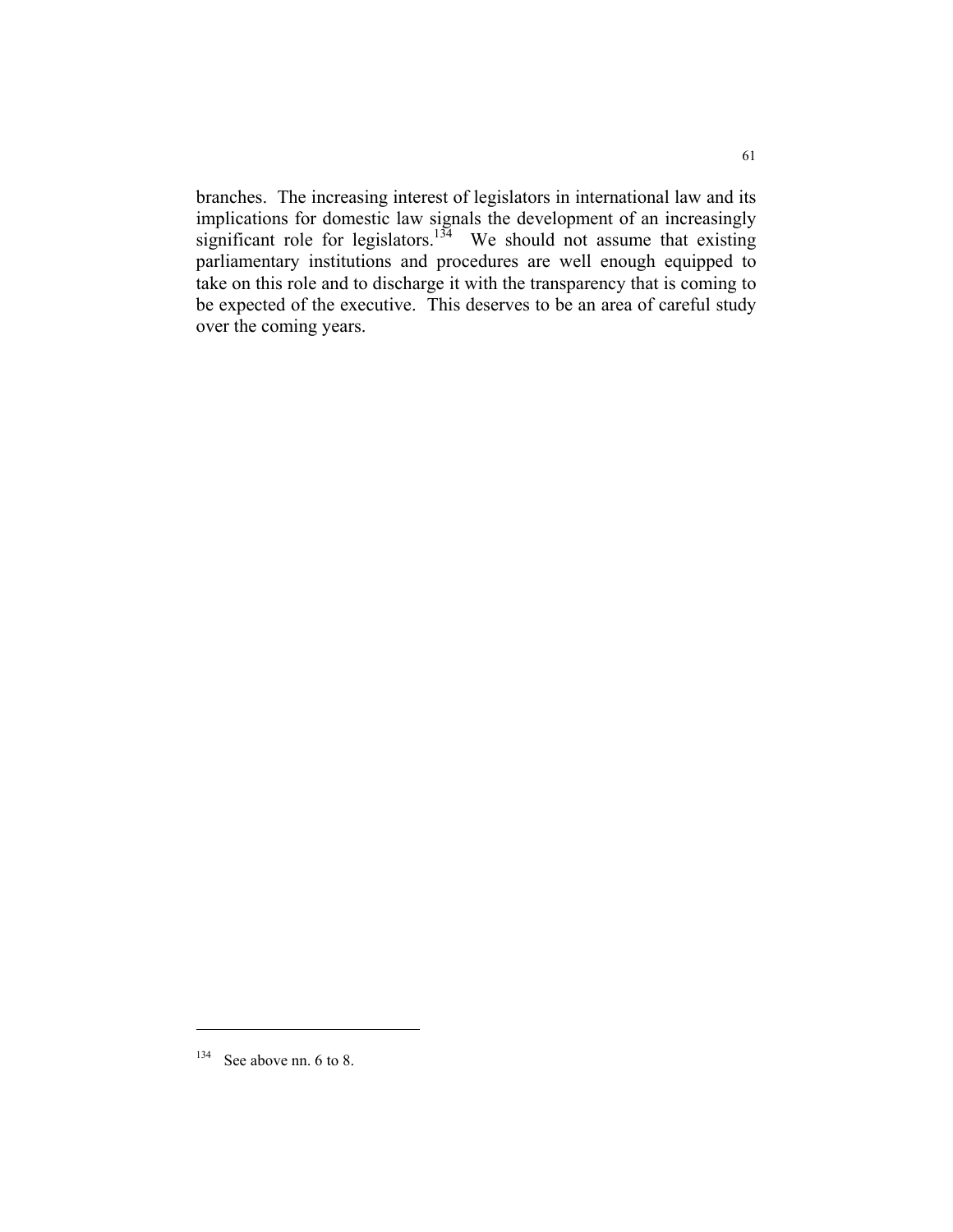# **Appendix – Checklist for Deciding How to Implement International Obligations**

 The following questions should be considered when determining how to implement international obligations:

- What result does the agreement require to be implemented?
- Does it say how the result is to be implemented?
- Does implementation require legal action?
- What existing powers are there to take this action?
- Are any new laws are needed and, if so, what kind
	- − statutes
	- − delegated legislation
- Are any administrative powers needed?

 The following criteria should be use for assessing implementation decisions:

- democracy: do those affected by implementation have enough input into decisions about implementation?
- transparency: are the implementation measures made clear to those affected?
- harmony with domestic law: are changes needed to domestic law to avoid conflicting provisions?
- ease of implementation: how quickly can the implementation measures be taken?
- workability and effectiveness: will the implementation measures operate effectively?
- harmony with law of other countries: will the implementation measures operate effectively with measures taken by other countries?
- flexibility: how easy will it be to respond to changing circumstances (amendment or rescission of agreement)?